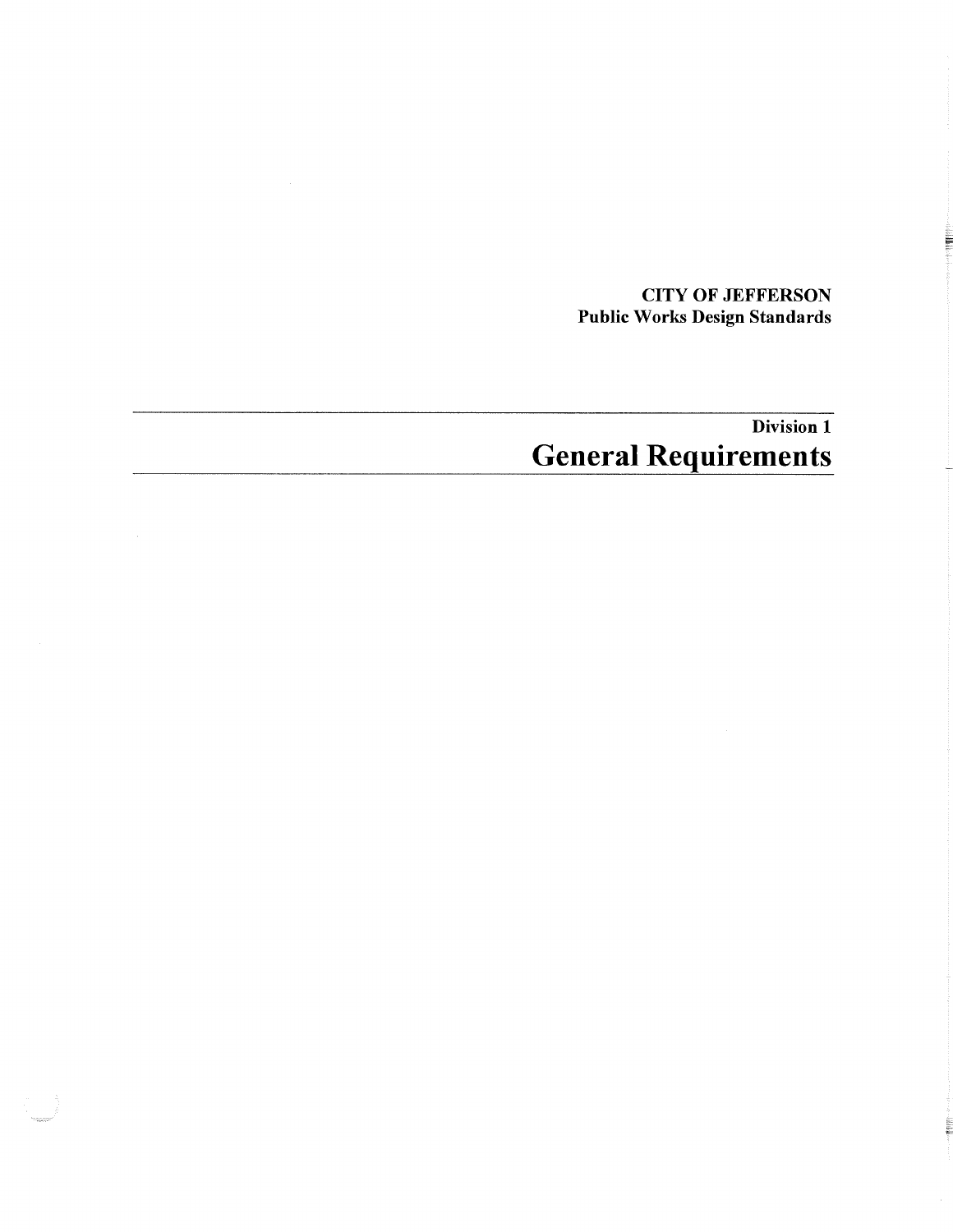in sij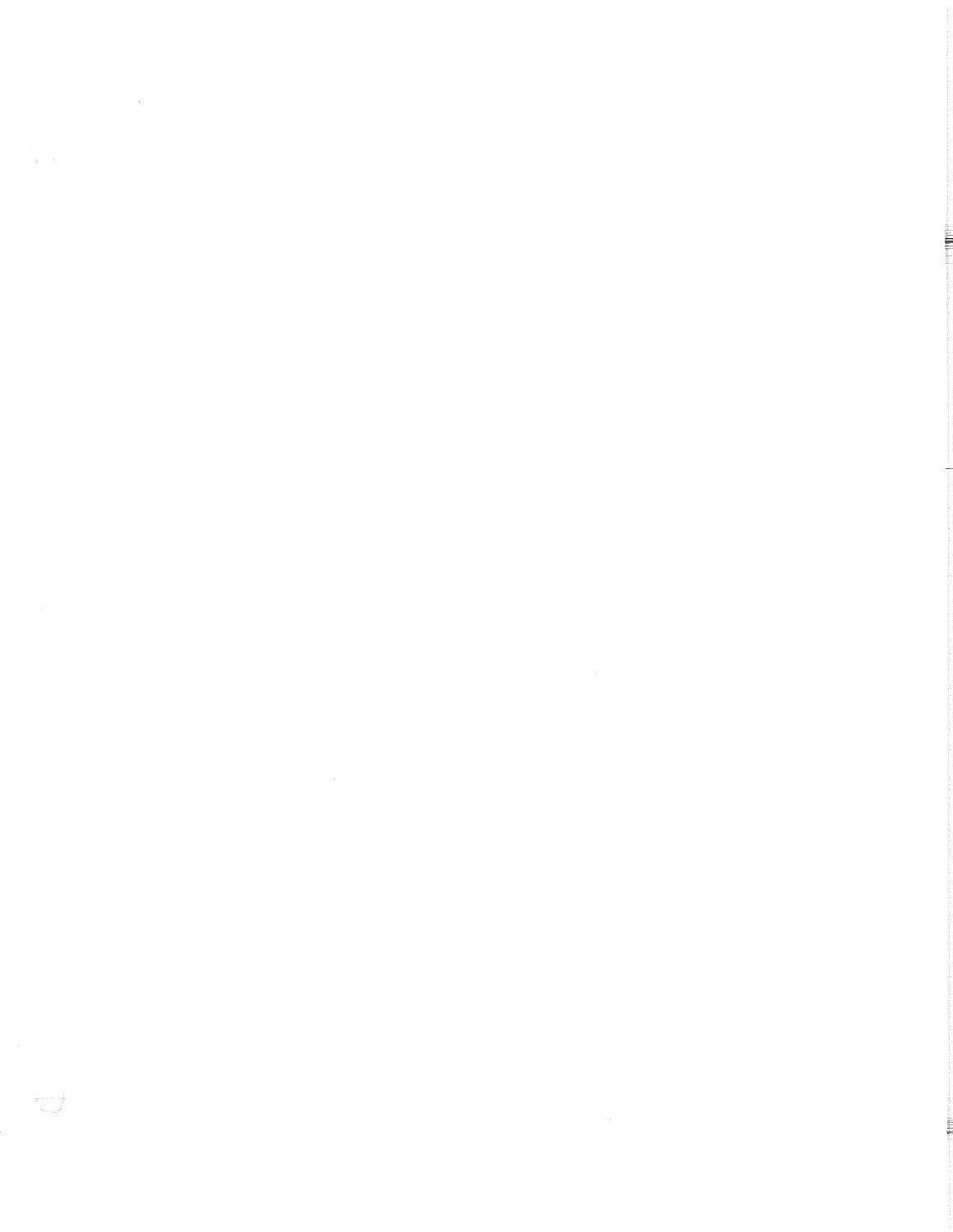# **DIVISION 1 GENERAL REQUIREMENTS**

#### **1.1 GENERAL**

- a. These Public Works Design Standards will be cited routinely in the text as the "Standards" or "PWDS".
- b. Wherever specific supplementary standards are indicated (ie. ASTM C-150), it shall be understood to mean the latest revision thereof.
- c. Pronouns  $& \text{Captions.}$  In interpreting these Standards, it is understood that: (1) if the context so requires: (a) the singular pronoun shall be taken to mean and include the plural pronoun; (b) the masculine pronoun shall be taken to mean the feminine and the *gender neutral* pronoun as may be applicable; and (2) all captions used therein are intended solely for the convenience ofreference and shall in no way limit any of the provisions of these Standards.
- d. These Standards shall apply to all improvements within existing and proposed public right-of-way and public utility easements, to all improvements to be maintained by the City, and to all improvements for which the Development Code requires approval by the City. These Standards are to be guidelines for designers and developers in preparing their drawings and for City staff in reviewing drawings. Where minimum values are stated, greater values should be used whenever practical; where maximum values are stated, lesser values should be used whenever practical.
- e. Requests submitted for variances to these Standards shall be based on topography, rightof-way, geography or existing physical conditions which impose an economic hardship on the applicant. Requests for variances must demonstrate *(to the satisfaction of the City)* that the proposed variance meets the intent of the standards and will not compromise safety, will not disproportionally impact other properties *(as determined by the City)* or cause an increase in maintenance by the City.
- f. PWCS. The City currently has physical standards for the construction of streets and related work, sanitary sewers, storm drains and structures and waterlines which cover the standard construction requirements for these facilities within the City of Jefferson *(Oregon Standard Specifications for Construction* - OSSC *(ODOTIAPWA), subject to the material, equipment and provisions specified in these PWDS).* Standard Specifications are hereinafter referred to as Public Works Construction Standards (PWCS) and can be viewed at Jefferson City Hall or the Public Works Department, and can be purchased on-line through the link at: https://5207--62.myuplinxstore.com/franchise/index.htm.
- g. In the case of conflicts between the text of these design standards and the standard details, or between the provisions of these design standards and the PWCS, the more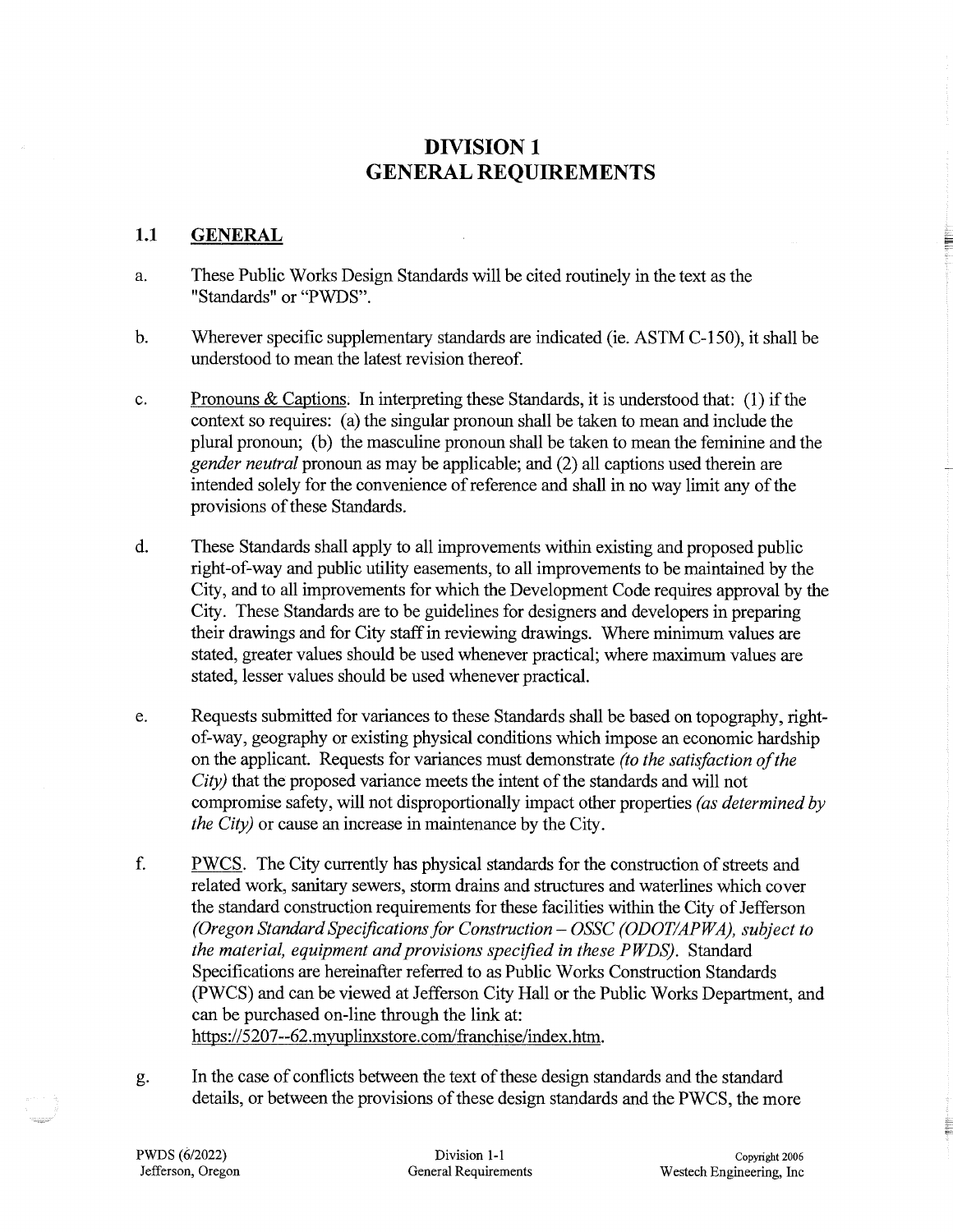stringent as determined by the Public Works Director shall apply. Acceptable materials shall be as outlined in these Design Standards.

- h. All other utility improvements, including telephone, electrical power, gas and cable TV shall meet the current standards of the appropriate agency as well as City standards.
- 1. Traffic Control Devices shall meet the standards of the current Manual on Uniform Traffic Control Devices, including Oregon amendments.
- j. All other work not covered by the above standards shall conform to the Oregon Standard Specifications for Construction - OSSC (ODOT/APWA), most recent edition.
- k. All applicant/developers are hereby notified that the requirements of the PWDS must be addressed during the design & construction of any improvements which are required due to land use decisions. This applies whether or not specific PWDS requirements are referenced during the land use approval process, noted in the land use fmdings or included in the land use approval conditions.

It is important to be aware that the PWDS (and Oregon Fire Code - OFC) requirements are not land use regulations, and do not directly impact the decision of whether to approve or deny any land use application. Approval or denial of land use decisions should be based on the land use regulations, even if land use conditions may reference the PWDS & OFC provisions in order to clarify the extent of improvements required to provide service to or mitigate impacts from the development, or when such references are intended to make the applicant aware of specific design/construction standards that must be addressed during the design/construction phase of the development *(since land*  use approval conditions cannot incorporate or list every code or standard requirement *that may be required for a particular project).* 

#### **1.2 PURPOSE**

- a. The purpose of these Standards is to provide a consistent policy under which certain physical aspects of public utility design will be implemented. Most of the elements contained in this document are Public Works oriented and most are related to the development or platting process. However, it is intended that they apply to both public and private work designated herein.
- b. These Standards cannot provide for all situations. They are intended to assist but not to substitute for competent work by design professionals. The Standards are also not intended to limit unreasonably any innovative or creative effort which could result in better quality, better cost savings, or both. Any proposed departure from the Standards will be judged on the likelihood that such variance will produce a compensating or comparable result, in every way adequate for the user and City resident.
- c. The objective is to develop Standards which will:
	- 1) be consistent with current City Ordinances.

듵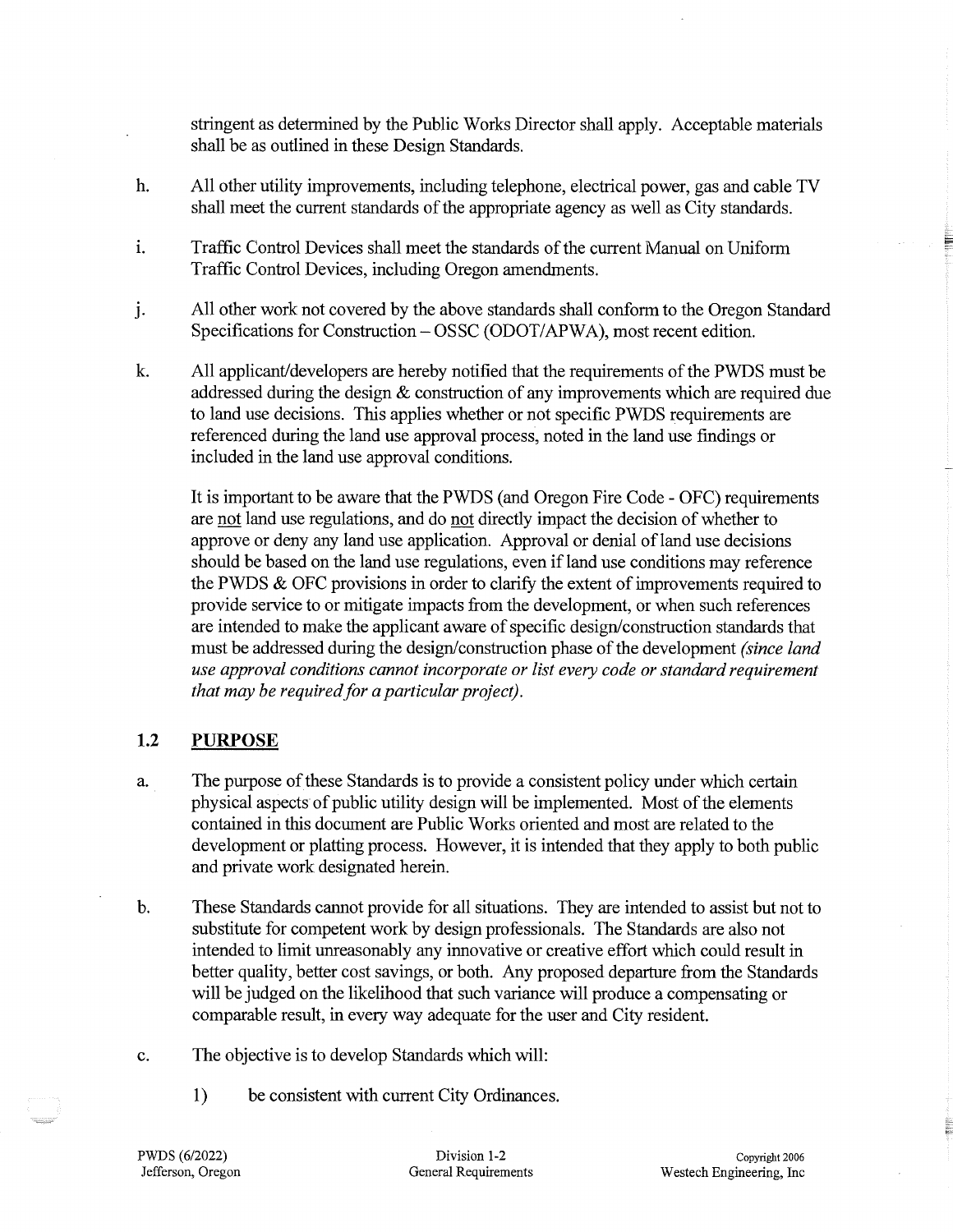- 2) provide design guidance criteria to the private sector for the design of public improvements within the City of Jefferson.
- 3) provide public utility improvements designed in a manner to allow economical future maintenance.
- 4) Develop minimal franchise and/or private utility standards for systems which will impact or potentially impact public streets and/or public utility systems.

# **1.3 ENGINEERING POLICY**

- a. The engineering policy of the City of Jefferson requires strict compliance with ORS 672 & other state rules for professional engineers, as administered by OSBEELS *(Oregon State Board of Examiners for Engineering and Land Surveying).* The following requirements shall be applicable to the evaluation and design of streets, grading plans, sanitary sewers, storm drain systems *(including detention systems),* and water distribution and storage facilities.
	- 1) All engineering drawings, reports, or documents designated herein or intended to provide engineering design or engineering recommendations shall be prepared by a professional Civil Engineer registered in the State of Oregon, or by a subordinate employee under the engineer's direction, and shall be stamped with the engineer's seal *(and signed by the engineer for final documents)* to indicate responsibility for them and that they were prepared by or under the supervision and control of the licensed engineer *(the licensed engineer requirement may not apply to designs by franchise utility companies, unless otherwise required by OSBEELS).* Per OAR 820-025-0015, stamped engineered designs which are not final *(and which are not signed by the engineer)* shall be "marked as "preliminary", "not for construction", ... or with some similar wording to indicate that the documents are not intended to represent the final work product of the [engineer]."
	- 2) It shall be the Design Engineer's responsibility to review any proposed extension, modification or improvement of a public utility system with the City prior to final engineering and design work to determine any special requirements or whether the proposal is permissible. A preliminary review and/or approval of the drawings for construction for any project does not in any way relieve the Design Engineer of his/her responsibility to meet all requirements of the City or the obligation to protect life, health and property of the public. The drawings for any project shall be revised or supplemented at any time it is determined that the full requirements of the City have not been met.
	- 3) Detail Sheet Stamping. Per interpretations issued by the OSBEELS Professional Practices Committee (December 2016), the design engineer shall seal and sign drawing sheets containing standard details *(whether prepared by the City or other agencies),* since the details are incorporated into the larger design which is under the responsible charge of the design engineer. It shall be the Design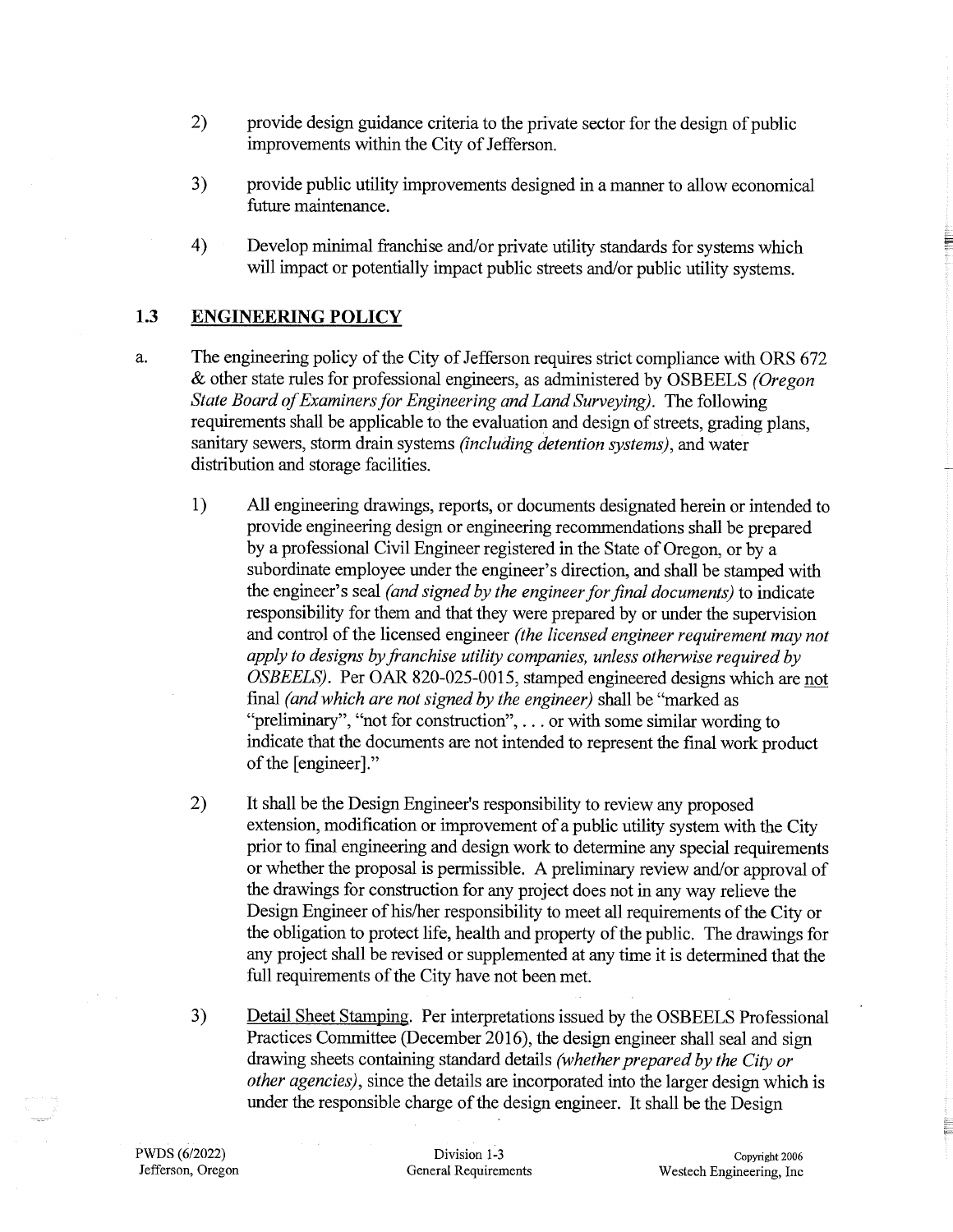Engineer's responsibility to review any and all standard details incorporated into the design *(whether prepared by the City or other agencies),* and verify that they are applicable to and appropriate for the proposed design.

4) Any engineer having submitted to the City false or inaccurate information of <sup>a</sup> material nature will be warned of their conduct, and the OSBEELS may also be advised.

# **1.4 DEFINITIONS AND TERMS**

- a. Unless otherwise defined in these Standards, the following definitions, terms and abbreviations shall apply whenever used.
	- 1) ADA: Americans with Disabilities Act, including any amendments thereto, and all applicable federal rules and regulations implementing the ADA, including but not limited to the current version of the Public Right-of-Way Accessibility Guidelines (PROWAG).
	- 2) As-built Drawings: Drawings prepared by the Design Engineer, signed and dated by the city representative indicating the drawings have been reviewed and revised, if necessary, to accurately show all as-built conditions and construction details.
	- 3) City: The City of Jefferson, Oregon.
	- 4) Construction drawings: Drawings prepared by a registered professional engineer, including site plans, plan and profile views of utilities, cross sections, detailed drawings, etc., or reproductions thereof, approved by the City Engineer, which show the location, character, dimensions and details for the work to be done.
	- 5) Definition of Words: Wherever, in these Standards, the words directed, required, permitted, ordered, designated or words of like importance are used, they shall be understood to mean the direction, requirement, permission, order or designation of the Public Works Director. Similarly, the words approved, acceptable, satisfactory, shall mean approved by, acceptable to, or satisfaction to the Public Works Director.
	- 6) Developer: The individual or individuals, partnership, business, firm, company or corporation named as applicant in a permit, a permit application, or agreement with the City, who undertakes development and/or construction of property and/or infrastructure within the jurisdiction of the City *(including their agents, employees, representative and/or contractors).* May be the same or different from the Owner.
	- 7) Design Engineer: The engineer licensed by the State of Oregon as a Civil Engineer under whose direction plans, profiles and details for work are prepared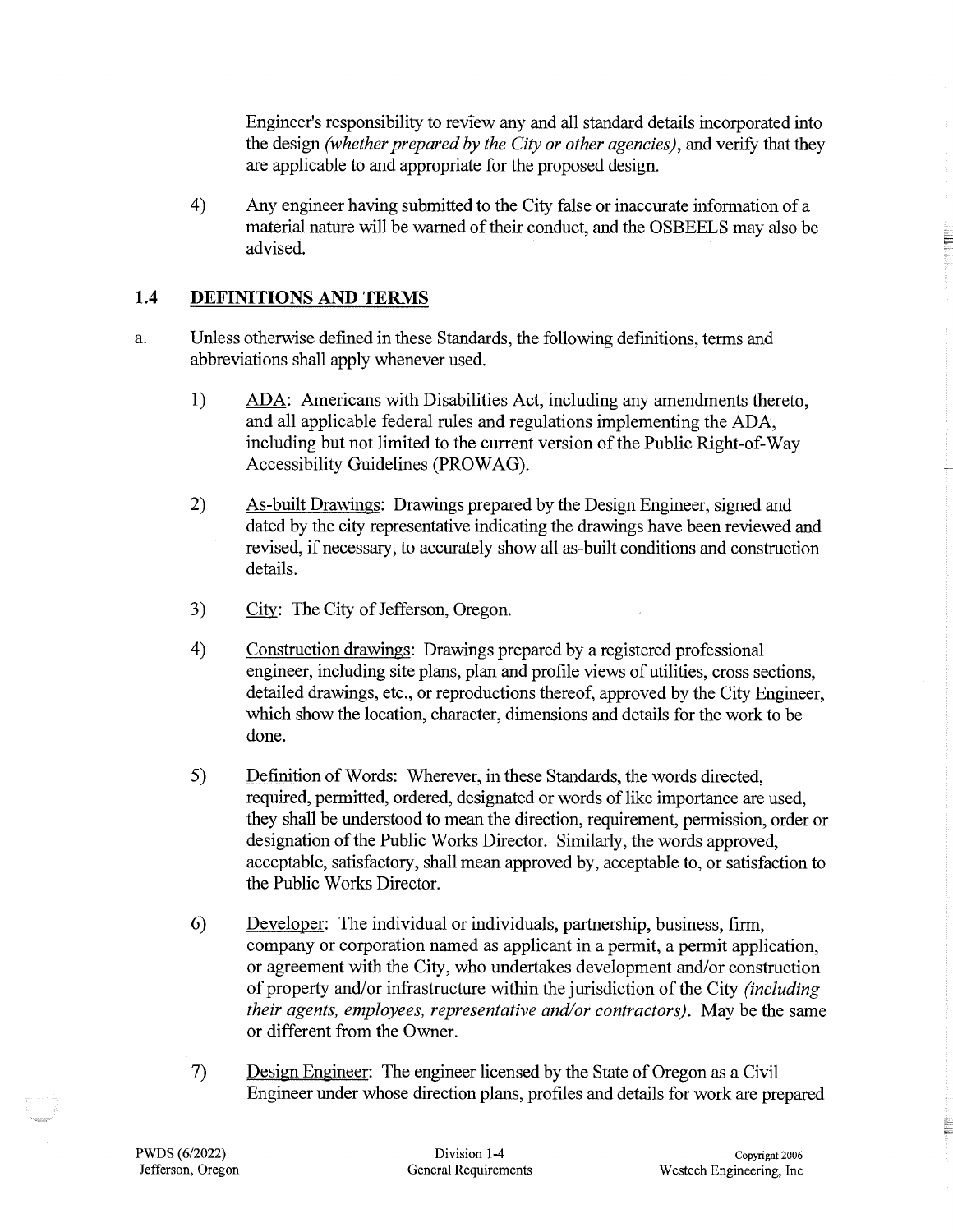and submitted to the City for review and approval.

- 8) Director: The Director of Public Works of the City of Jefferson or his/her authorized representative.
- 9) Dwelling Unit: A single unit providing complete, independent living facilities for one or more persons, including permanent provisions for living, sleeping, cooking, eating and sanitation.
- 10) Easement: Areas along the alignment of streets, sidewalks or utilities which are outside of a dedicated street right-of-way. Easements to the City shall be prepared on standard City easement forms granting *(to the City)* access & easement rights along the utility line or facility, and formalizing the terms and conditions of the easement.
- 11) Equal: Whenever any material, article, device, product, or fixture is indicated or specified by proprietary name, by name of manufacturer, or by catalog number, such specifications shall be deemed to be used for the purpose of establishing a standard of quality and facilitating the description of the material or process desired. This procedure is not to be construed as eliminating from competition other products of equal or better quality by other manufacturers which meet the criteria in this paragraph, and shall be deemed to be followed by the words "or approved equal" unless otherwise indicated in the specifications, on the drawings or by City standards. The decision relative to equivalency will be by the Public Works Director or his/her designee, and shall be final. A proposed item of material or equipment will be considered an "or equal" when, in the exercise of reasonable judgment, the Public Works Director or his/her designee determines that; (1) it is at least equal in materials of construction, quality, durability, appearance, strength, and design characteristics, and 2) it will reliably perform at least equally well the function and achieve the results imposed by the design concept of the completed project as a functioning whole, and 3) it has a proven record of performance and availability of responsive service, and 4) it will not materially increase anticipated maintenance or operating costs by the City or require stocking of specialty tools, parts, equipment or materials not otherwise required, and 6) it is compatible and interchangeable with existing system components of the same type and function. Requests for review of "or equal" or "substitute" items shall be in writing, shall include all documentation for a complete review, and will not be accepted from anyone other than the Contractor performing the work.
- 12) Fire Chief: The chief officer of the local fire department or fire district serving the jurisdiction, or his/her authorized representative (OFC 202).
- 13) Fire Code Official: The fire chief or other designated authority charged with administration and enforcement of the Oregon Fire Code, or his/her authorized representative (OFC 202).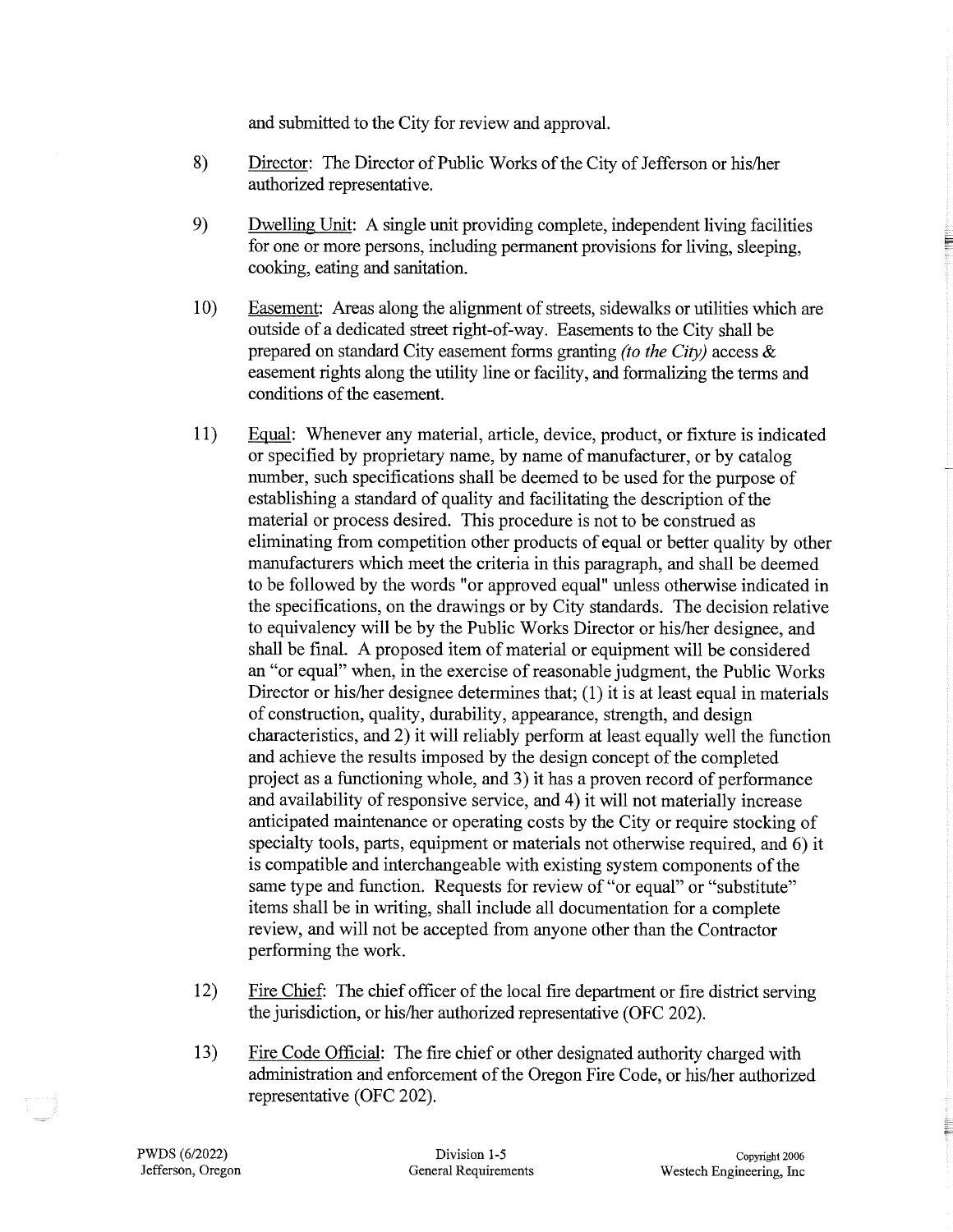- 14) Fire Lane: A fire apparatus access road as defined in the Oregon Fire Code, including turnarounds where required (OFC 202).
- 15) Multiple Family Dwelling: A building or portion designed thereof for occupancy by two or more families, living independently of each other.
- 16) Manufacturer's Name: Any manufacturer's name, specification, catalog number, or type used herein is specified by make in order to establish the standard requirements of the City. Other equivalent makes will be considered for approval, providing they are comparable with this established standard.
- 17) Owner: Any individual, partnership, firm or corporation by whom the Design Engineer has been retained or who, as a property owner or representative of <sup>a</sup> property owner, is making arrangements with the City for development of property or infrastructure *(see also Developer).*
- 18) Person: Individual, firm, corporation, association, agency or other entity.
- 19) Plans: See Construction Drawings.
- 20) Preliminary Review: Review of the construction drawings by the City as outlined in these standards. All City comments and provisions of these design standards must be addressed prior to final review and approval for construction.
- 21) PROWAG: Public Right-of-Way Accessibility Guidelines, see ADA.
- 22) PWCS: Public Works Construction Standards, consisting of Oregon Standard Specifications for Construction (OSSC (ODOT/APWA)), subject to the material, equipment and provisions specified in these PWDS. See also PWDS 1.1.f.
- 23) PWDS: Jefferson Public Works Design Standards, consisting of this manual.
- 24) Residential User: The owner, lessee, or occupant of a single dwelling unit in one structure.
- 25) Right-of-Way: All land or interest therein which by deed, conveyance, agreement, easement, dedication, usage, or process of law is reserved for or dedicated to the use of the general public free of all encumbrances, within which the City shall have the exclusive right to install and maintain streets and public utilities.
- 26) Roadway: All of that portion of the right-of-way used, for vehicle movement, which exists between the curbs or proposed curbs or proposed curb lines.
- 27) Single Family Dwelling: Any residential building designed to house one family.
- 28) Standard Details: The drawings of structures or devices commonly used on City

Ē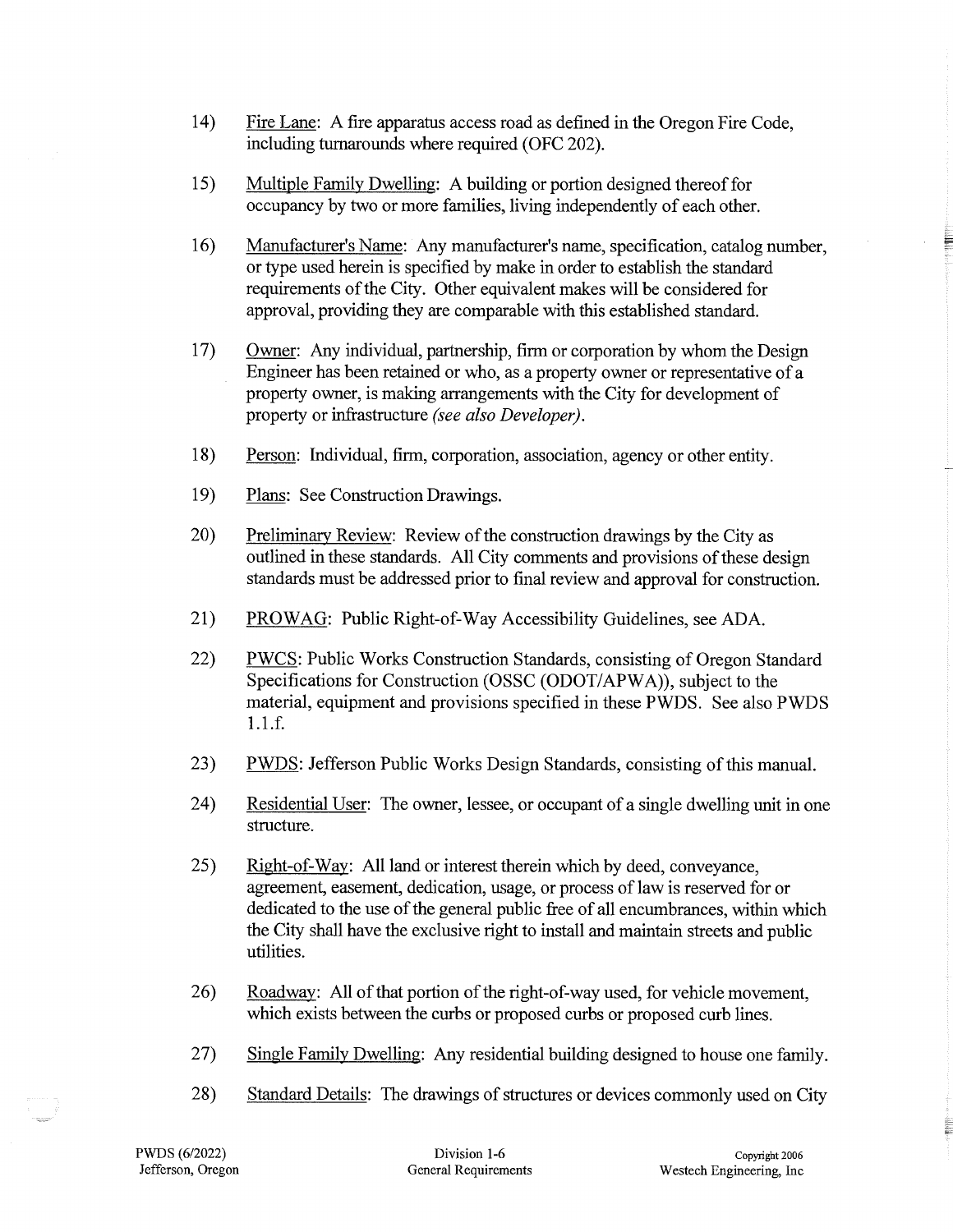work and referred to on the construction drawings. Also called Standard Plans.

- 29) Street or Road: Any public highway, road, street, avenue, alley, way, easement or right-of-way to be used for vehicle movement.
- 30) Substantial Completion *(Public Works):* Substantial Completion is that degree of completion of the project's facilities and operating systems sufficient to provide the City and the public the full time, uninterrupted, and continuous beneficial use and operation of the work, and after (i) all required functional and acceptance testing has been successfully completed; (ii) all final Public Works, building, plumbing, mechanical and electrical inspections required have been completed and any identified critical defective or incomplete work replaced or corrected; and (iii) all required record drawings and maintenance bonds have been submitted and accepted by the City. The terms "substantially complete" and "substantially completed" as applied to all or part of the work refer to Substantial Completion thereof.
- 31) Substantial Completion *(for building permits in residential subdivisions, under HB 2306*): Effective 1/1/2020, HB 2306 prevents a city from denying a building permit on the basis that the supporting infrastructure is not entirely completed in a subdivision. If a residential subdivision is built, the city must have a process to allow the builder to seek building permits upon *"substantial completion"* of the infrastructure required as a condition of development.

As defined in HB 2306, *"Substantial completion" means the city, county or other appropriate public body has inspected. tested and found acceptable under applicable code requirements, unless the parties agree to a lower standard: (A) The water supply system; (B) The fire hydrant system; (C) The sewage disposal system;* (D) *The storm water drainage system, excepting any landscaping requirements that are part of the system; (E) The curbs; (F) The demarcating of street signs acceptable for emergency responders; and (G) The roads necessary for access by emergency vehicles."* 

Per HB 2306 also allows the City to require that if all improvements are not complete, *"The developer, declarant or owner, to secure the completion of the remaining public improvements included as conditions of development for the residential subdivision: (A) Obtains and maintains a bond; or (B) Undertakes an alternative form of financial guarantee,* if *any, that is acceptable to, but may not be required by, the city or county."* 

Also per HB 2306, a city may decline to issue the certificate of occupancy *"for any residential dwellings* if *all conditions of development are not fully completed or the conditions for the release of the bond are not fulfilled* "

32) Substitute: If in the sole discretion of the Public Works Director or his/her designee, an item of material or equipment proposed by the Contractor does not qualify as an "or equal" item as defined above, or requires a change to the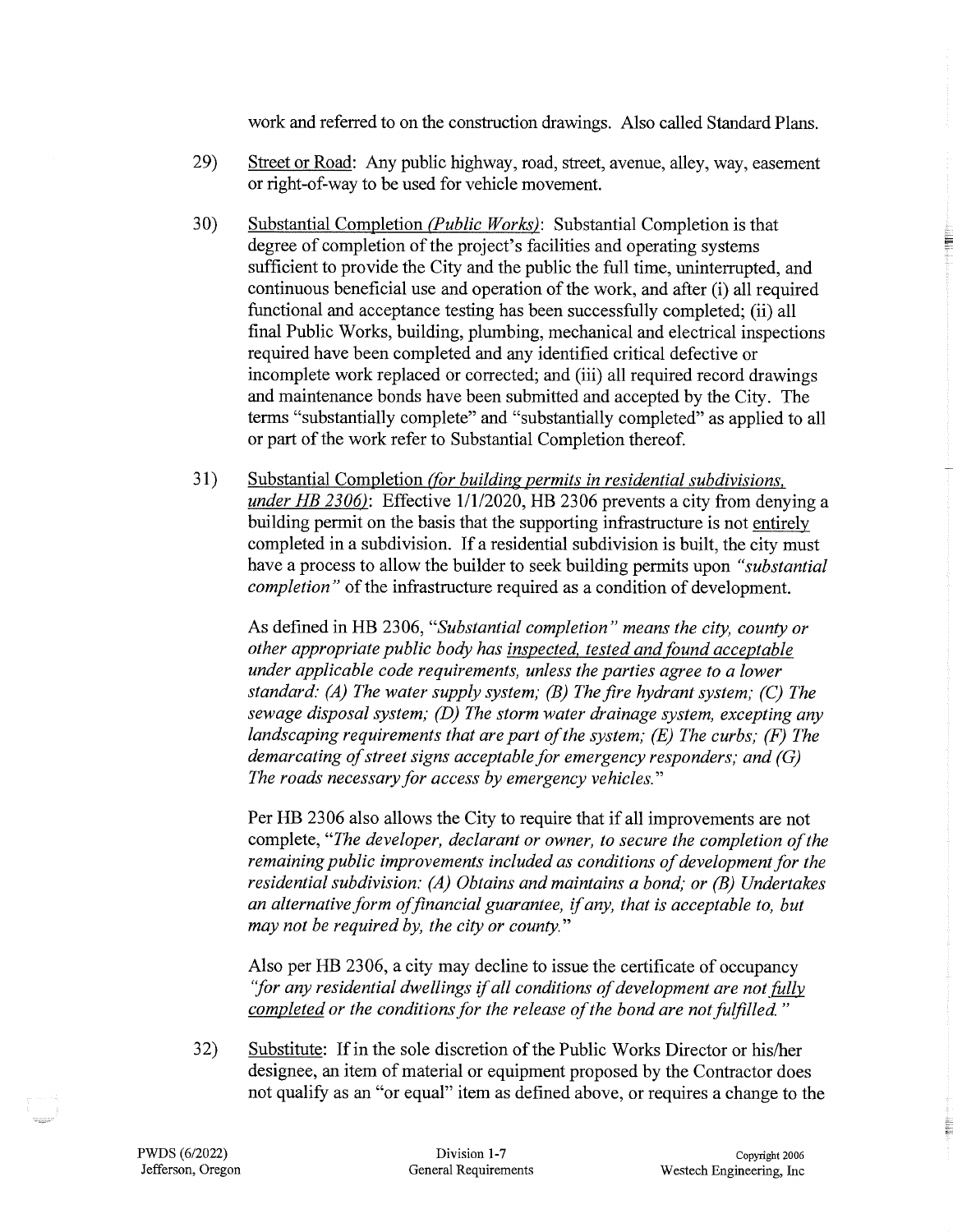design or to the configuration of the project in order to be utilized, it will be considered as a proposed "substitute". The decision relative to acceptability of substitute items will be by the Public Works Director or his/her designee, and shall be final. In addition to the review criteria for "equal" items, the written request for review of a substitute item shall document whether use of the proposed substitute item will require any changes to adapt the design to the proposed substitute item (and to what extent), and shall identify the timeframe required to complete such design changes, and that there will not be any cost or other impact to the City due to any such required design changes.

- 3 3) Survey Cut Sheets: Sheets of tabulated survey data, indicating stationing, structures, fittings, angle points, beginning of curve, points on curve, end of curves, staking offset, various elevations and offset utility cuts.
- 34) Traveled Way: That portion of the roadway for the movement of vehicles, exclusive of shoulder and auxiliary lanes.
- 35) UGB: Urban Growth Boundary.

# **1.5 LOCATION OF UTILITIES WITHIN RIGHT-OF-WAY OR EASEMENT**

- a. The standard details indicate the general required location for each utility within the public right-of-way.
- b. In general, new franchise utilities are to be installed within street frontage PUEs where such easements exist *(unless otherwise approved by the Public Works Director on a case-by-case basis).*
- c. Installation of franchise or private utilities in a common trench with public water, sanitary sewer or storm drain mainlines is prohibited.
	- 1) Unless otherwise approved by the Public Works Director and the City Engineer, a minimum of 5 feet of horizontal separation must be maintained between public and private or franchise utilities except at crossings, as well as between water or fire service lines and private or franchise utilities.
	- 2) Franchise utilities or private utilities shall not be placed in City utility *(ie. water, sewer or storm)* easements, unless specifically directed in writing to do so by the Public Works Director, subject to separation requirements in excess of minimums as dictated by Public Works.
- d. Franchise utility plans shall be submitted to Public Works Director and the City Engineer for review prior to installation. All franchise utility street crossings shall be installed at right angles to the street centerline, and all crossings of water, sewer or storm mainlines or service lines/laterals shall be as close to perpendicular as feasible.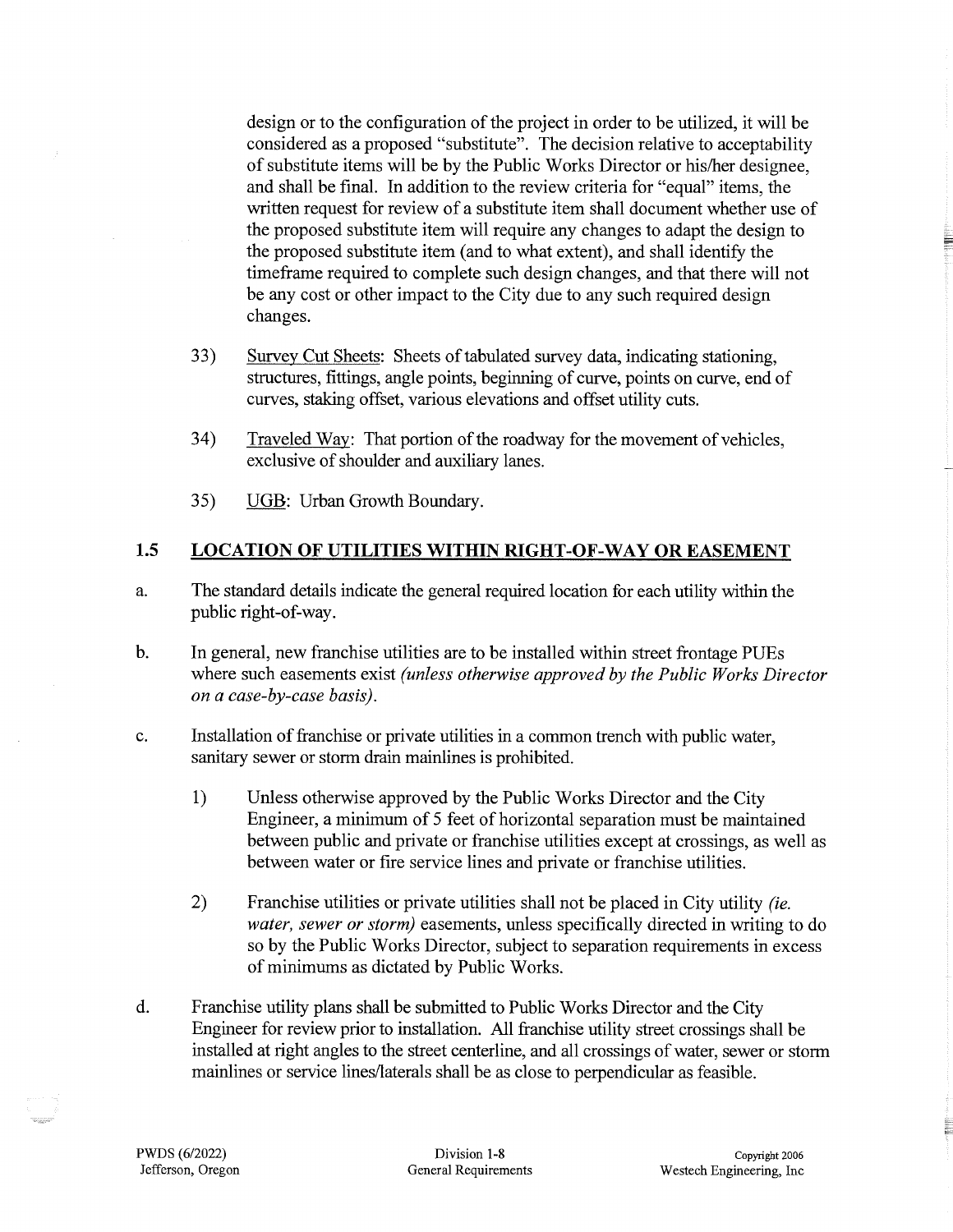- e. Utility service companies proposing to install major utility systems larger than typically required to serve local users and which cannot conveniently be relocated in the future will be required to prepare detailed drawings showing how the proposed system can be installed within the right-of-way without conflicting with existing or proposed City utilities. Drawing requirements may include but not be limited to plan and profile of proposed systems based on a detailed topographic survey.
- f. Utility/Infrastructure Modifications Required Due to Changes on Private Property.
	- 1) If changes are made to private property which requires modifications to and/or relocation of City utilities/infrastructure which is installed on private property *(ie. changes including but not limited to changes in finish grade, changes in surface type, change in use of the property, construction of structures, etc.),*  such modifications and/or relocation shall be completed by the property owner or Developer at their sole expense, as directed by the City.
	- 2) When modifications to and/or relocation of City utilities/infrastructure are required due to changes on private property, such modifications and/or relocation shall comply with current City standards, and shall be reviewed and approved in accordance with these PWDS.

# **1.6 PROVIDING FOR NEW & FUTURE DEVELOPMENT**

- a. All public improvements shall be designed as a logical part of the development of the surrounding area, as required or approved by the City Engineer and Public Works Director.
- b. Storm drain systems and sanitary sewers shall be sized to accommodate the entire drainage basin which they will ultimately serve.
- c.  $\Gamma$  To & Through. Utilities and street improvements shall be extended to the boundaries of the development *(ie. to and through)* so as to provide for future extensions to the adjoining areas and prevent adjoining properties from becoming landlocked. In the case of utilities, this shall include extension to the far side of streets fronting or adjacent to the development as required to avoid work within or under these streets in the future.
- d. The City may require over-sizing of utility lines to accommodate future growth of the City. Water, sewer and storm drain mainlines shall be sized to comply with recommendations in the applicable master plan documents or maps.
- e. Where existing City utility lines do not adjoin the proposed development or the capacity of existing lines is inadequate, or are smaller than the minimum size allowed under the PWDS, or where the size does not match the applicable utility master plan documents or maps, the developer will be required to extend new utility lines to the development as necessary, and extend them through the property or to the end of the property frontage as required to provide for service to adjacent properties, at the developer's expense.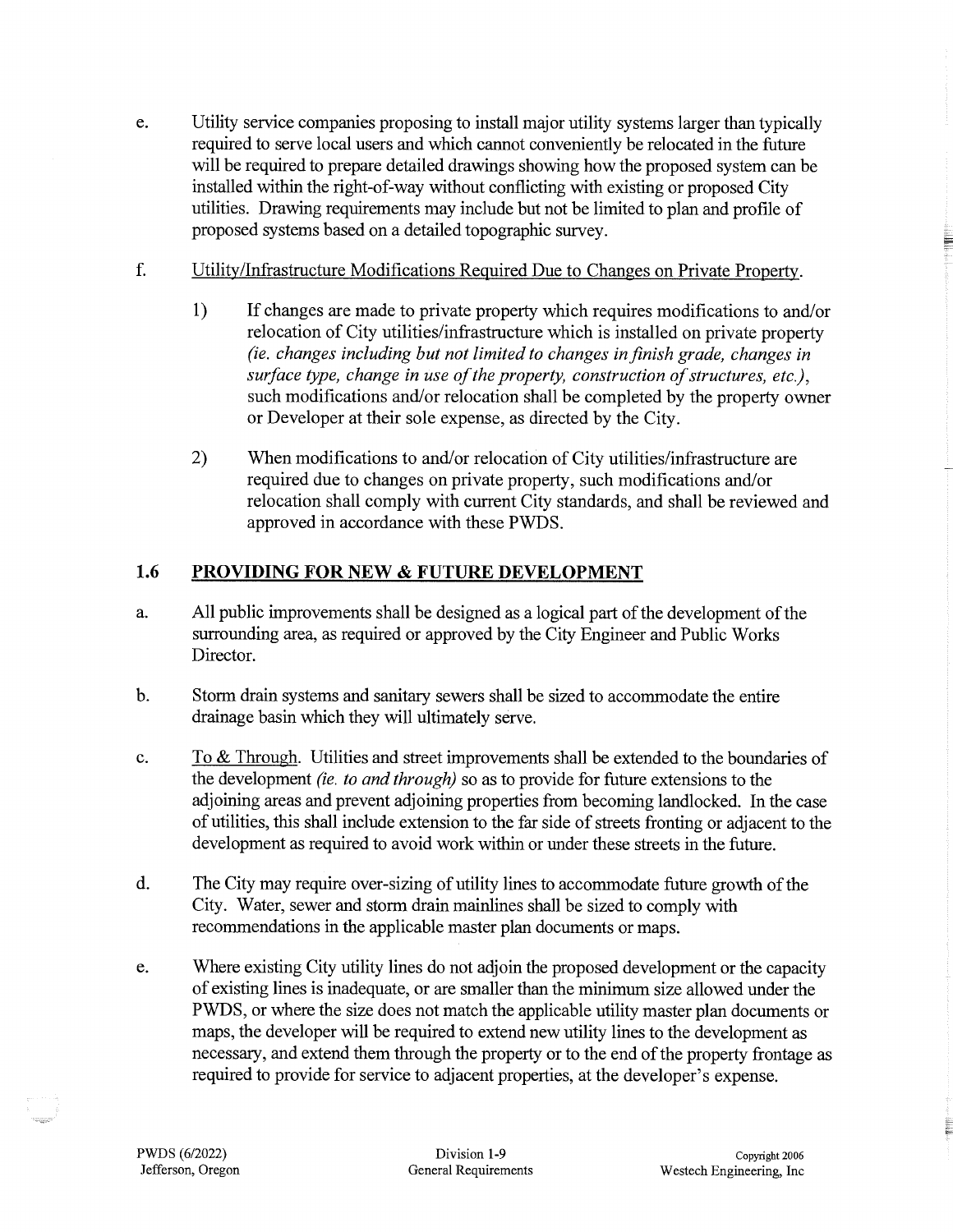- f. Connection of Existing Utilities. Existing City utilities crossed, intercepted by or in the vicinity of new utility lines or facilities shall be connected to the new City utility system at locations as required by the City Engineer and Public Works Director. Existing City utility lines which are parallel with, or which are replaced or superseded by the new utility lines *(as determined by the City),* shall be abandoned or removed as part of the project *(and existing facilities or structures served by the abandoned lines shall be connected to the new system as applicable),* as required by the City Engineer and Public Works Director.
- g. Where existing roadway improvements do not extend to the proposed development or the existing roadways to the proposed development are not adequate to serve the development, the developer may be required to improve the roadways to the development, at the developer's expense.
- h. SDC Credits & Oversizing Reimbursement.
	- 1) The requirement by City standards that offsite or oversized street and/or offsite or oversized utility improvements must be completed "at the developer's expense" does not preclude the developer from applying under any SDC credit, oversizing reimbursement or reimbursement district procedures which may be authorized by the City Council or provided for by City code.
	- 2) Unless otherwise explicitly authorized by the City Council under the applicable provisions of the Municipal Code, such credits or reimbursement shall be limited to the actual documented material cost difference between the improvement actually constructed and minimum improvement otherwise required under the applicable City code or standards.

# 1.7 TIME LIMITS FROM DRAWING APPROVAL TO CONSTRUCTION

a. The Developer shall obtain a construction permit and begin construction within  $\ddot{\text{six}}$  (6) months from the time the construction drawings are approved by the City Engineer. If construction does not begin within this period, the approvals of the construction drawings shall be null and void. Renewal of the approval for the construction drawings may result in additional conditions to update standard details, meet new standards, changed conditions or new information discovered since the original approval.

# **1.8 PHASED DEVELOPMENT**

- a. In the case of a development approved to be constructed in phases, the construction drawings and infrastructure constructed for each phase shall be capable of standing alone.
- b. Approval by the City of construction drawings for each phase of a phased development shall be independent of the approval for all other phases.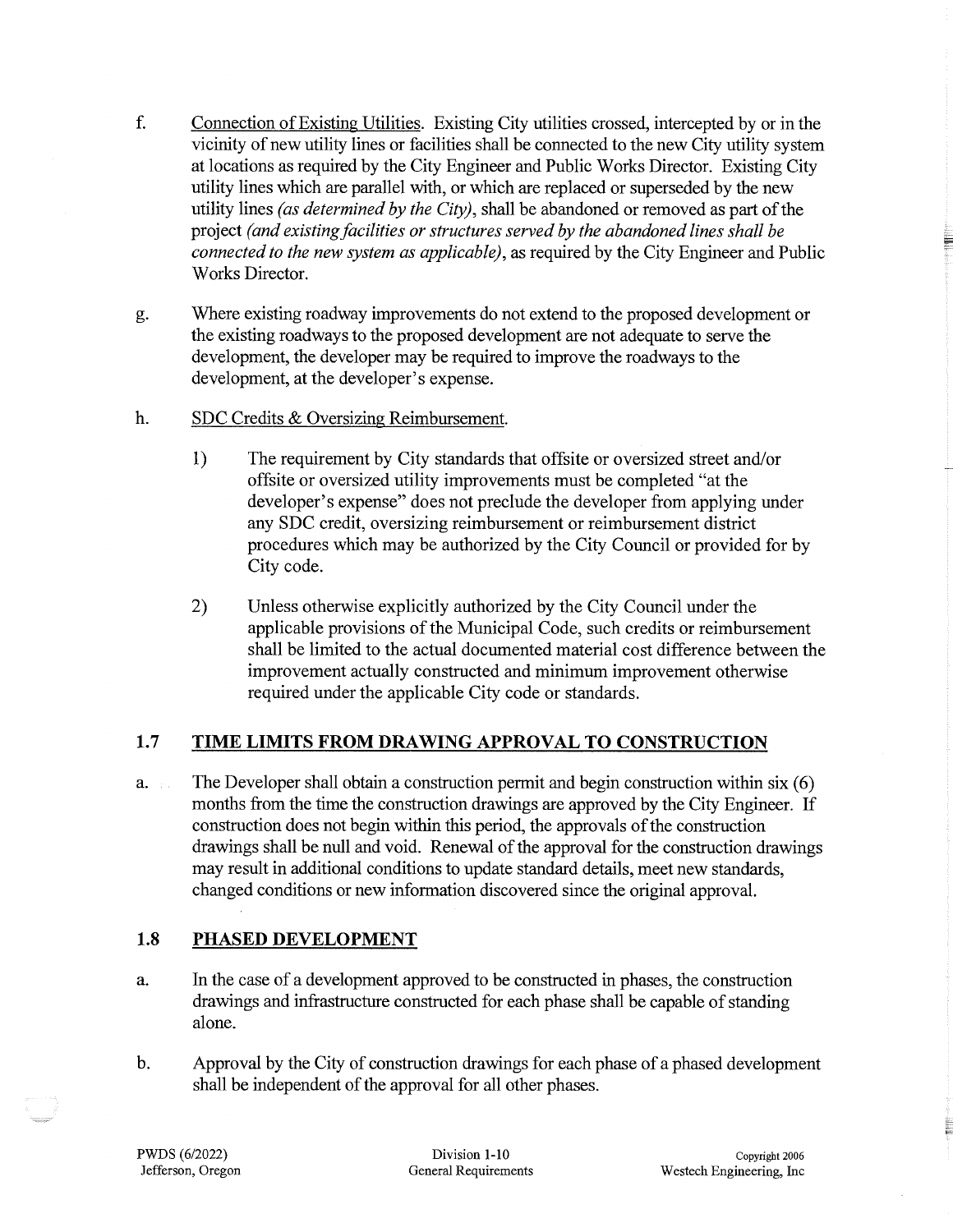c. The intent of these requirements is that the time limits between approval of the construction drawings by the City and the time by which construction must begin shall apply to each phase independently.

# **1.9 REVIEW PROCEDURE**

- a. Construction drawings *(plans)* and other engineering documents shall be submitted for review and approval by Public Works and/or the City Engineer prior to issuance of permits required by these Standards. Detailed provisions covering the review procedures and permitting requirements for street, site and utility construction are contained in Appendix G of these standards. The following is an overview of these requirements.
- b. Pre-design Conference: The developer and developer's engineer are required to schedule a meeting with the Public Works Director and the City Engineer after land use approval *(see also PWDS G.2.e)* and prior to submitting design drawings of the proposed or required improvements for detailed review by Public Works.
	- 1) A minimum of 5 working days prior to the predesign meeting, it shall be the responsibility of the developer or the developer's engineer to provide the City Engineer with copies of the following:
		- a) Base maps and topographic surveys showing existing streets and utilities within and adjacent to the property, and along proposed and/or required utility & infrastructure alignments *(on-site and offsite, limits as required by the PWDS),* and;
		- b) A plan or summary detailing how each of the planning conditions of approval *(ie. land use conditions)* will be satisfied *(as applicable),* and;
		- c) Scaled plan view drawings showing existing and proposed lot layouts *(sizes and dimensions),* proposed and/or required street, sidewalk and/or utility *(water/sewer/storm)* alignments and improvement limits and conceptual layouts, existing grade contours and designation of where significant cuts or fills will be required, general alignment of any proposed retaining walls, limits of proposed or required right-ofway dedications and easements *(on-site and offsite, addressing the requirements of PWDS, the development code, planning conditions of approval, and known agency requirements),* and;
		- d) Preliminary profiles or invert/slope information along gravity sewer and storm alignments *(including proposed rim elevations for all manholes, catch basins,* & *other structures),* demonstrating the ability to meet the depth and slope requirements of the PWDS, and;
		- e) Verification that the elevations shown are based on the vertical datum specified in the PWDS, as well as information on the drawings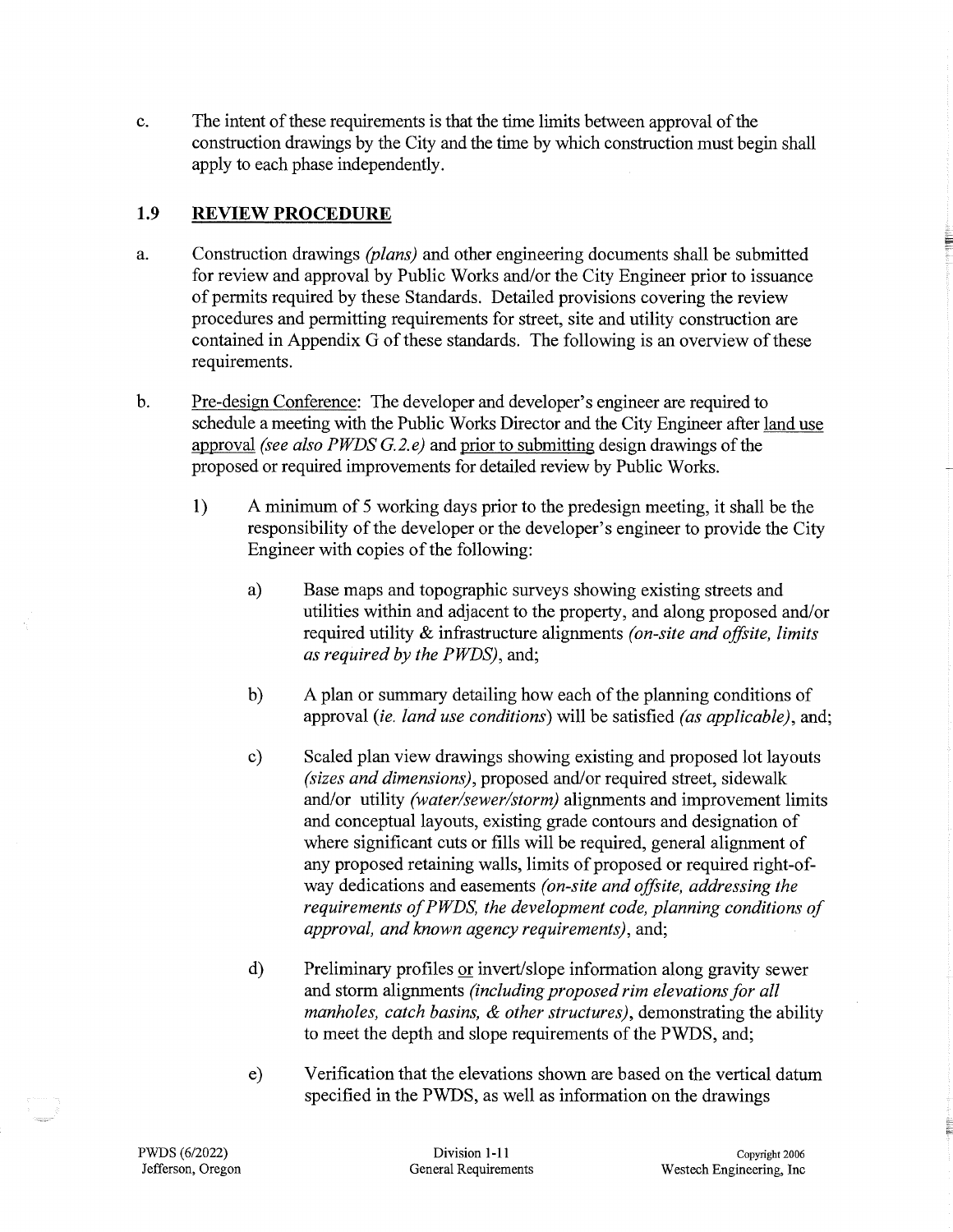showing the location and limits of any flood plain or wetlands within the development or along offsite street/utility alignments *(as well as information on the status of any required wetland permits), and;* 

- f) List of *(and justification for)* any known variances to the PWDS requirements which will be necessary based on the preliminary layout, street and utility drawings required above, and;
- g) A current title report( s) covering all property where utility construction will occur *(which includes a list of all existing easements, restrictions, and other encumbrances, including copies of deeds, easements or other restrictive documents referenced in that report*) [a pdf copy of each title report with embedded hyperlinks to the referenced documents may be provided in lieu of a hard copy], and;
- h) Other information requested by the Public Works Director or the City Engineer.
- c. Construction Drawings for Review: After the pre-design meeting, three (3) sets of complete full size construction drawings *(addressing all issues noted in the pre-design meeting*) shall be submitted to the City for preliminary review. Submittal requirements are as outlined herein, and shall include a unit price engineer's estimate acceptable to the City Engineer and any required review fees *(see also PWDS* G. 7). Incomplete submittals will be returned without review.
- d. Review Comments, Resubmittals:
	- 1) Upon completion of the preliminary review, the City will return one (1) set of drawings outlining the required revisions *(with redline drawings, a review letter or memo, or email as applicable).*
	- 2) In order to be entitled to further review, the applicant's engineer must address each comment of the prior review(s), and make all required corrections. All resubmittals and responses to comments must appear throughout to be a bona fide attempt to result in complete drawings fully conforming to City standards.
	- 3) Return without Review. The City reserves the right to return, without review, revised drawings and/or submittals which have not addressed all previous review comments.
	- 4) Resubmittals shall consists of a minimum of three (3) sets of full size drawings, unless the City and the City Engineer allows pdf submittals of the revised drawings.
- e. Franchise Utility Coordination by Developer's Engineer. Once the preliminary review has been completed by the City and required revisions made, the Developer's engineer shall circulate the drawings to all utility service companies within the City, and bring any conflicts to the attention of the City Engineer and Public Works Director. Prior to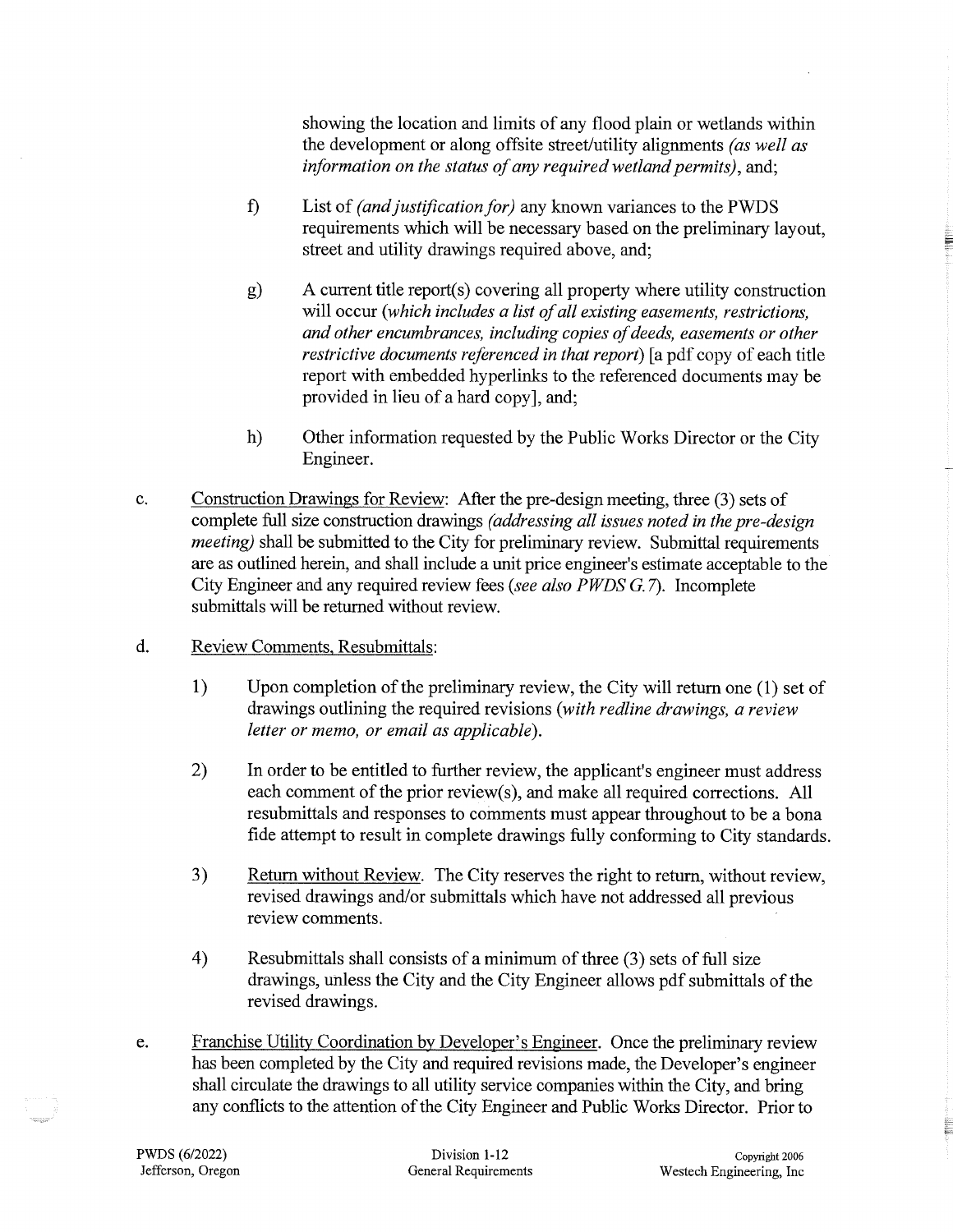installation of any franchise utilities, all proposed drawings from utility service companies must be provided to the City for review.

- f. Coordination of Other Agency Approvals by Developer's Engineer. The Developer's engineer shall submit the drawings to all other agencies with jurisdiction as applicable, and bring any conflicts to the attention of the City Engineer and Public Works Director. Prior to final City approval of the construction drawings, approvals from other agencies with jurisdiction must also be received where applicable, including but not limited to the Oregon Health Authority- Drinking Water Services (OHA-DWS), Department of Environmental Quality (DEQ), Oregon Department of Transportation (ODOT), Marion County, fire districts and railroads wherein each has jurisdiction.
- g. The applicant is responsible for the coordination with the various utilities and agencies during design and construction. The utilities and agencies may include those shown in the Appendix.
- h. Upon final approval of the drawings for a Type B permit, submit a minimum of ten (10) copies of the revised drawings to the City Engineer to be stamped as approved for construction *(see also Appendix* G *for Type A permit requirements).* Additional sets may be submitted for approval stamping at the developer's option.
	- 1) No changes shall be made between the final verification set of drawings approved by the City and the drawing sets submitted to the City to be stamped, without the express written approval from the City. Any unauthorized changes introduced into the final drawings submitted for approval stamping will invalidate the final drawing approval.
	- 2) The development team may make additional copies of the stamped approved <sup>p</sup>lans for dispersal to their team members as applicable.
- 1. Prior to issuance of the Public Works street or utility construction permits, the Developer shall provide the City with the following:
	- 1) Copy of an approved *(by City Attorney)* Developer/City Construction Agreement signed and notarized by the Developer, the Developer's engineer and the Developer's prime contractor.
	- 2) Any required permit fees.
	- 3) Recorded copies of all required off-site easements *(with exhibit maps)* and offsite right-of-way dedications, as well as on-site easements and on-site right-ofway dedications, and any recorded maintenance agreements required by City standards, shall be submitted before construction permits are issued, with the following exception.
		- a) For subdivisions or partitions where all public utilities will be constructed prior to the recording of a final plat, the execution and recording of the on-site easement documents and on-site right-of-way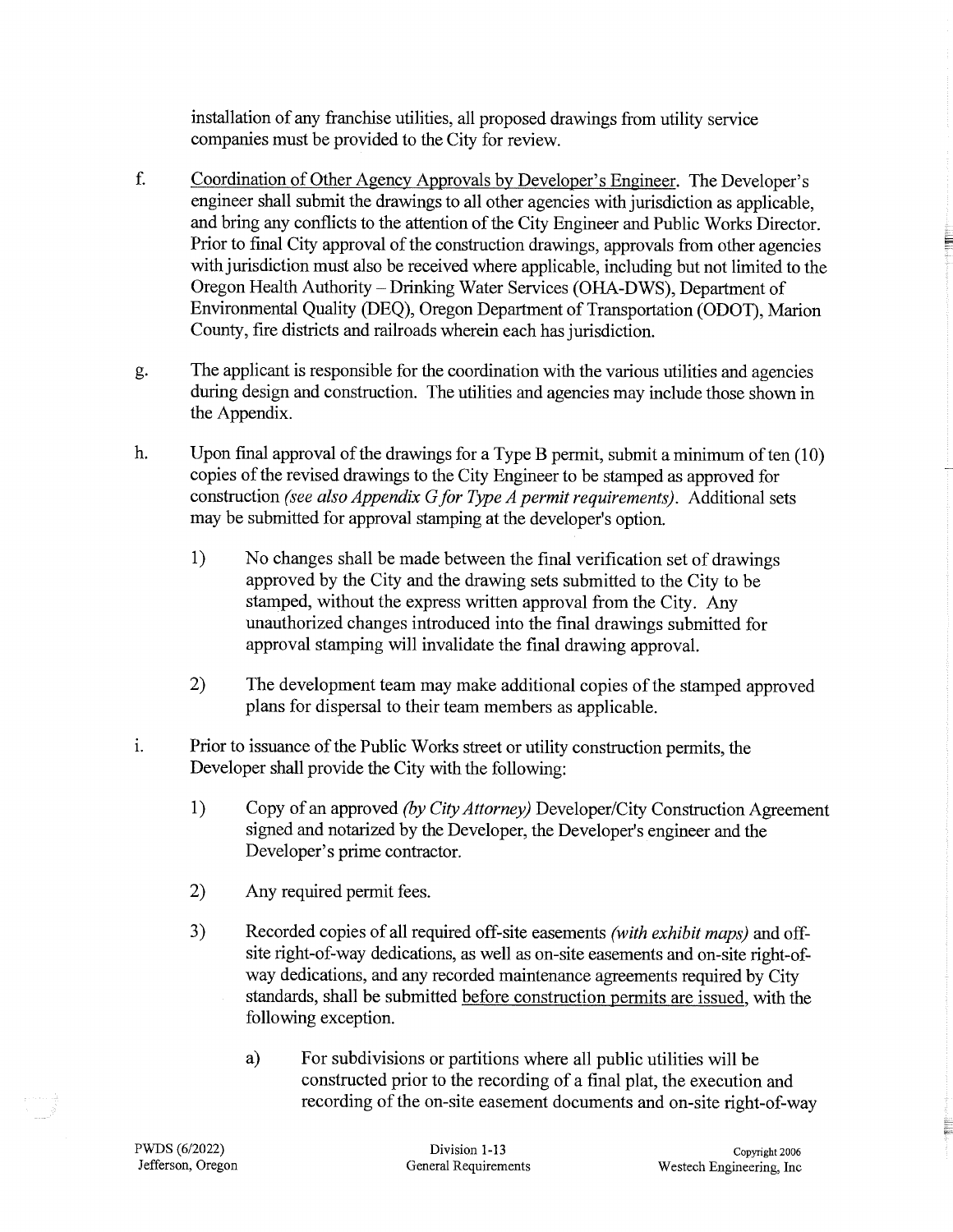dedications, as well as recorded agreements relating to on-site or offsite improvements, can be done in conjunction with the final plat.

- b) If the Public Works Director, at his/her sole discretion, approves a request by the development team to split the City Public Works construction permits into segments, so that the certain work can be commenced while the detailed civil/site/utility construction drawings for the remainder of the improvements *(offsite or onsite)* are completed and reviewed, such split permits shall not be issued until after any identified offsite easements have been acquired by the development team, and recorded copies of the easements have been provided to the City.
- 4) All easements documents *(as well as ROW dedications, easement quit-claim deeds, or similar documents)* shall include a legal description and a "to-scale" exhibit map *(containing the information required under PWDS 1.11)*, and easements to the City shall use the City's standard form. Legal descriptions and exhibit maps shall be submitted for City review and approval prior to recording.
- 5) Proposed Construction Schedule.
- 6) Certificates of insurance, minimum limits as outlined in the Appendix. City of Jefferson and City Engineer shall be covered as additional insured.
- 7) Evidence of Worker's Compensation coverage from contractor performing the work.
- 8) Any required Waiver of Remonstrance agreements.
- 9) Any required performance bonds.
- 10) Other submittals specific to this project, including any required approvals from applicable state agencies, such as DEQ (sewer & *1200C* erosion control *as applicable),* OHA-DWS (water *as applicable),* DSL, ODOT, etc. The City reserves the right to require evidence that any and all such required approvals have been received *(and copies provided to the City as applicable)* prior to issuing final approval of the construction drawings and/or issuing a construction permit.
- J. Approval of plans by the City Engineer or Public Works for issuance of a City Public Works street/site/utility construction permit does not relieve the developer, contractor or engineer from obtaining any and all reviews and permits required under the building, plumbing or electrical codes that any portions of the work may be subject to, or from any requirements under County, ODOT or other agency permits or approvals required for the project.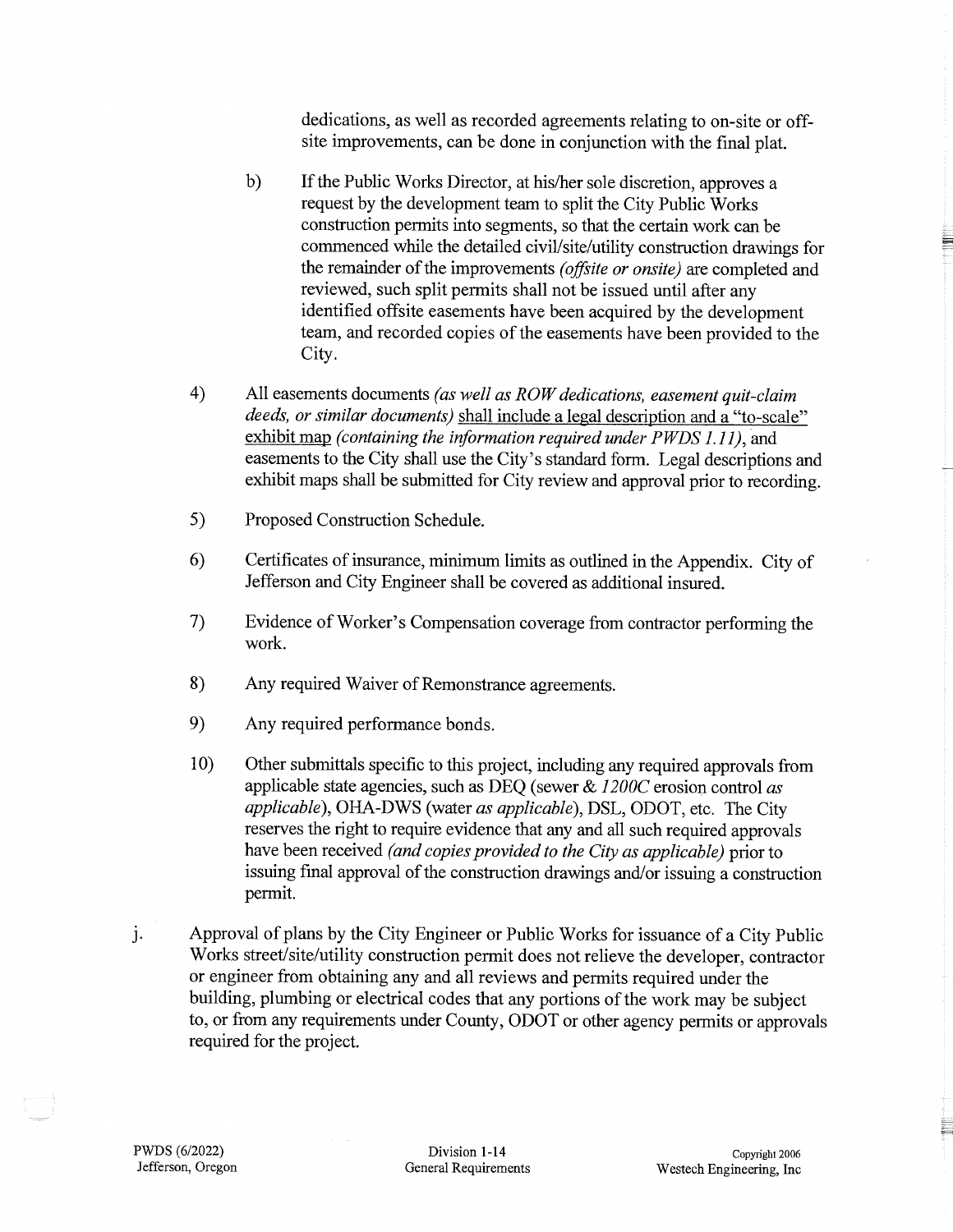# **1.10 CONSTRUCTION DRAWING SUBMITTAL REQUIREMENTS**

a. Survey: All topographic surveys shall be based from an official benchmark acceptable *to the City, and be based on the NVGD 1929 datum to match the FEMAjloodmap elevations. Existing elevation benchmarks that are based on the NAVD 1988 datum shall utilize the appropriate conversion factor to convert to the NGVD 1929 datum. All temporary benchmarks for construction purposes are to be based off accepted City benchmarks.* 

Based on the NOAA VertCon website, the current conversion *(for this area)* from 1988 to 1929 datum is about 3.360 feet – see  $\rightarrow$  http://www.ngs.noaa.gov/cgibin/VERTCON/vert con.prl for specific conversions by location.

\*\*All designs subject to a Type B Public Works Permit shall be based off of a complete topographic survey of the entire project site, adjacent right-of-ways, areas adjacent to the project site and outside of adjacent to right-of-ways as necessary to provide all design elements required by these PWDS, and all offsite areas where improvements are proposed or required, including but not limited to the following.

- 1) \*\*Surface features, including complete & accurate'topographic information, extended to the full limits required by these PWDS.
- 2) \*\*Subsurface features.
- 3) \*\*Existing utilities *(public and private)* within and adjacent to the project site and/or limits of improvements.
- 4) \*\*Property lines & all survey monuments within or adjacent to the limits of the required topographic survey.
- 5) \*\*Right-of-way lines & centerline monuments.
- b. Drawing Submittal: The drawing submittal shall include the following as applicable unless otherwise approved by the City Engineer. The following is a general overview of drawing requirements, but is not intended to be exclusive. All requirements of the individual divisions of the standards shall be satisfied.

Since projects subject to a Type B Public Works Construction Permit vary greatly in size and complexity, not all provisions in this section will apply to all projects. For instance, small projects in improved areas which do not involve any street improvements or extensions of water, sewer or storm drain mainlines will not need to provide profiles for these facilities. To assist the design engineer, the minimum elements required of all designs subject to a Type B Public Works construction permit are designated as summarized in the sentence below.

**\*\*The elements in this section 1.10 which are marked by an** (\*\*) **are required to be included on the drawings for all projects subject to a Type B Public Works construction permit** (see **PWDS G.5).** All other elements not so designated are only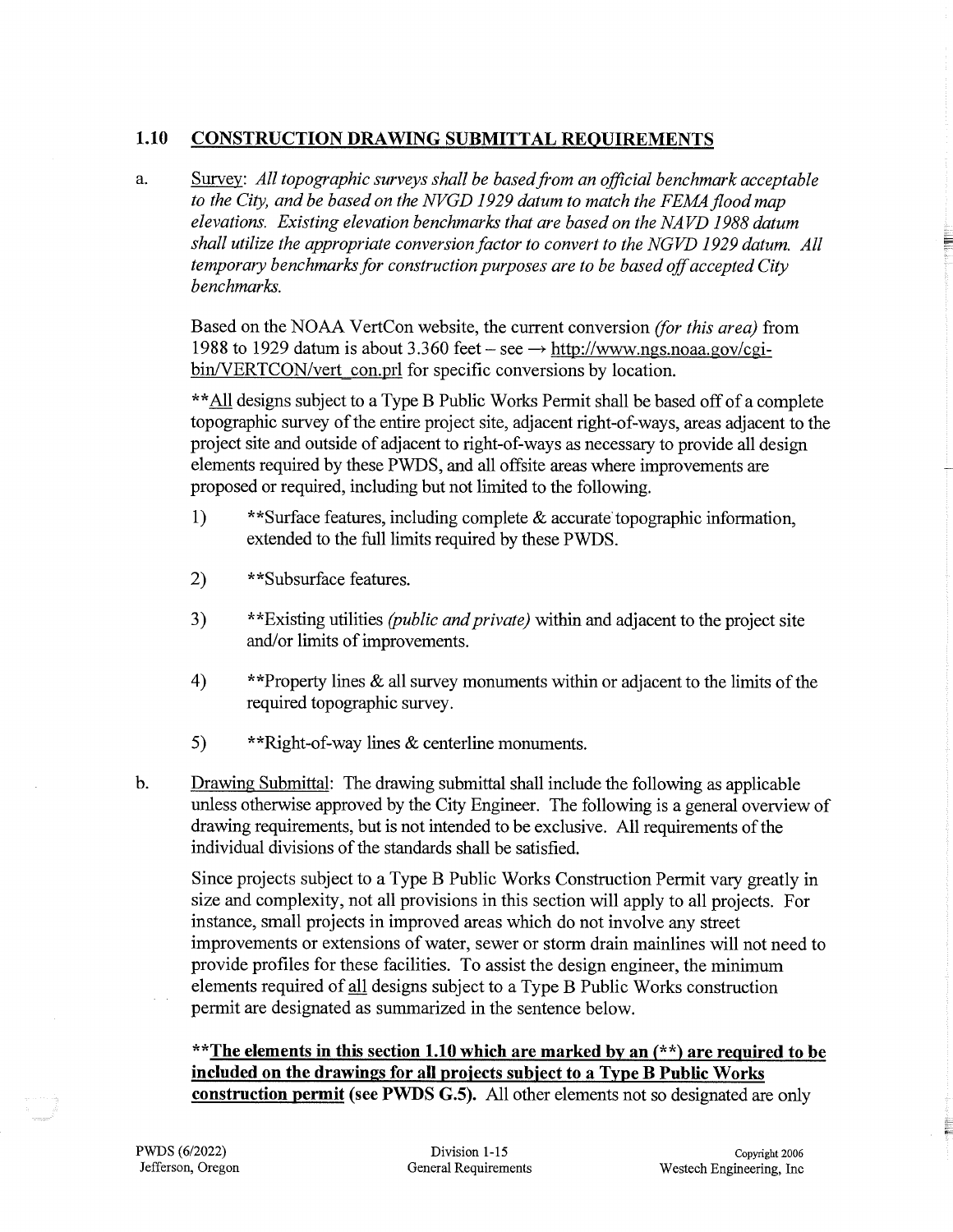required ifthe project involves improvements or infrastructure referenced in the nondesignated paragraphs or sentences. If there are questions due to the unusual nature of <sup>a</sup> project, these should be discussed with the Public Works Director at the predesign conference (PWDS 1.9.b).

- 1) \*\*Drawing Sheet Size. Construction drawings shall be submitted on 22" x 34" blackline sheets unless otherwise approved by the City Engineer. All drawings submitted for review and/or approval shall be stapled and bound into sets *(unless pdf submittals are allowed by Public Works* & *the City Engineer).*
- 2) \*\*City plan review fees as required.
- 3) \*\*Cover Sheet *(with all information required under PWDS 1.10.d).*
- 4) \*\*Overall drainage, utility and street/site lighting plan.
- 5) Site grading plan where applicable.
- 6) Site layout & dimensioning plan, including property dimensions, all parking areas, access driveways, fire lanes, ADA compliant pedestrian access routes, as well as building locations, separations & setbacks, etc.
- 7) Fire vehicle access plan where applicable *(commercial, industrial, public, parking lot, private street, common driveway, flaglot, MHP, RV park, PUD, etc.).*
- 8) Plan and profile for the following public utilities:
	- a) Streets
	- b) Water as specified
	- c) Sanitary sewers
	- d) Storm drains
- 9) \*\*Erosion control plans *(reflecting erosion control measures during construction, and also reflecting a post construction site runoff plan as required by general City or County stormwater permits, or by project DEQ stormwater or water quality permits).*
- 10) \*\*Standard details shall be included on the construction drawings.
- 11) \*\*Stamped storm drainage calculations, including storm drainage basin maps.
- 12) A geotechnical report for the development site and other impacted properties is required for sites with (a) any existing or proposed fills, (b) existing slopes steeper than 3H:1V, (c) existing or proposed retaining walls on the development property or on contiguous properties, (d) if stormwater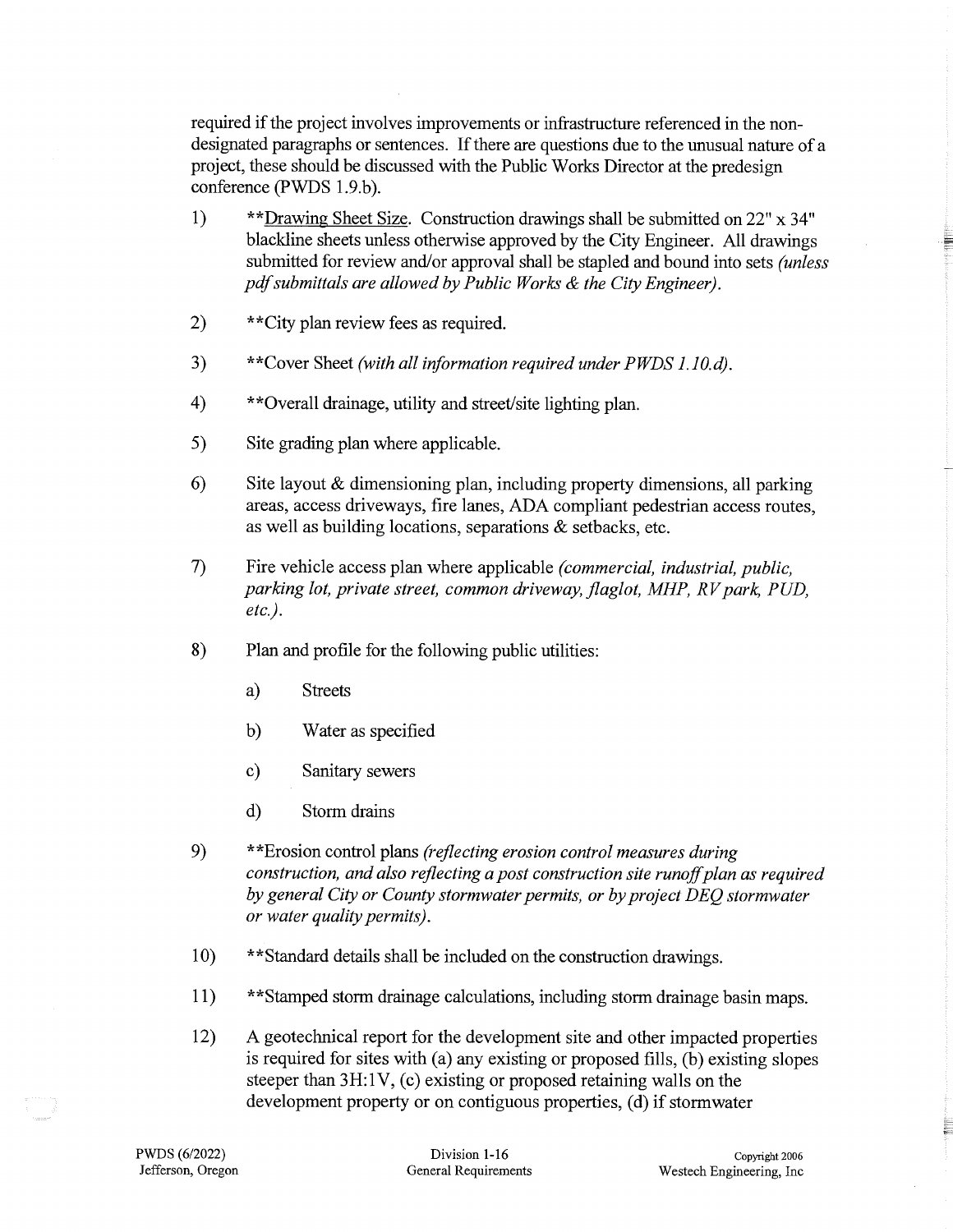infiltration is proposed, or  $(e)$  where there are other geotechnical concerns identified by the City Engineer or the Public Works Director.

- 13) \*\*A current title report which includes a list of all existing easements, restrictions, and other encumbrances on all property where construction will occur, including full copies of deeds, easements or other restrictive documents referenced in the title report *(a pdf copy of* each *title report with embedded hyper/inks to the referenced documents may be provided in lieu of a hard copy).*
- 14) \*\*Recorded copies of all easements and right-of-way dedications required in conjunction with the project, with the exception noted under PWDS 1.9.1.3 for subdivisions or partitions where all public utilities will be constructed prior to the recording of a final plat. Easements shall be worded such that no trees, permanent structures or improvements including parallel fences or parallel utilities shall be placed or constructed on the easement. Easements shall be a constant width between manholes, valves or other in-line structures, unless otherwise required by the Public Works Director and/or the City Engineer *(ie. for example, where required to avoid leaving a sliver of property between the easement boundary and adjacent property lines or right-of ways).* Easement width shall be based on the deepest portion of the line between such structures. See the Appendix for standard easement forms.
- 15) \*\*Proposed utility plans from all franchise utilities *(final review).*
- 16) \*\*Engineer's unit price construction cost estimate acceptable to the City Engineer or unit price bid results *(estimate to be submitted with initial review drawings and shall be updated as applicable when final review drawings are provided).* Cost estimates shall include all work covered under the PWDS *(excluding work covered by buildings permits for structures).* In addition to all grading, streets, water/sanitary sewer/storm drainage, driveways, parking, etc. to be constructed with the project, estimates shall include line items for street lighting and franchise utility trenching  $\&$  conduit, as well as trenching  $\&$ installation of street lighting conduits, junction boxes and pole bases as applicable.
- 17) Design Vehicle Turning Radius. For all developments *(other than single family subdivisions and/or partitions conforming with OFC requirements),*  provide a summary of the largest design vehicle *(including emergency/fire vehicles)* which will need to access the development *(including vehicle size* & *dimensions),* as well an exhibit showing turning-radius wheel-path templates for the design vehicle *(auto-turn or equivalent).* 
	- a) The development team shall be responsible to coordinate with the Fire Code Official regarding the size and turning radius of the largest emergency/fire vehicle which will need to access the site, and provide this information to Public Works in conjunction with drawings

È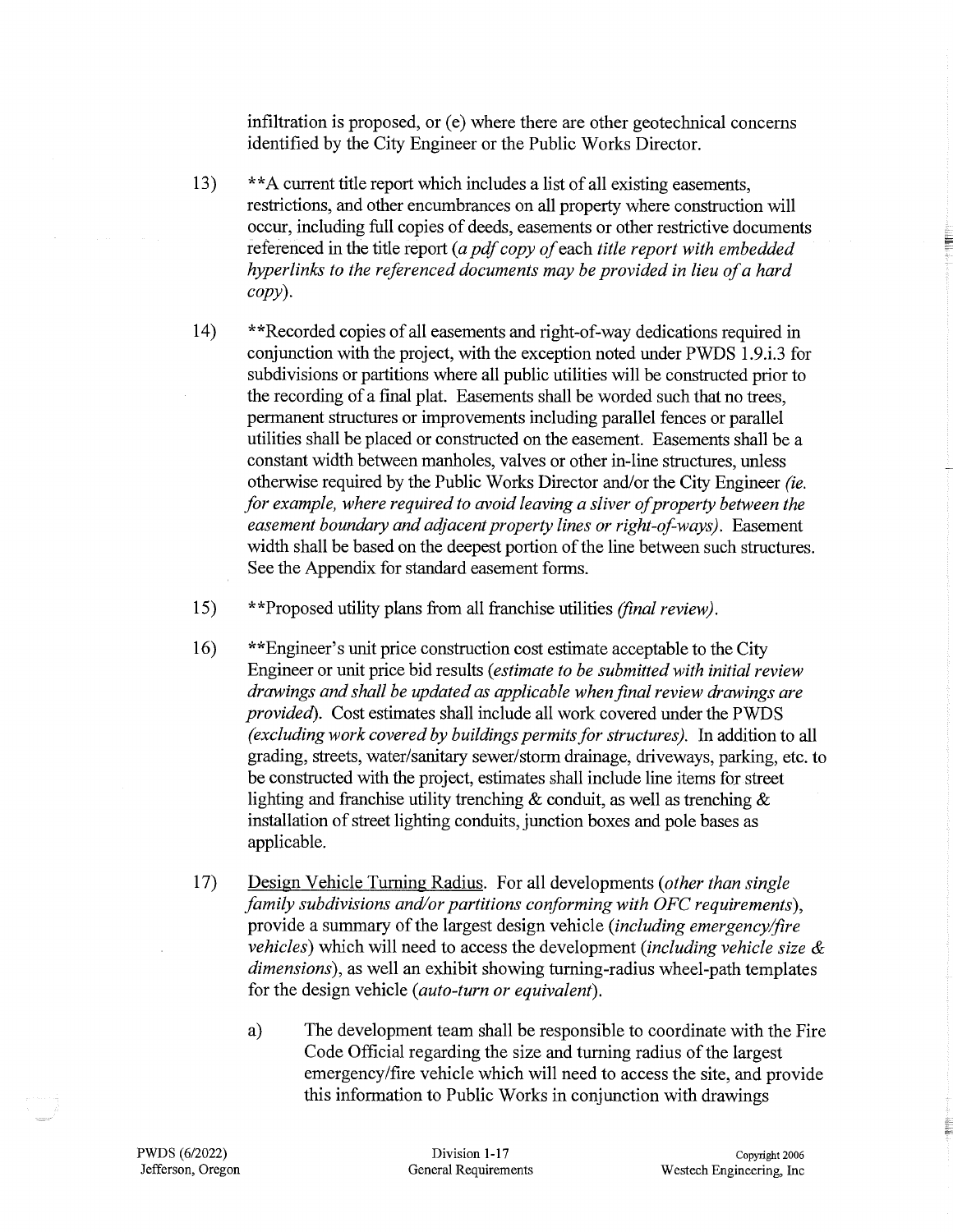submitted for review.

- 18) The submittal may also be required to include a traffic study and a traffic control plan.
- 19) \*\*A written summary of all deviations from the PWDS requirements, and written justification for any variance requests *(see section 1.11).* It is the responsibility of the design engineer to submit a written request for any proposed deviations or variances from City standards.

#### c. General

- **1)** \*\*A title block shall appear on each sheet of the drawing set and shall be placed in the lower right-hand comer of the sheet, across the bottom edge of the sheet or across the right-hand edge of the sheet. The title block shall include the name of the project, the sheet title and number, the name of the engineering firm, engineer's stamp *(either signed by the engineer, or marked as preliminary as noted under PWDS 1.3.a.I),* date and revision blocks. Revision blocks shall be filled in on each drawing sheet containing revisions from previously submitted or reviewed drawings.
- 2) \*\*A north arrow shall be shown on each sheet containing plan views and adjacent to any other drawing which is not oriented the same as other drawings on the sheet.
- 3) \*\*The scale shall be  $1" = 10'$ ,  $20'$ ,  $40'$  or  $50'$  horizontal and  $1" = 2'$ ,  $4'$  or  $5'$  vertical for all drawings except structural or mechanical drawings. The scale 0£ corresponding plan views and profiles shall be the same.
- 4) **In cases where streets or public utilities exist or will be reconstructed, plan view scales shall not exceed**  $1'' = 20'$ **.**
- 5) \*\*Each plan, profile and detail shall be labeled under the drawing. The scale for the plan, profile, or detail shall be noted under the title. Details not drawn to scale shall be so noted.
- 6) \*\*All detail drawings, including standard detail drawings, shall be included on the drawing sheets.
- 7) \*\*A complete legend of all symbols used shall be provided at the front of each drawing set or on the appropriate pages. In general, existing utilities shall be shown with a lighter line weight than proposed utilities.
- 8) \*\*Letter size shall not be smaller than 0.10-inch high.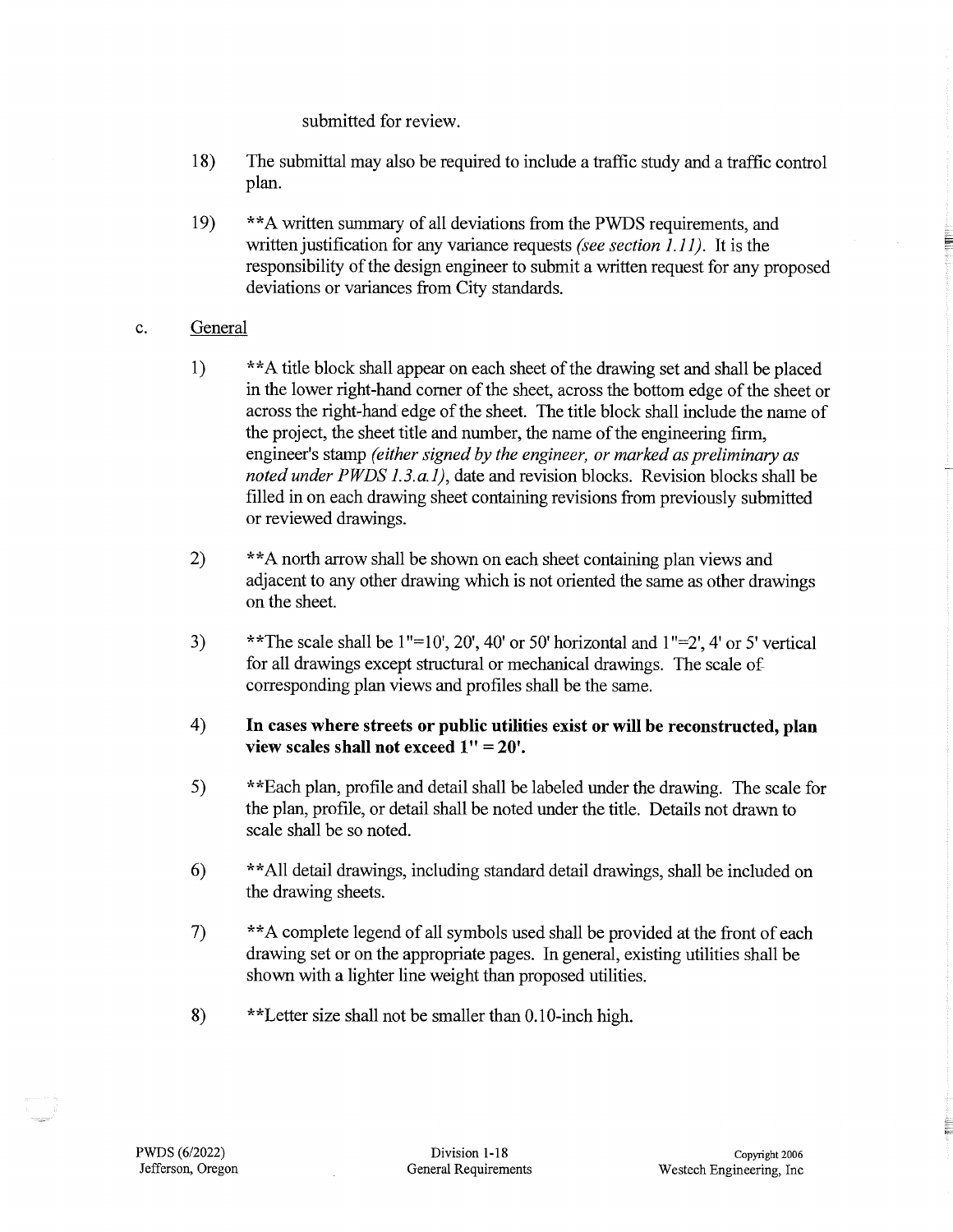#### d. Cover Sheet

- 1) The first sheet *(Cover Sheet)* of all drawing sets shall include the following as a minimum:
	- a) \*\*Project name.
	- b) \*\*Design Engineer's name, address, telephone and fax number, and email address/website.
	- c) \*\*Developer's name, address and telephone number, and email address.
	- d) \*\*Vicinity Maps showing the location of the project in respect to the nearest major street intersection and a minimum of 500 feet around the site.
	- e) \*\*Legend including all symbols and line types used on the construction drawings.
	- f) \*\*General construction notes matching format and content of notes in the Appendix. Where there is insufficient room on the cover sheet, the notes can be included on a subsequent sheet.
	- g) \*\*Sheet index located near lower right comer.
	- h) Include a summary table listing the number of lineal feet of new public streets and public mainline utilities to be constructed. Identify the length of new streets and/or utilities under County or ODOT jurisdiction separately from those under City jurisdiction. Do not include existing streets or utilities that are being replaced as part of the project with the same length, or private streets or utilities. List the size and type *(domestic, irrigation, etc.)* of all water meters proposed. Do not include length of sewer or storm service laterals.
	- i) \*\*The City Planning Department file or docket number shall be listed for projects which required land use approval.
- e. \*\*Overall Drainage, Utility and Street/Site Lighting Plan.
	- 1) The overall drainage and utility plan shall show the following as a minimum:
		- a) \*\*The location and elevation of a National Geodetic Survey, United States Geological Survey, State Highway, Marion County or City of Jefferson bench mark which the elevations shown are based shall be shown or noted. Temporary bench marks on or near the project site shall also be shown.
		- b) \*\*Right-of-way lines, property lines, easement lines *(including those*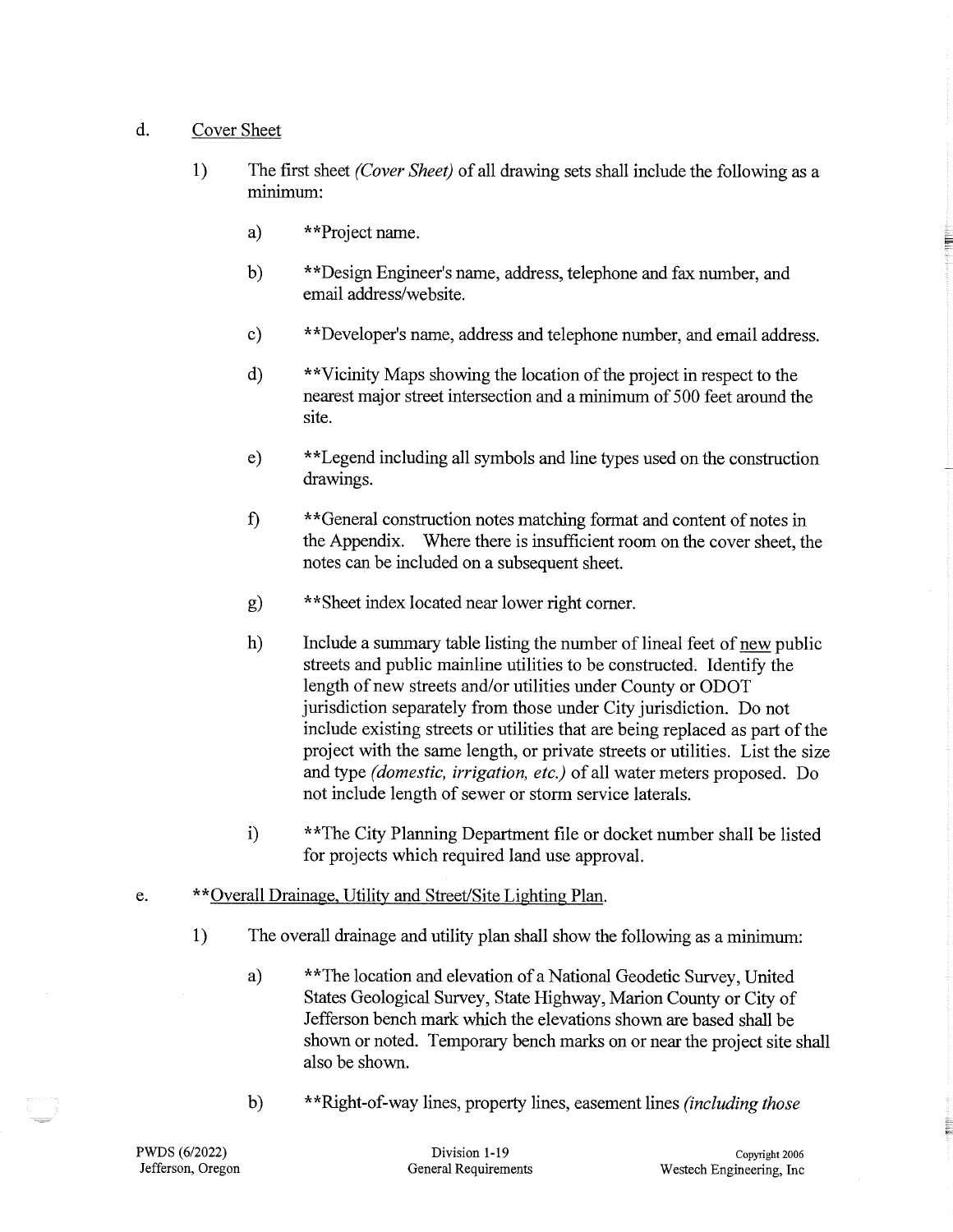*outside the project but intersecting or within 150 feet of the project boundaries).* 

- *(1) This distance can be reduced with written approval from the Public Works Director, but in all cases shall extend to the far side of right-of ways and show property lines and improvements on the jar side of the street along the entire property frontage, as well as showing enough of the adjacent properties to clearly illustrate drainage patterns, setbacks and utility issues.*
- c) \*\*Show *(& list the recording reference numbers of)* all existing easements affecting the property *(on-site* & *off-site),* and provide callouts with blanks for the proposed new easements *(the recording references for proposed easements are to be inserted at the as-built stage).*
- d) \*\*Existing and proposed streets, curbs, sidewalks, handicap ramps and driveways within the project and within 150 feet of the project boundaries *(see exception allowed under 1.10.e.1.b.1 above).*
- e) \*\*Existing and proposed sanitary sewers, storm drains, waterlines and appurtenances within the project and within 150 feet of the project boundaries *(see exception allowed under 1.10.e.1.b.l above).*
- f) \*\*Existing franchise and private utilities within the project and within 150 feet of the project boundaries *(see exception allowed under 1.10.e.1.b.1 above).*
- g) \*\*Lot or parcel numbers, street names and other identifying labels *(including tax lot and address numbers for all existing properties shown).* New street names are subject to the approval of the City.
- h) \*\*Location and description of existing survey monuments, including but not limited to street monuments, property monuments, section comers, quarter comers and donation land claim comers within or adjacent to the limits of the work area.
- i) \*\*Public and franchise/private utilities and other facilities to be relocated.
- j) Street light and area light pole locations based on City spacing standards or a photometric design acceptable to the City, subject to City approval for location and maximum spacing *(see PWDS 2.28.h* & *2.32).*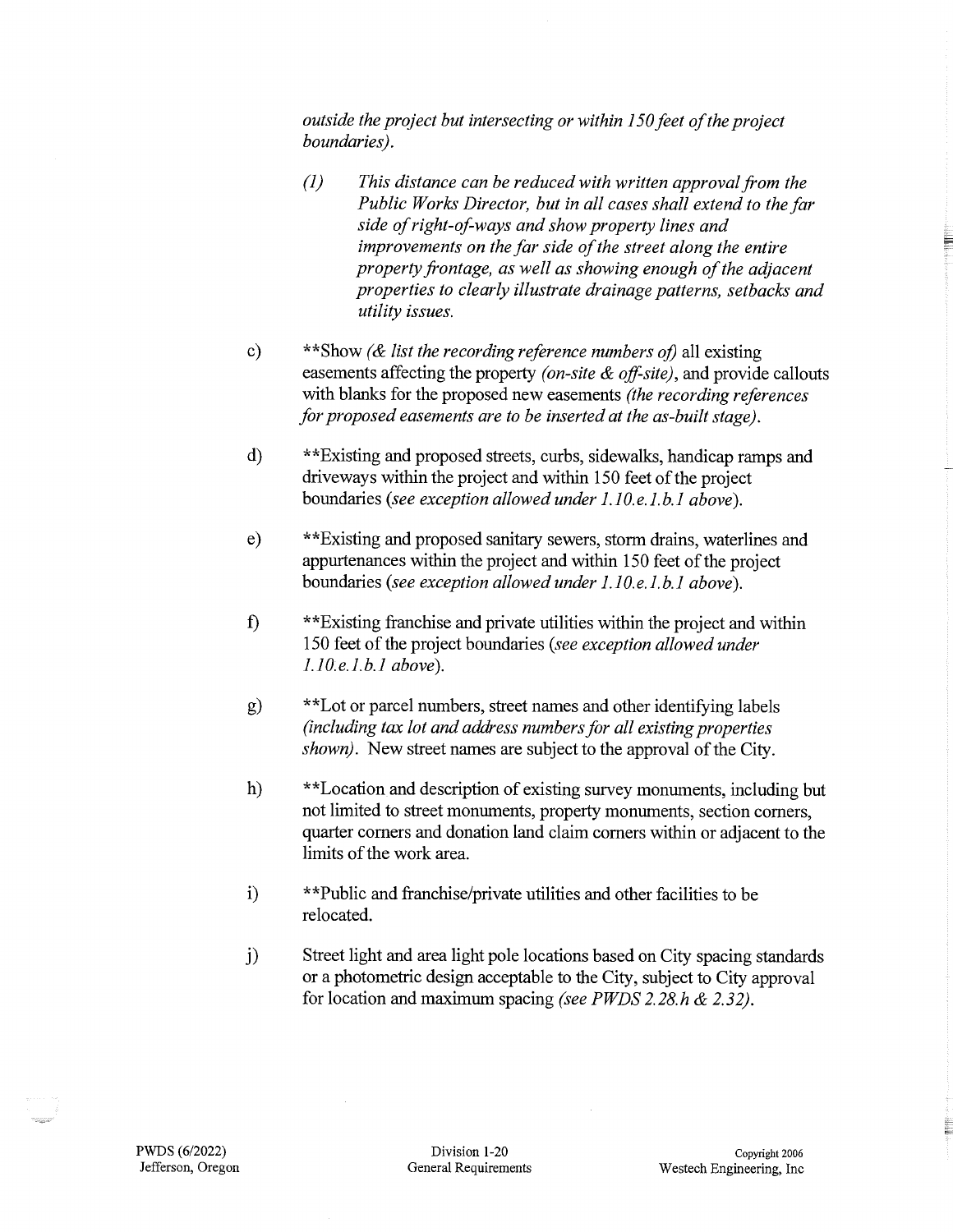k) Methodology proposed for individual lot drainage. Direction of drainage arrows and the following letter legend shall be used:

| Symbol | Lot drains to:      |
|--------|---------------------|
| C      | Curb                |
| p      | Piped Storm Drain   |
|        |                     |
| S      | Subsurface Disposal |
|        | Flow Direction      |

- 1) The location of all curb weepholes shall be shown unless otherwise clearly defined or noted on the drawings.
- m) \*\*Existing drainage patterns within the project and within 150 feet of the project boundaries *(see exception allowed under 1.10. e. l. b. l above).*
- n) Floodplain, floodway and wetland boundaries, including floodplain elevation with FEMA map reference.

#### f. Site Plans & Grading Plans

- 1) The site layout & dimensioning plans shall show property dimensions, all parking lot and site access improvements and dimensions, including all vehicular & pedestrian access routes *(includingfire lanes),* curbs, as well as building locations, separations & setbacks, etc.
- 2) A grading plan is required for subdivisions, multi-family, commercial or industrial developments, and for partitions involving street improvements or cuts/fills.
- 3) A site plan and grading plan is required for projects subject to site design review, including all commercial, industrial, or multi-family developments.
- 4) The grading plan shall show proposed finished grade and parcel comer elevations, with the existing and proposed contours shown at maximum one (1) foot intervals and extended a minimum of 100 feet beyond the improvements. Extremely flat sites will require contour intervals closer than 1 foot as necessary to clearly illustrate proposed grading and drainage slopes and limits.
- 5) The grading plan shall show all drainage systems and proposed erosion control facilities, including swales along property lines as required to intercept uphill surface runoff and convey it to an approved point of disposal.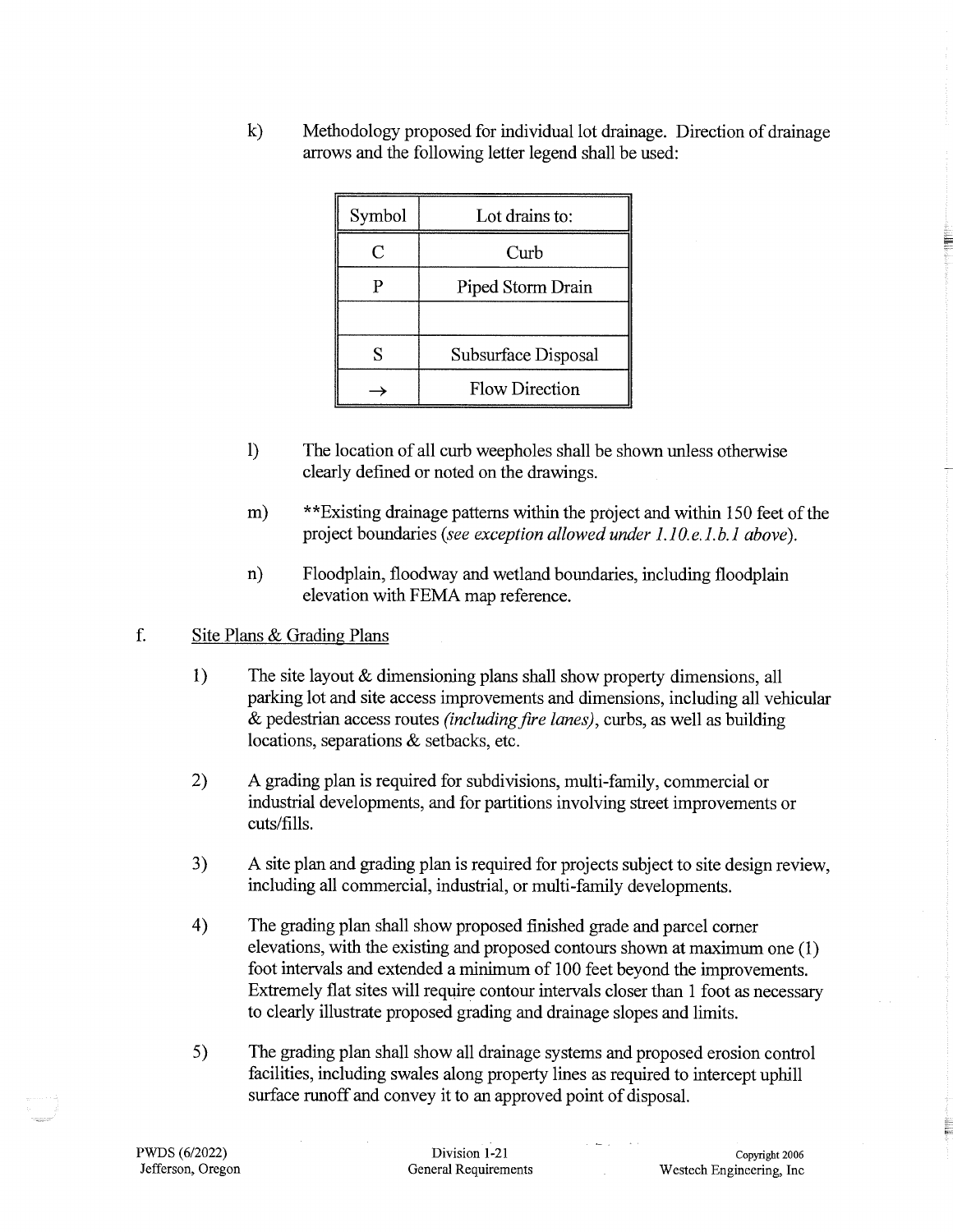#### g. Drainage Calculations

- 1) \*\*A summary of drainage and detention calculations, including basin maps, shall be presented in a clear, concise and complete manner on the site grading or drainage plan sheets, or a separate sheet.
	- a) These calculations shall address all runoff into the drainage system and downstream capacity.
	- b) Where applicable, list information such as the design rainfall intensities used, basin areas, runoff coefficients used, design flow and pipe capacity at key points along the storm system improvements including where flow from upstream property enters the site, downstream capacity at the connection to existing system, etc., as well as key information relating to any required detention, such as detention volume required, detention volume provided, predesign in-flow rate & design storm, design out-flow rate & design storm, overflow elevation, orifice size, head above orifice at design flow, overflow route capacity, etc.
	- c) If required by the City, areas contributing flow to each inlet must be computed separately and each inlet with contributing area shall be designated and shown on an accompanying contour map work sheet.
- h. Plan Views
	- 1) General: \*\*Information required on the overall utility plan shall be shown on the plan views as applicable, including tax lot  $\&$  address numbers of all existing lots or existing parcels shown. In addition, the following shall be shown:
		- a) \*\*Utilities and vegetation in conflict with the construction or operation of the street and public utilities. Vegetation to include trees greater than 6 inches in diameter *(measured at 4<sup>1</sup>/<sub>2</sub> feet above soil line-DBH)* and landscape plantings within the right-of-way and easement areas.
		- b) Public and franchise or private utilities to be relocated.
		- c) Match lines with sheet number references.
		- d) \*\*All existing survey monuments within or adjacent to work areas.
		- e) Additional information as outlined below or as required by the City based on unique or unusual features of the project.
		- f) Show Future Curblines where Applicable. Where existing streets are not fully improved, or where less than full street improvements are being constructed, show the location  $\&$  alignment of future curblines and intersection curb radii, so that the location of utilities being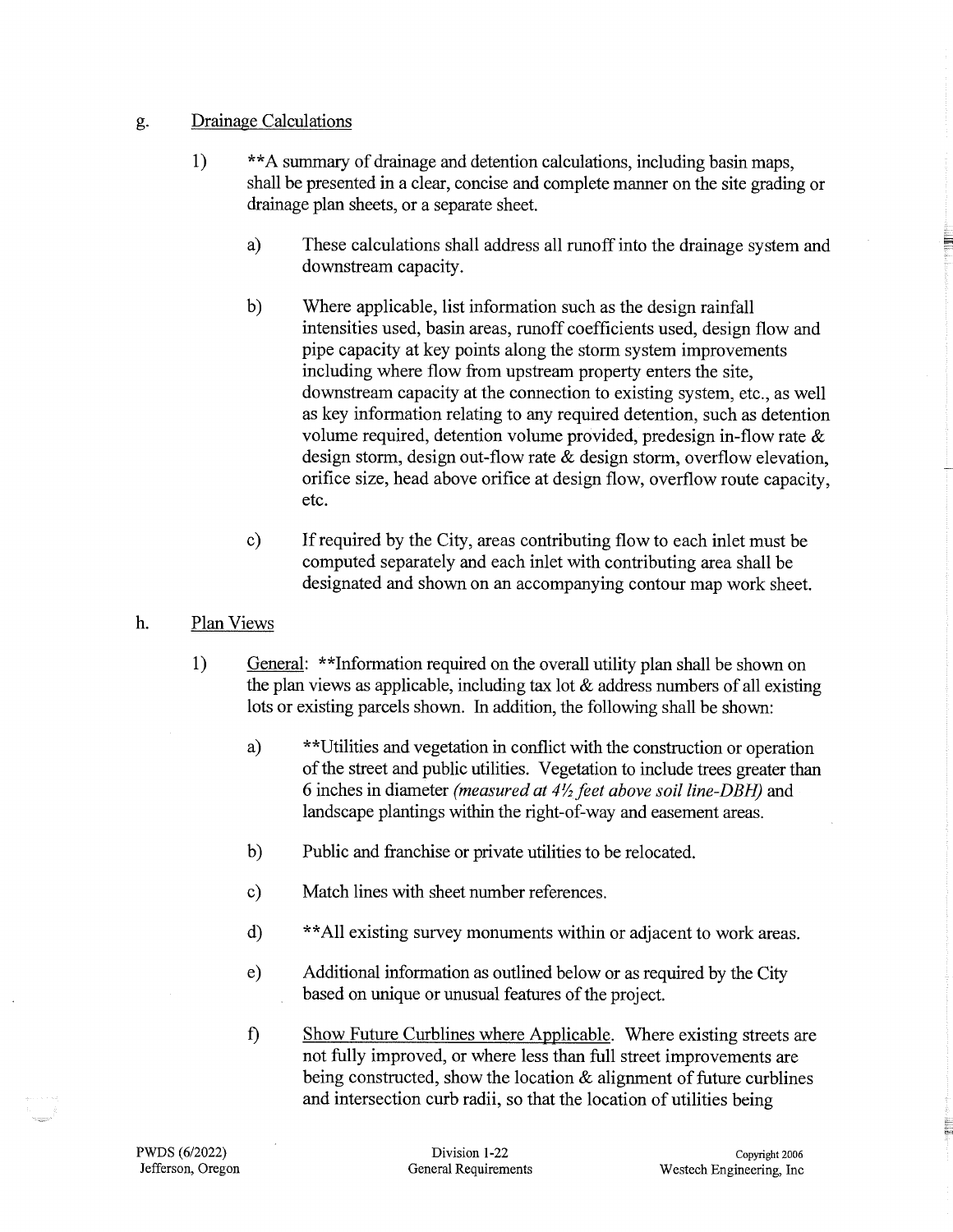installed are clearly defined in relation to the future street improvements *(this requirement also applies to water/sewer/storm mainline improvements which are constructed without streets improvements, unless specifically waived by the City).* 

- 2) Streets *(plan view)* 
	- a) Street stationing shall be tied to existing property comers, centerline of intersections, and/or existing street monuments.
	- b) \*\*Location, alignment and stationing of \*\*existing streets and proposed street centerline and curb faces. \*\*Location of all curbs, driveways, edge of pavement, sidewalks, etc. shall be dimensioned from right-of-way centerline, easement boundary or other means so that its location is clearly defined.
	- c) Bearing of all street centerlines.
	- d) Horizontal curve data of street centerline and curb returns, including stationing of point of tangency and point of curvature, length of tangent, length of centerline curve, delta angle, radius point, and centerline radius.
	- e) Location of existing and proposed street centerline monuments.
	- f) Centerline stationing of all intersecting streets.
	- g) Curb return plan view details *(scale not to exceed 1* " = *10* ', *with all running slopes* & *cross slopes of sidewalks, pedestrian ramps* & *landings labeled)* and separate curb return profiles *(showing gutter grades at face of curb)* for all curb returns with pedestrian ramps, to demonstrate compliance with PROWAG requirements. Where centerline street grades and cross slope street grades of both intersecting streets is less than 1% *(including through the entire intersection)*, the City Engineer may allow plans to show only top of curb elevations along curb returns at quarter-points on the curb return detail views.
	- h) Location of the low points of street grades and curb returns.
	- i) Crown lines along portions of streets transitioning from one typical section to another.
	- j) Location, alignment & dimensions of all street frontage sidewalks, including sidewalks to be constructed with the project and sidewalks which are deferred to a future date. Sidewalks to be constructed with the project and those deferred to the future shall be clearly designated, and all required sidewalk easements shown & labeled.
	- k) For residential projects or multi-tenant commercial projects, the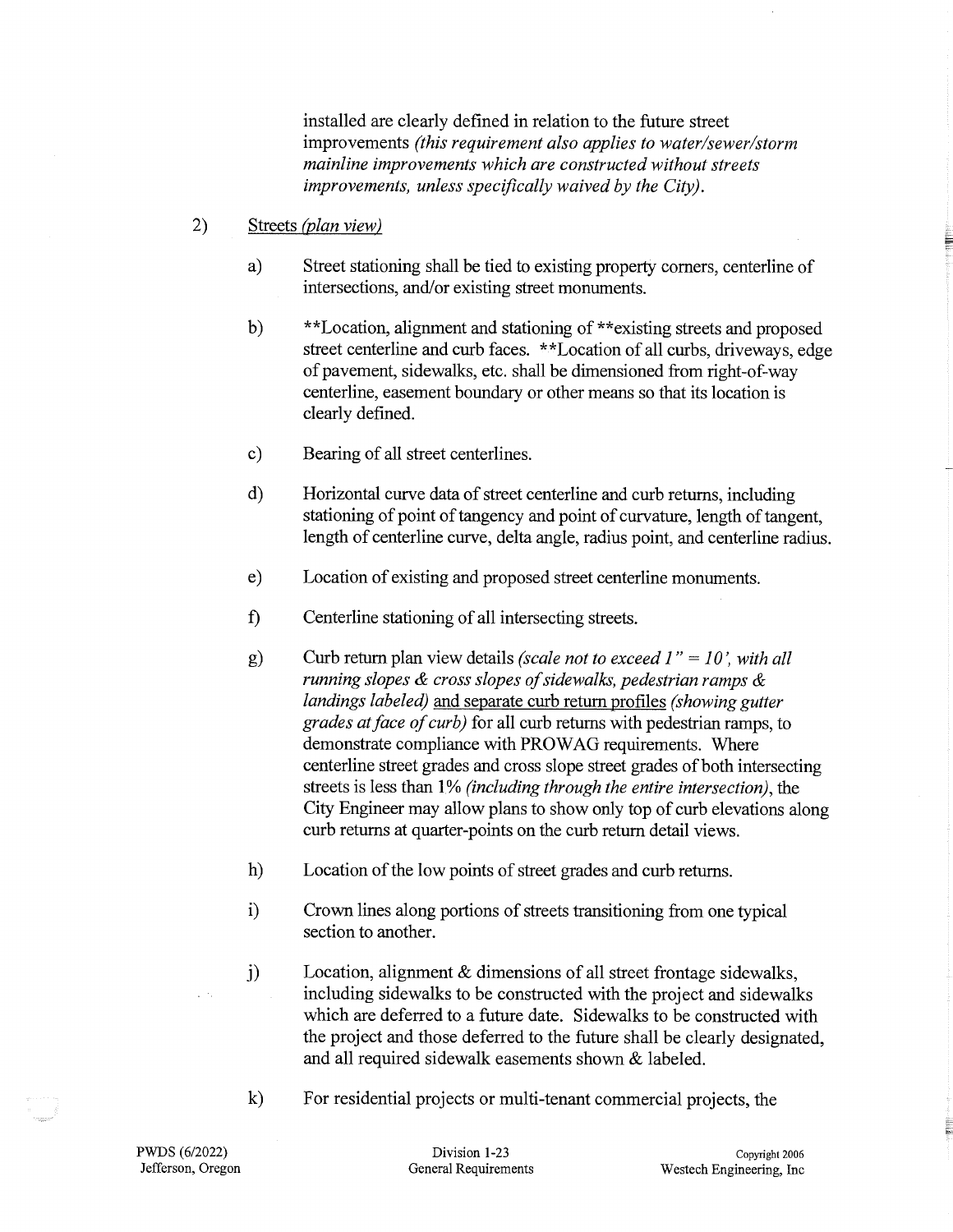location of CBU mailboxes shall be shown *(location must be acceptable to the local postmaster),* and the ADA access path to the CBU mailboxes must be designated per OSSC 1111, with a note designating that the CBU and the required ADA access path to the CBU must be constructed prior to City acceptance of the street improvements.

1) Partial street improvements must be based on a full street design for a full urban improvement *(ie. provide full design as* if *the entire street were being constructed as part of project, including design of sidewalks* & *driveway approaches, reconnection to existing driveways, etc. on both sides, as well as storm drainage design for both sides of the street and associated intersections, etc.),* with the portion actually to be constructed as part of the project being clearly designated on the plans.

Where partial street improvements cross or intersect with other public or private streets, the partial *(interim)* intersection design must be based on a full intersection design, including but not limited to showing proposed and future ADA compliant pedestrian ramps on all comers, storm drainage for the entire intersection, etc.

m) For streets which are anticipated to experience significant truck traffic *(as determined by the City Engineer or Public Works),* and for driveways or access points which will accommodate truck traffic and/or emergency/fire vehicles, turning-radius wheel-path templates shall be included with the drawings to demonstrate that the proposed improvements allow vehicular turning movements without encroaching onto sidewalks or crossing curbs outside of the defined driveway or vehicular access path.

#### 3) Storm Drains *(plan view)*

- a) \*\*Location, stationing and \*\*size of \*\*existing and proposed storm drains and appurtenances. Show drainage facilities upstream and downstream of the project as required to illustrate conditions affecting the design.
- b) \*\*Drainage facilities located outside of public right-of-ways shall be stationed from the downstream end. For all manholes, catch basins, etc., located in or adjacent to streets, drainage facility stationing shall correspond to the street stationing.
- c) Mainline stationing of all service tees.
- d) \*\*Location of all manholes, cleanouts *(including storm lateral cleanouts),* junction boxes, pipelines, ditches, etc. shall be dimensioned from right-of-way centerline, easement boundary, property line or other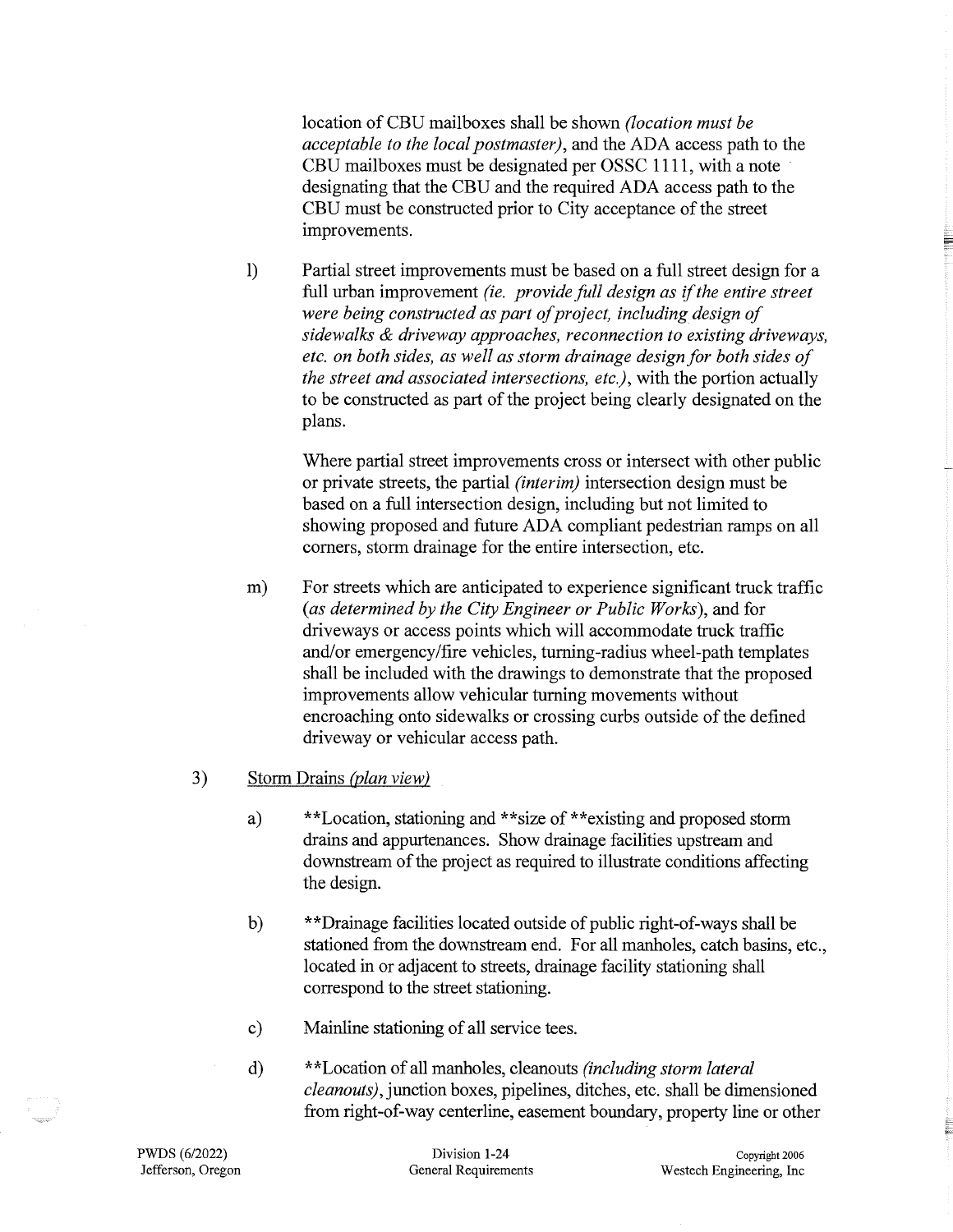means so that its location is clearly defmed.

- e) All manholes and other structures shall be numbered *(or lettered)* with a designation unique to the project and stationed to facilitate checking the plan views with the profile.
- f) \*\*Alignment, size and depth at property line or easement line of proposed storm drain laterals, as well as distance tie from property line cleanout to nearest property comer.
- 4) Sanitary Sewer *(plan view)* 
	- a) \*\*Location, stationing and \*\*size of \*\*existing and proposed sanitary sewers and appurtenances.
	- b) All sanitary sewers shall be stationed from downstream manholes to upstream manholes.
	- c) \*\*Location of all manholes, cleanouts, pipelines, ditches, etc. shall be dimensioned from right-of-way centerline, easement boundary or other means so that its location is clearly defined.
	- d) Mainline stationing of all service tees.
	- e) All manholes, cleanouts and other structures shall be numbered *(or lettered)* with a designation unique to the project and stationed to facilitate checking the plan views with the profile.
	- f) \*\*Existing City sewer manholes numbers shall be used for all existing manholes or mainline cleanouts shown.
		- (1) Following acceptance by the City, each new sanitary sewer manhole and new mainline cleanout shall be identified on the as-builts with a number provided by the City. The design ID number or letter shall remain on the as-builts next to the City assigned number *(use parenthesis to differentiate).*
	- g) \*\*The following information shall be provided for all sanitary sewer service laterals.
		- (1) Mainline stationing
		- (2) Alignment
		- (3) Size
		- ( 4) Length of service lateral
		- ( 5) Depth at property line or easement line
		- ( 6) Distance ties from property line cleanout to nearest property comer
		- (7) Location of property line cleanout.

È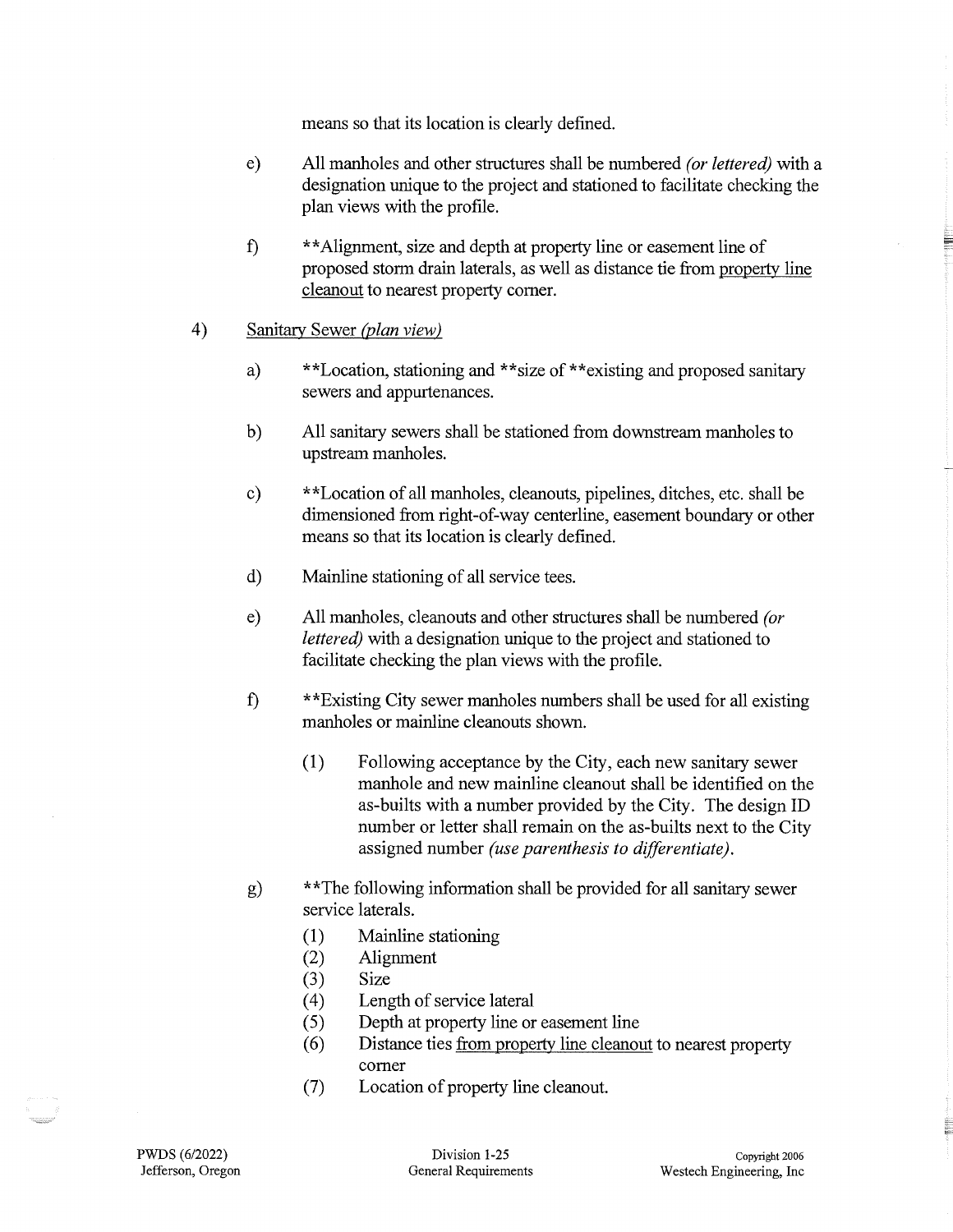#### 5) Water Distribution *(plan view)*

- a) \*\*Location, callouts, stationing *(where applicable)* and \*\*size of \*\*existing and proposed water mains and appurtenances, fittings, bends, thrust blocks, straddle blocks, retainer glands or other restraint devices, couplings, domestic water or fire service lines, meter boxes, backflow devices or vaults, etc.
- b) Each valve and fire hydrant shall be identified and stationed to facilitate checking the plan views with the profile.
- c) \*\*Location of all waterlines, hydrants, water meters, backflow devices, etc. shall be dimensioned from right-of-way centerline, easement boundary, adjacent property comer or other means so that its location is clearly defined.
- d) Waterline stationing shall be independent of the street stationing, unless otherwise approved by the City Engineer on a case-by-case basis where waterline profiles are not required.
- e) Size, depth, pipe material and class, length of water pipe and class of backfill shall be clearly shown or called out on the plan view, unless this information is shown on a profile view.
- 6) Site Layout & Dimensioning Plan *(plan view)* 
	- a) The site layout  $\&$  dimensioning plans shall show all property dimensions, all parking lot and site access improvements and dimensions, including all vehicular & pedestrian access routes *(including fire lanes*), curbs, as well as building locations, separations & setbacks, etc., as well as other applicable information.
- 7) Fire Vehicle Access Plan *(plan view)* 
	- a) Where fire lanes are required, provide fire vehicle access plan  $drawing(s)$  illustrating the fire truck routes along all fire lanes and turnarounds within the project, to all hydrants, and to within 150 feet of the exterior wall of any building *(OFC 503.1.1)* unless a distance exception is approved in writing by the Fire Chief.
	- b) Include dimensions and widths along all fire lanes & turnarounds. Ensure that fire lane clearances shown account for any bollards provided to protect hydrants, buildings or other structures.
	- c) Show & label all vehicular gates to be provided, with notes to provide Knox boxes or other entry means approved by the Fire Code Official.
	- d) Designate location of no parking signs and fire curb painting.

PWDS (6/2022) Jefferson, Oregon

Division 1-26 General Requirements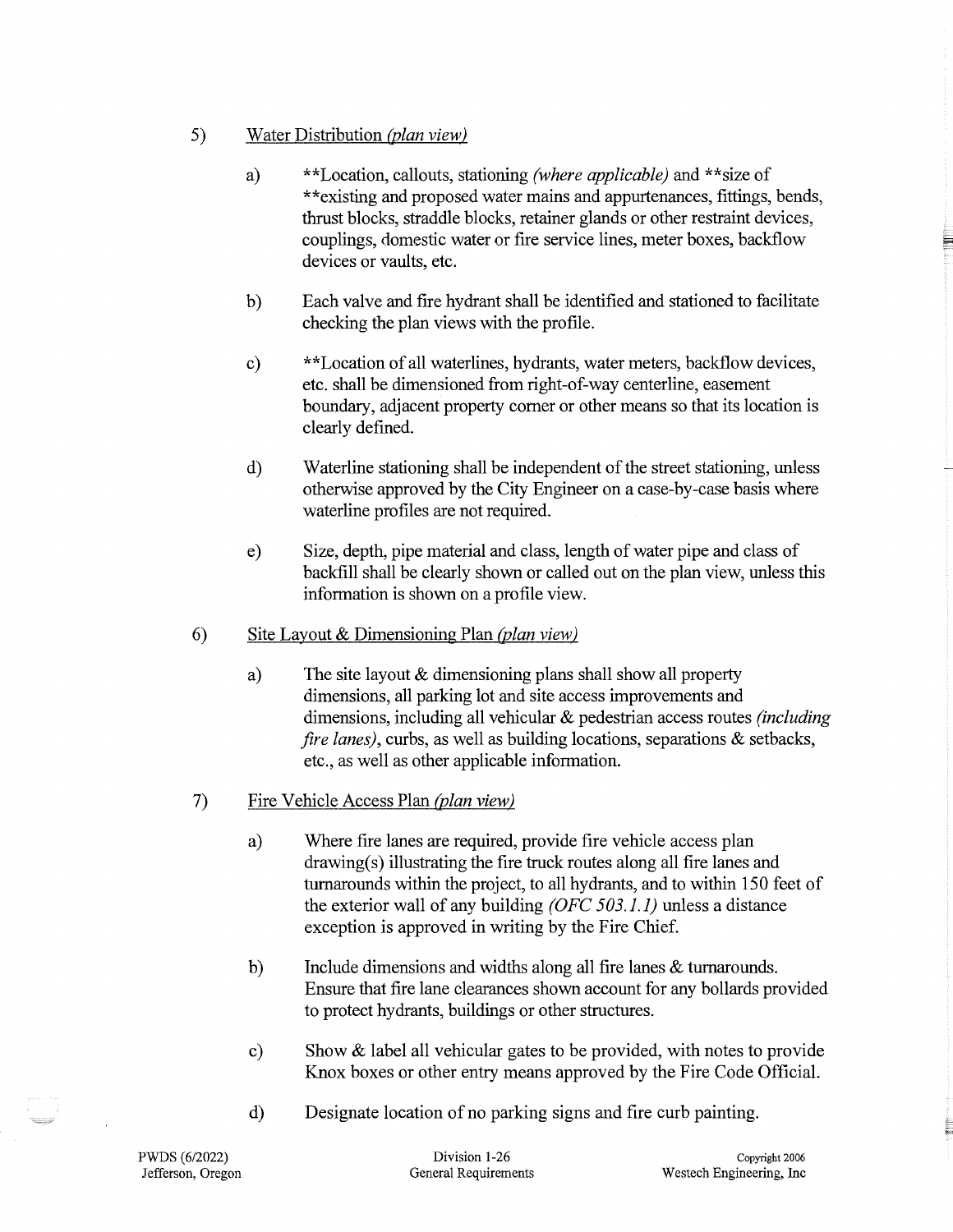- e) Show & label all fire hydrants *(public* & *private)* and FDCs, as well showing or noting curb painting at fire hydrant & FDC locations *(ie. JO feet each way from hydrants per Detail 503* & *ORS 811.550(16)).*
- f) If not included on the drawings, a separate worksheet exhibit shall be provided for review illustrating the fire truck turning-radius wheel-path templates *(autoiurn or similar)* along all fire lanes and turnarounds within the project, based on the actual fire apparatus to be used *(design vehicle as directed by the Fire Code Official).*

# 1. Profile Views

- 1) General: Profile views shall conform to the requirements and show the information outlined under this section as applicable:
	- a) Profile views shall be to the same horizontal scale and on the same sheet as the corresponding plan view.
	- b) Match lines with sheet number references.
- 2) Streets *(profile view)* 
	- a) Original ground & finish grade profile along the centerline and curbs as appropriate. For off-set or super-elevation cross-sections, both curbs shall be profiled. Ditch invert profiles shall be shown where curbs are not to be constructed. Profiles at intersections or cul-de-sacs shall be extended to the back of the far side PUE as a minimum, and to the top/bottom of cut or fill slopes where applicable.
	- b) Stationing, elevations and percent slopes for centerline or top of curb profiles.
	- c) Beginning point of all vertical curves, points of vertical intersection, end of vertical curve, length of vertical curve, K-value and design speed, and low point of vertical curve if a sag curve.
	- d) Profile Extension. Projection of the profile of streets that may be extended or reconstructed in the future. The projected profile shall extend a minimum of 200 feet beyond the proposed work limits. The City may require profiles to be extended further where necessary due to topography or to demonstrate ability to tie to existing streets. Projected profiles shall be designed to be compatible with the restraints of the terrain.
	- e) The top of curb profiles for all cul-de-sacs, including vertical curves for any grade changes exceeding 1%, with a K-value not less than 3.
	- f) Separate curb return profiles *(showing gutter grades at face of curb)* for

È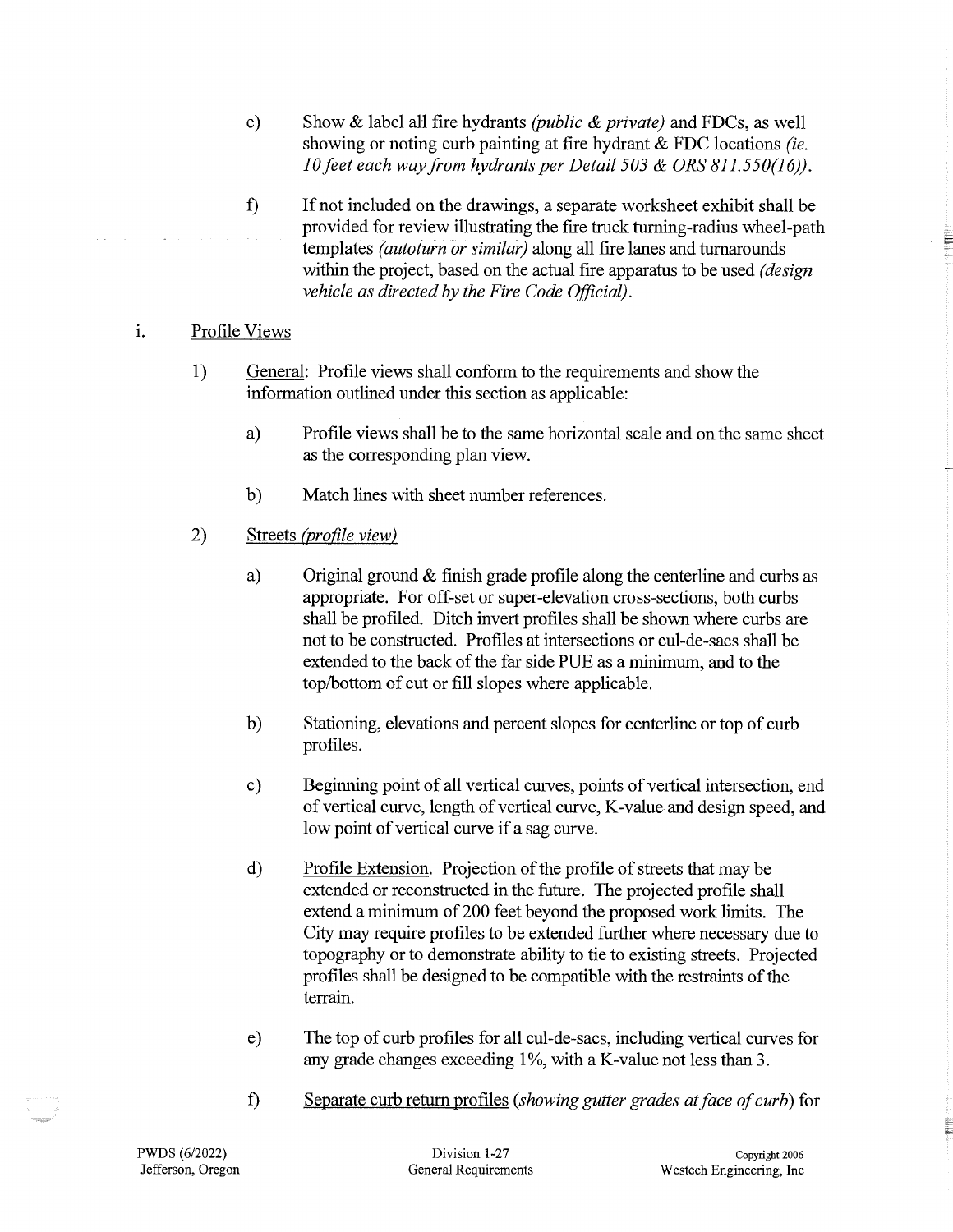intersection curb returns in accordance with requirements under PWDS 1.1 O.g.2.g. The location of all pedestrian ramps shall be indicated and labeled on the curb return profiles to demonstrate that the design grade along the gutter pan is less than 2% at the pedestrian ramp throat.

- g) Unless otherwise approved or required by the City, cross sections showing existing and proposed finish grade shall be shown at 50 foot intervals to demonstrate that the proposed street grades match the surrounding grades and address drainage concerns, as well as to determine the need for slope easements, as well as at existing driveways or other access ways. Unless otherwise approved by the City in existing developed areas, the cross sections shall extend a minimum of 50 feet beyond the right-of-way line where existing cross slopes are less than five percent  $(\leq 5\%)$  and a minimum of 25 feet beyond the right-of-way line where existing cross slopes are greater than five percent  $(>=5\%)$ .
- h) Profiles for partial street improvements shall include information for both the turnpike construction *(including ditch profiles as applicable),*  as well as future street profiles, including cross section profiles.
- 3) Storm Drain *(profile view)* 
	- a) Profile of existing and proposed ground surface along centerline of pipe, with rim and pipe inverts at each manhole, catch basin, etc.
	- b) Manholes and other appurtenances shall be numbered *(or lettered)* with a designation unique to the project and stationed to match the corresponding plan view.
	- c) Size, slope, pipe material and class, length of storm pipe and class of backfill between consecutive manholes, catch basins, junction boxes or cleanouts.
	- d) All existing or proposed public and franchise or private utilities crossing the profile and any existing utilities which potentially are in conflict with construction of the improvements.
	- e) Existing drainage facilities, including offsite facilities upstream and downstream which affect the design *(ie. size, capacity and/or slope of upstream and downstream system).*
	- f) Profiles for ditch and creek flow lines shall be extended as appropriate to illustrate conditions affecting the design beyond the project, both upstream and downstream. Typical cross sections shall also be shown.
	- g) Profile Extension. Where mainline storm cleanouts are approved for storm lines which will be extended in the future, plan and profile showing the alignment and depth of the anticipated future extension from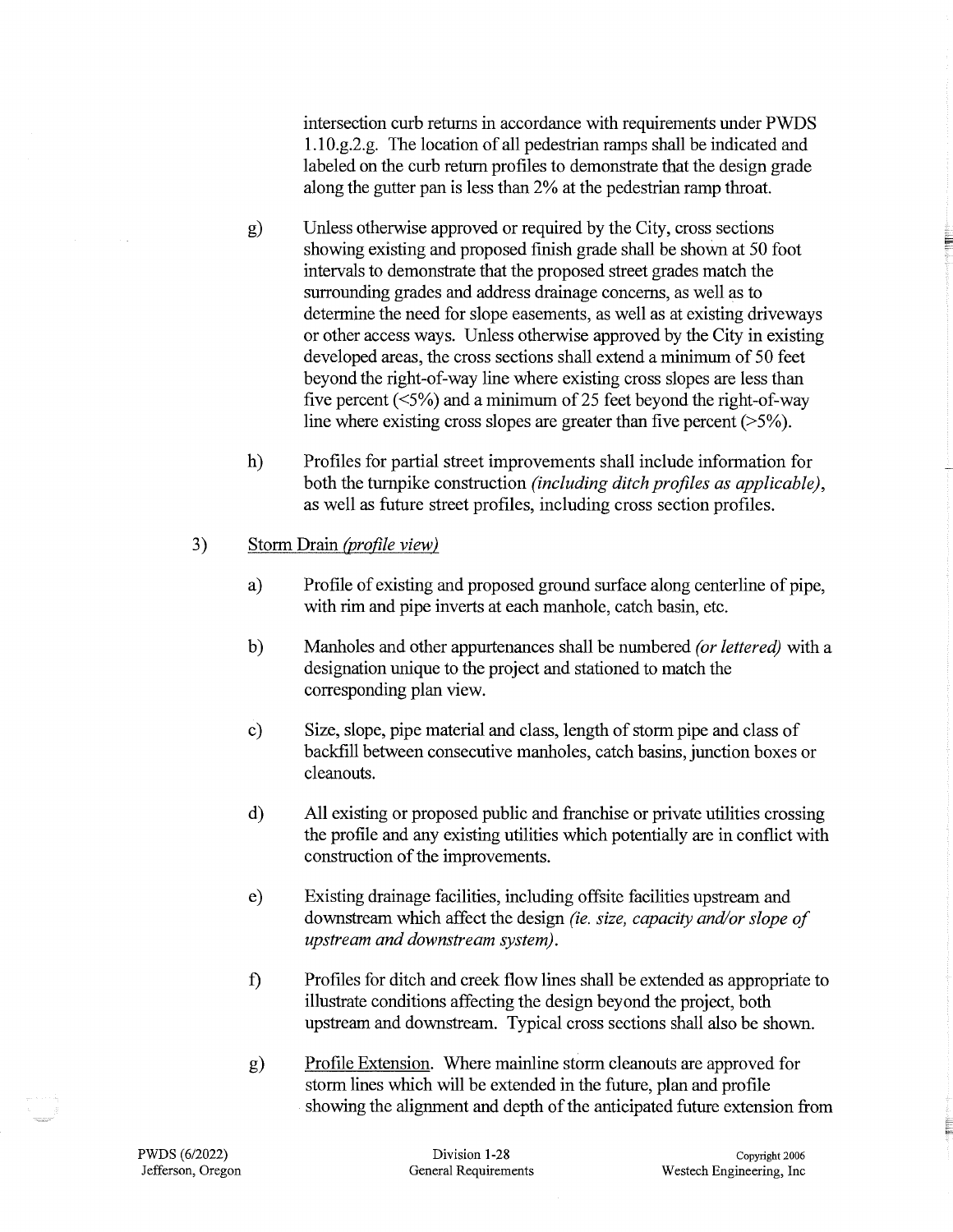the proposed cleanout to the next manhole or catch basin shall be included *(without mainline grade breaks between structures).* 

- 4) Sanitary Sewer *(profile view)* 
	- a) Profile of existing and proposed ground surface along centerline of pipe, with rim and pipe inverts at each manhole.
	- b) Manholes and other appurtenances shall be numbered *(or lettered)* with a designation unique to the project and stationed to match the corresponding plan view.
	- c) Size, slope, pipe material and class, length of sewer and class of backfill between consecutive manholes.
	- d) All existing or proposed public and franchise or private utilities crossing the profile and any existing utilities which potentially are in conflict with construction of the improvements.
	- e) Profile Extension. Where mainline sewer cleanouts are approved (PWDS 4.16.b.1), plan and profile showing the alignment and depth of the anticipated future extension from the proposed cleanout to the next manhole shall be included *(without mainline grade breaks between manholes).*

#### 5) Water Distribution *(profile view)*

- a) Waterline profiles shall be provided for all waterlines within existing right-of-ways or along alignments paralleled *(within 15 feet)* or crossed by existing public utilities. Waterline profiles will not be required for new waterlines within new right-of-ways unless required to prevent conflicts with proposed utilities.
- b) Profile of existing and proposed ground surface along centerline of pipe, as well as existing and proposed pavement surface of adjacent streets *(where applicable).*
- c) Show the location of valves, fittings, fire hydrants and other appurtenances, with all valves and fire hydrants numbered and stationed to match the corresponding plan view.
- d) Size, pipe material and class, depth of cover and class of backfill and surface restoration.
- e) All existing public and private utilities crossing the profile and any existing utilities which potentially are in conflict with construction of the improvements.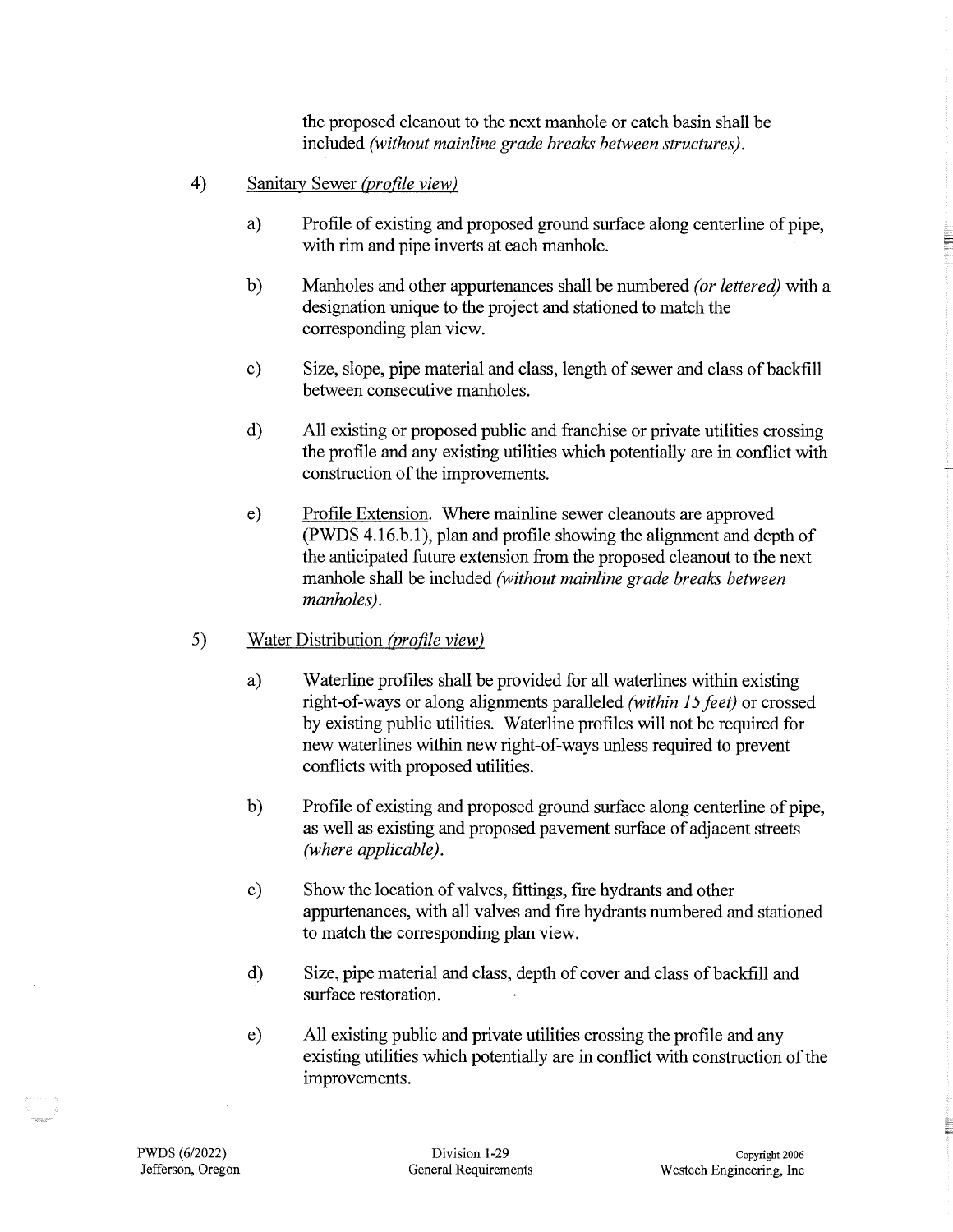#### **1.11 EASEMENTS, ETC.**

- a. \*\*Utility easements to the City *(in a form acceptable to the City and conforming to the PWDS requirements)* shall be provided and recorded for any City utilities outside of public street right-of-ways. The minimum utility easement widths and property line offset requirements are referenced in subsequent PWDS sections for Storm Drain, Sanitary Sewer and Water. Other recorded easements/instruments affecting City access and/or interests *(ie. fire lane easements, detention easements* & *maintenance agreements, grease interceptor maintenance agreements, etc.)* shall also be in a form acceptable to the City and conforming to the PWDS requirements. See also Easement Procedure Summary on cover page of Appendix D.
	- 1) Easement Widths. The developer's engineer shall verify that widths and extents of easements *(to the City)* fully comply with standards per PWDS 5.15.d (water), PWDS 4.15.d (sewer), PWDS 3.12.d (storm) or PWDS 2.31.c (common driveways/fire lanes) based on the final approved design.
- b. \*\*Legal Description & Exhibit Map. All recorded easement or right-of-way dedication documents shall include a legal description of the easement or ROW area and a "to-scale" exhibit map *(with the easement or ROW area clearly shown and labeled, and including all information/callouts required to illustrate the information contained in the legal description, including point of beginning, bearings and distances*  if *applicable, as well as deed callouts or lot/parcel numbers, tax lot numbers and street names as required to clearly show the location of the affected properties), except for* easements created by a plat, in which case the recorded easement documents may reference the easement as shown on the plat.
	- 1) Per ORS 93.600, use of a tax lot number only as a legal description for property is not legally adequate for use in a recorded document.
	- 2) Exhibit maps not drawn and plotted to scale, or not containing the information required above, will be returned for revision.
- c. Prohibited within Easements Granted to the City. Property owners shall not plant, build, construct, or create *(nor permit others to plant, build, construct, or create)* any fills, trees, buildings or other structures, including fences or parallel utilities, on or within an easement granted to the City which might interfere with the use by the City of the easement for the defined purposes, or which might interfere with the normal operation, inspection, access to or maintenance of the utilities within the easement, including excavation for repairs or replacement if necessary. In addition to permanent structures, prohibited structures shall include sheds, decks, footings or overhanging portions of structures which are located outside of the easement.
	- 1) Access gates acceptable to the Public Works Director shall be installed in fences which the City allows to be constructed across the easement granted to the City.
	- 2) The property owner shall not construct cuts or fills within or on the easement

PWDS (6/2022) Jefferson, Oregon

Division 1-30 General Requirements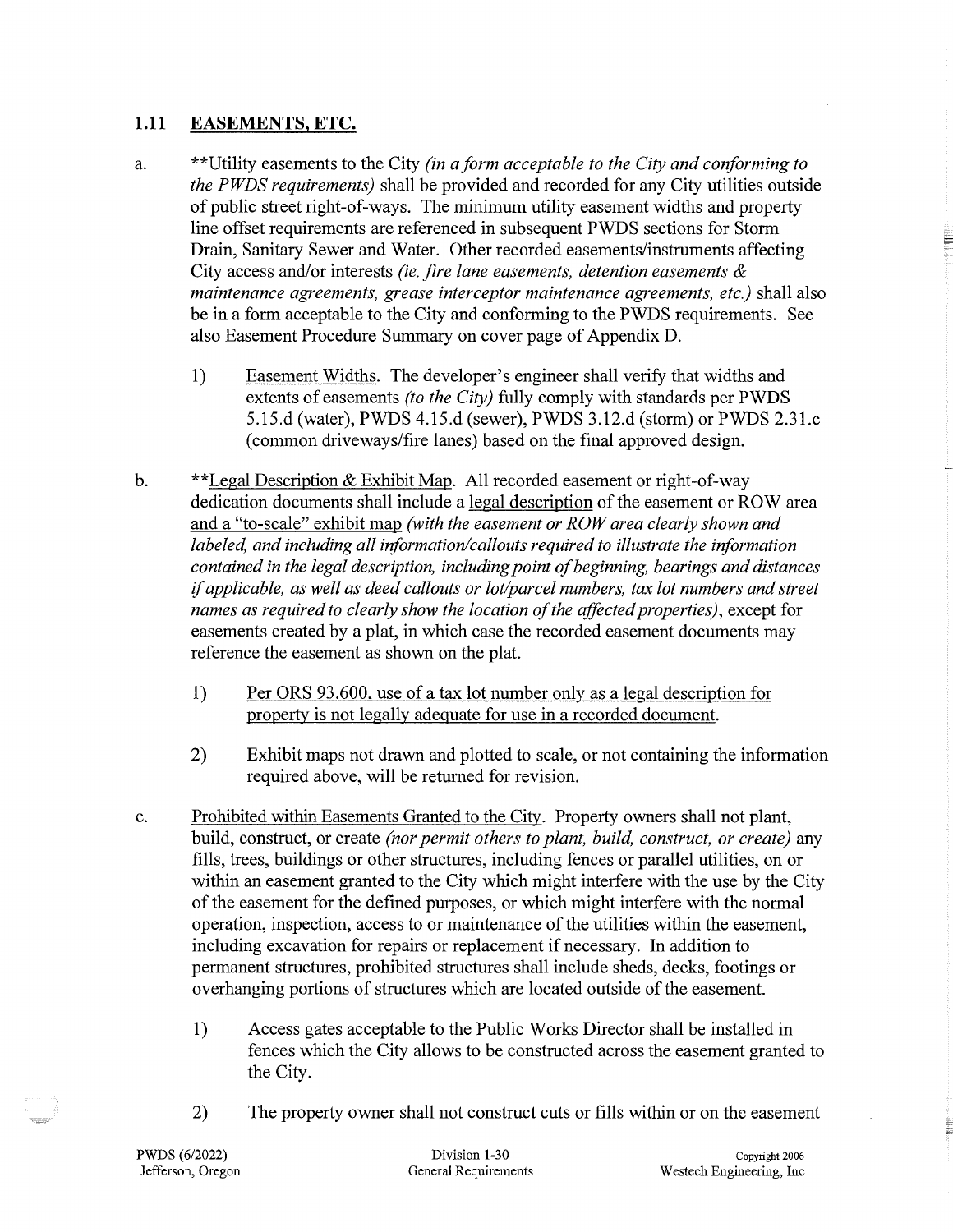area without express written approval by the City, since this will interfere with the use of the easement for the purposes for which it was granted. Fills will make the utilities less accessible for inspection and/or maintenance, and cuts may result in inadequate cover over said utilities, and either will result in access points *(manholes, inlets, valves, cleanout or meter boxes, etc.)* no longer being at the proper grade. Any such approval by the City *(which approval may be granted or withheld at the City's sole discretion),* shall be contingent on the property owner performing all work required by the City in order to mitigate impacts due to such cuts or fills, including reconstructing or resetting the utilities and appurtenances as directed by the City at the property owner's expense. It is understood and agreed that the City may remove *(or require removal by the Grantor)* any physical obstructions including buildings, overhangs, fences, trees, shrubbery or fill material, and abate any use of the easement if the City finds that the physical obstruction or use will interfere with the City utility or the City's ability to access, maintain or repair the City utility, and that such removal or abatement may be completed *(including* if *removal by property owner is required)* without recompense to the property owner(s) *(excerpt to the extent that such recompense or reimbursement may be specifically included in the recorded easement documents).* 

- 3) The City acknowledges that the property owner may generally use the easement area for permitted parking and/or access driveways, or similar uses which are allowed by the City.
- d. \*\*Street Frontage PUE. Easements shall include minimum eight (8) foot public utility easements (PUE) for franchise utilities along all lot lines fronting public or private streets, as well as easements for fire hydrants, sewer  $\&$  storm drainage property line cleanouts & water meters where set behind the sidewalk, cluster mail box pads, and sidewalks at driveway crossings *(when they must be widened or jogged back to meet ADA standards),* pedestrian ramps at intersections, city street light poles, etc. which may be located behind sidewalks and just outside of the public right-ofway.
	- 1) PUEs created by a plat should include wording similar to the following *(plat wording to be acceptable to the both Public Works and the County Surveyor).*  "We hereby create a utility easement as shown along the public right-of-ways for franchise utilities and also dedicate to the City of Jefferson along said utility easement a waterline, sanitary sewer, storm drain and public sidewalk easement."
	- 2) Construction of a building or a structure within the PUE is prohibited, including footings or overhanging portions of structures located outside the easement. If the City allows a retaining wall or a fence to be constructed within or across a PUE, an encroachment license agreement shall be executed and recorded against the property stipulating that the property owner will be responsible for any restoration costs associated with removal and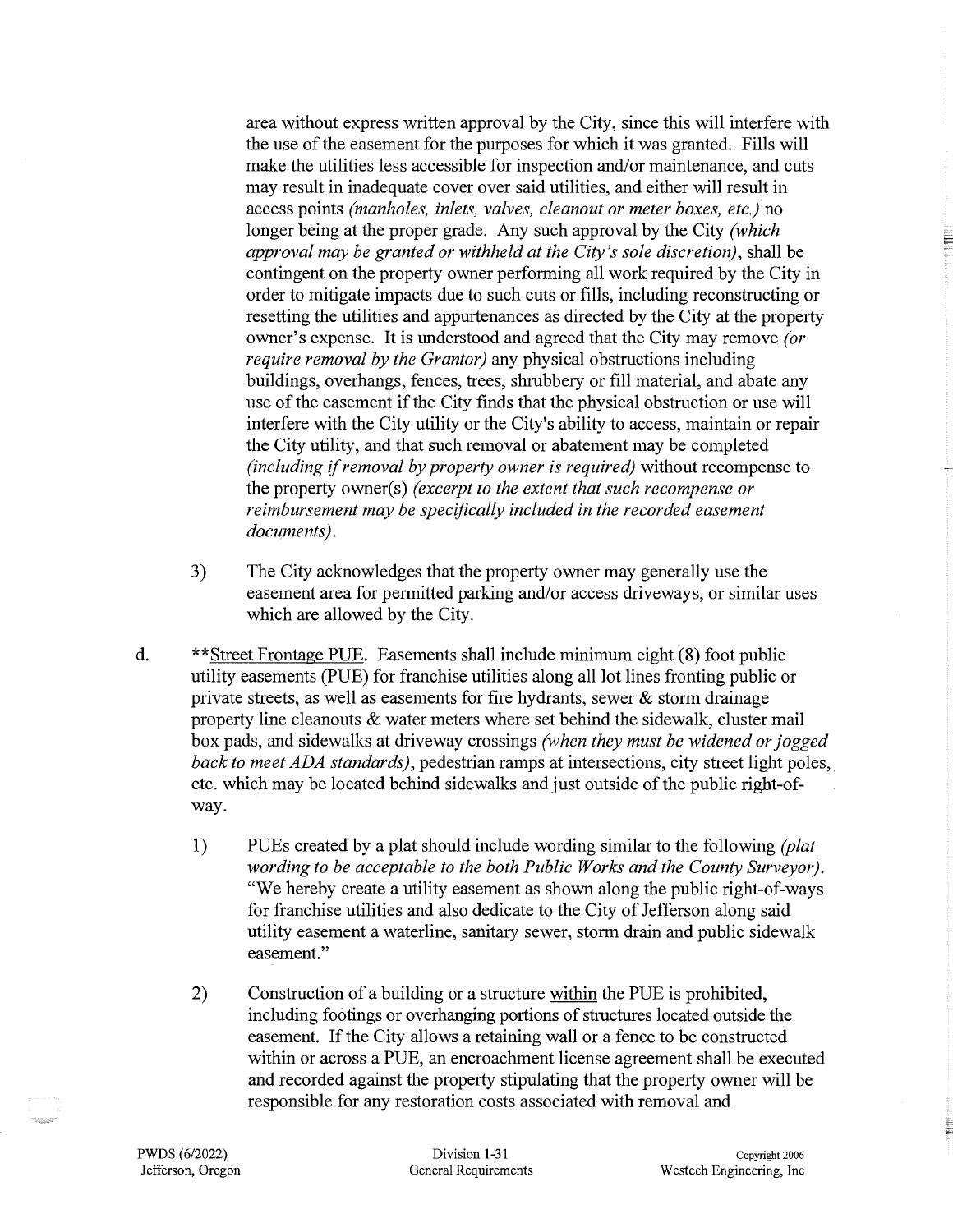reconstruction of said retaining wall or fence if such removal is required to service, maintain or repair utilities installed within the PUE, whether by the City or by any franchise utility company.

- 3) Where easements for City water, sewer or storm drain mainlines are proposed or exist along street frontages, new PUEs shall be located outside of City utility easements *(except at crossings),* to prevent future installation of franchise or private utilities within the City easements parallel with City pipelines.
- e. \*\*Private Easements. Private utility easements a minimum of ten (10) feet wide *(centered on the utility pipe and offset from common property lines)* shall be provided for all private water, sanitary sewer and storm drains, ditches or channels outside of public right-of-ways and outside the boundaries of the property being served, or which is extended across the development property in order to provide service to other properties. Acquisition of such private easements shall be the sole responsibility of the entity requesting or installing the private utility pipes, ditches or channels. While the City does not dictate the specific form required for use on the private easements noted above, the easement forms used shall define which properties the private easement is to the benefit of, shall include provisions that the easement cannot be extinguished without explicit written authorization from the City, and include language that the easement will not be extinguished by the doctrine of merger *(unless the properties are consolidated into a single legal lot of record).* 
	- 1) Extension of private water, sanitary sewer and storm drain laterals across adjacent private property is typically only allowed where it is the only feasible method of providing utility service to a development property.
	- 2) Any proposal for extension of private water, sanitary sewer and storm drain laterals across adjacent private property instead of from a street frontage shall not be allowed as a substitute for the PWDS requirement to extend mainline utilities across the frontage of development property *(ie. to* & *through)* in order to provide for such services, as required under PWDS 1.6.c,  $d \& e$ .
- f. \*\*Recorded copies of all required easements, dedications and/or agreements *(both public* & *private)* shall be submitted to the City Engineer and the Public Works Director prior to start of construction, with the exception noted under PWDS 1.9.1.3 for subdivisions or partitions where all public utilities will be constructed prior to the recording of a final plat. All recording costs shall be borne by the Developer.
- g. When requested by Public Works or the City Engineer, a digital drawing shall be submitted containing the final alignment  $\&$  boundaries of all new easements associated with the development. The drawing shall be in Autocad format, and shall include lot lines, right-of-way lines and easement lines each on separate layers.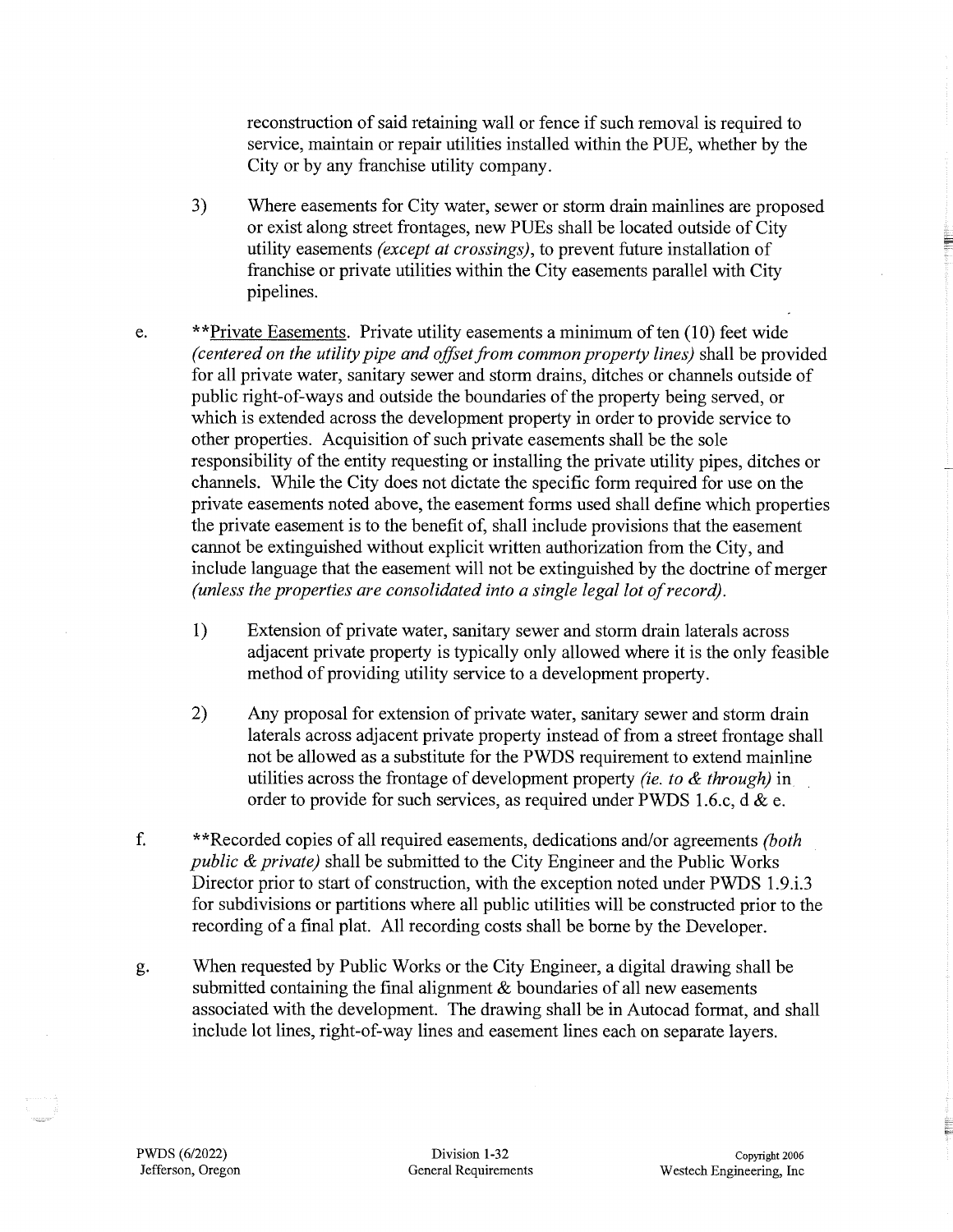# **1.12 PUBLIC WORKS VARIANCES TO DESIGN STANDARDS**

#### a. Request for Public Works Variance to Specifications/Standards

- 1) Public Works variances to specifications or standards may be requested as outlined below.
- 2) In considering Public Works variance requests, the City, at its sole discretion, will seek input from individuals and/or agencies which may have information that would be relevant to the decision making process.
- 3) It is to be noted that if the requested variance involves public safety, the City will rule in favor of safety.
- 4) It is the responsibility of the design engineer to submit a written request for any proposed deviations or variances from City standards. Failure by the City to detect a deviation from *(or the need for a required variance of)* the PWDS requirements during drawing review does not constitute a default approval of said variance, unless the variance was requested in writing as outlined below and approved by the City.

#### b. Public Works Variance Process

- 1) Submittal
	- a) Requests for Public Works variance shall be submitted in writing to the City Engineer. This written request shall state the desired Public Works variance, the reason for the request and a comparison between the specification/standard and the variance as far as performance, etc.
	- b) Any variance of these Standards should be documented and referenced to a nationally accepted specification/standard. The use thereof shall not compromise public safety or intent of the City's Standards.

# 2) City's Review

- a) The Public Works variance request shall be reviewed by the City Engineer who shall make one of the following decisions:
	- **(1)** Approve as is,
	- (2) Approve with changes, or
	- (3) Deny with an explanation.
- b) Approval of a request shall not constitute a precedent.
- c) For Public Works variances which will result in increased maintenance or increased future costs by the developer *(or the future property owners),* the variance request must be concurred with in writing by the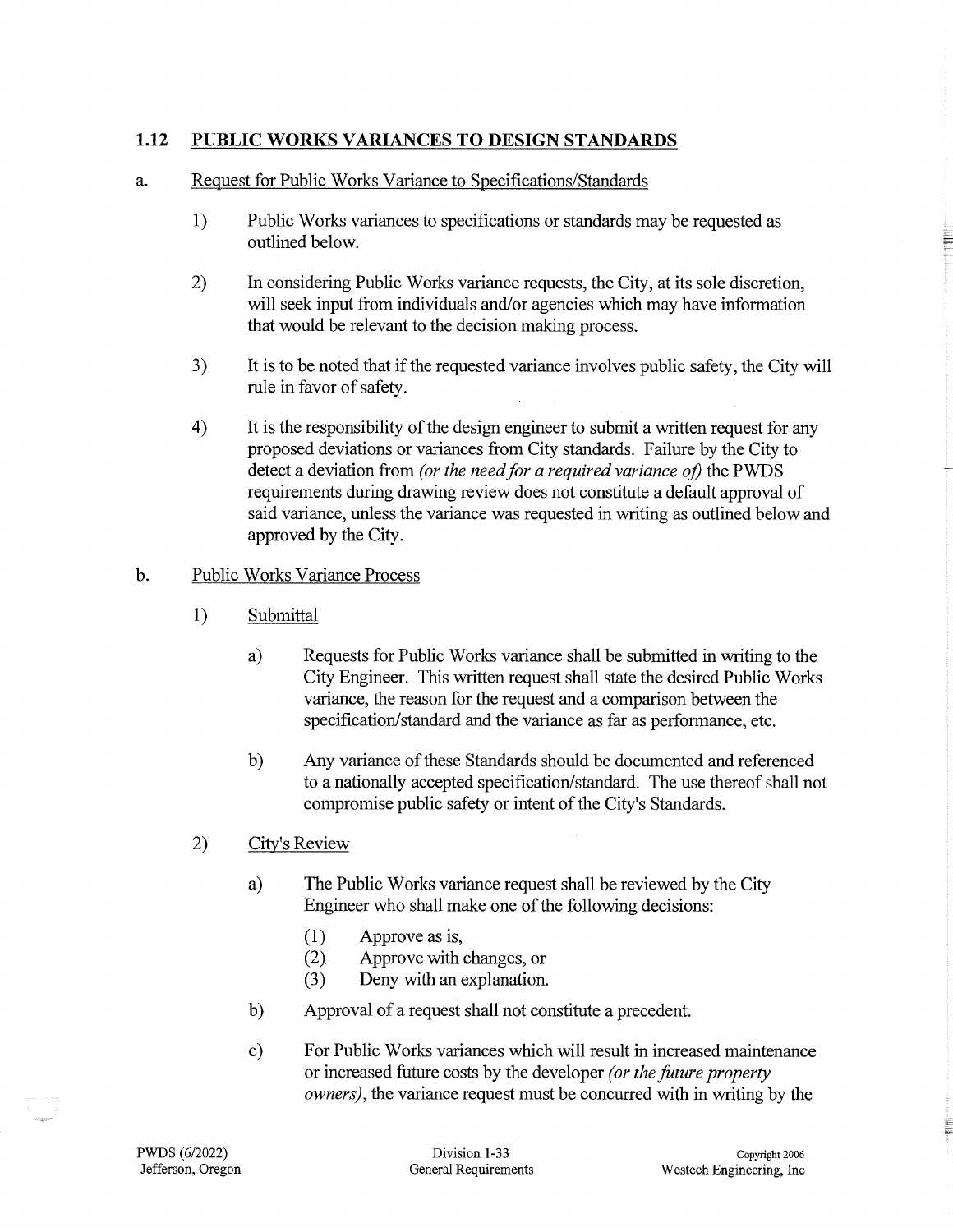developer/property owner prior to final approval by the City.

- 3) Appeal
	- a) Applicant may appeal the City Engineer's decision to the City Council.
- c. Criteria for Variance of Specification Standards
	- 1) The City Engineer may grant a Public Works variance to the adopted specifications or Standards when all of the following conditions are met:
		- a) Topography, right-of-way or other geographic conditions impose an economic hardship on the applicant and an equivalent alternative is proposed which can accomplish the same intent. Variances to selfimposed hardships shall not be allowed. The variance requested shall be the minimum variance which alleviates the hardship.
		- b) Public Works variance is a minor change to a specification or standard required to address a specific design or construction problem which, if not enacted, will result in an undue hardship *(additional cost to provide the specific pipe, fittings or equipment required by City standards shall not be a justification for a variance request).*
		- c) An alternative design is proposed which will provide a plan equal or superior to these Standards. In considering the alternative, the City Engineer and/or Public Works Director shall consider appearance, durability, cost of maintenance by the City, public safety and other appropriate factors.

# **1.13 PRECONSTRUCTION CONFERENCE**

- a. Following approval of the civil/site/street/utility drawing package by applicable agencies with jurisdiction, a preconstruction conference shall be scheduled with the City before issuance of the public works construction permits, at a location in Jefferson approved by the City. The purpose of the conference is to discuss the construction schedule and times of the civil/site/street/utility work which require coordination, as well as to provide the opportunity for parties from the construction team and various agencies/entities involved to meet and coordinate as may be necessary, and answer contractor questions regarding the work shown on the approved drawings.
- b. In addition to a City representative, the meeting is to include the following from the development team *(the development team is responsible for inviting these parties):* 
	- Developer's representative.
	- Developer's engineer of record during construction.
	- Prime contractor.
	- Street/site/utility subcontractor *(if different than the prime contractor).*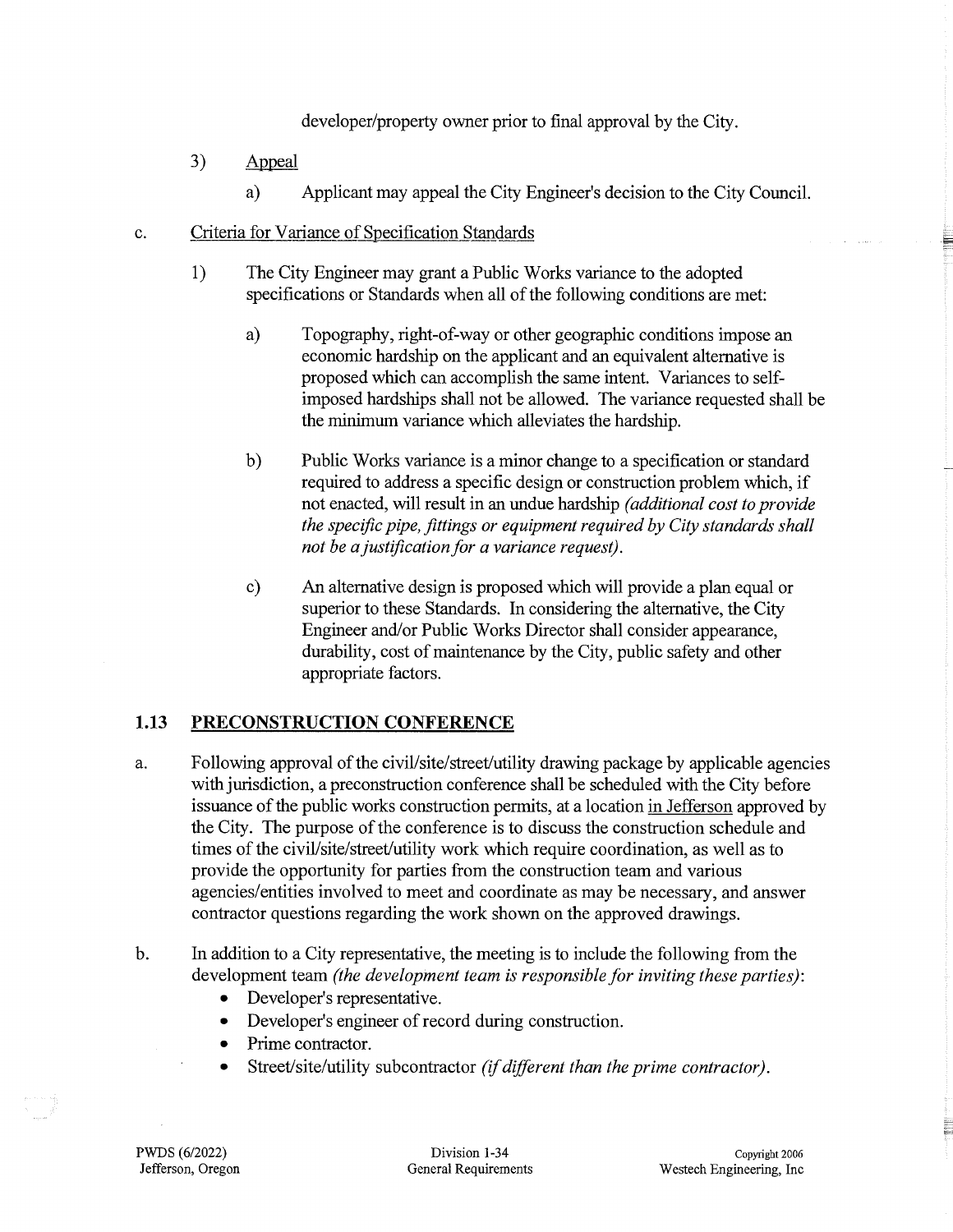c. Agency & Utility Company Notification. The development team shall be responsible for notifying the franchise and private utility companies *(as well as the County Public Works and ODOT* if *applicable)* of the time and location of the preconstruction conference, and requesting that a representative of each agency and utility be present. The Developer may be required to submit proof of notification to the City prior to the preconstruction conference. Copies of notification letters or emails sent to the utility companies are acceptable.

d. The developer, prime contractor and/or the street/site/utility subcontractor shall provide the following prior to or at the preconstruction conference.

- Overall bar-chart project schedule *(for the street/site/utility work)*
- Listing of supervisory personnel and two emergency contact persons.
- Materials testing lab *(and outside inspection entity* if *applicable).*
- List of subcontractors  $\&$  major materials suppliers to be utilized by the prime contractor and the street/site/utility subcontractor for work under the Public Works Permit.
- Certificates of insurance from the contractor performing the site/street/utility work, minimum limits and format as outlined in PWDS Appendix E. The City and Westech Engineering *(as City Engineer)* shall be covered as additional insured. The City is to be named as the certificate holder.
- e. Evidence of Worker's Compensation coverage from the contractor performing the site/street/utility work.

# **1.14 CONSTRUCTION OBSERVATION, INSPECTION & TESTING**

- a. General
	- **1)** All public construction associated with development shall be inspected or periodically observed by a professional engineer licensed in the State of Oregon *(or a qualified individual under the engineer's supervision)* as required in the Developer-City Construction Agreement. City projects may be inspected by Public Works or the City Engineer as applicable and as determined by the City.
	- 2) An engineer whose firm, or any member of the firm, has a corporate, partnership or any form of real property interest in the development for which the improvements are required cannot be designated engineer-of-record. The engineer-of-record's relationship to the project must be solely that of a professional nature.
	- 3) It shall be the policy of the City not to provide full inspection services for nonpublic funded public improvements, including public access parking lots and fire lanes.
	- 4) It shall be the Developer's responsibility to provide an engineer to perform periodic inspection and/or construction observation services for improvements

PWDS (6/2022) Jefferson, Oregon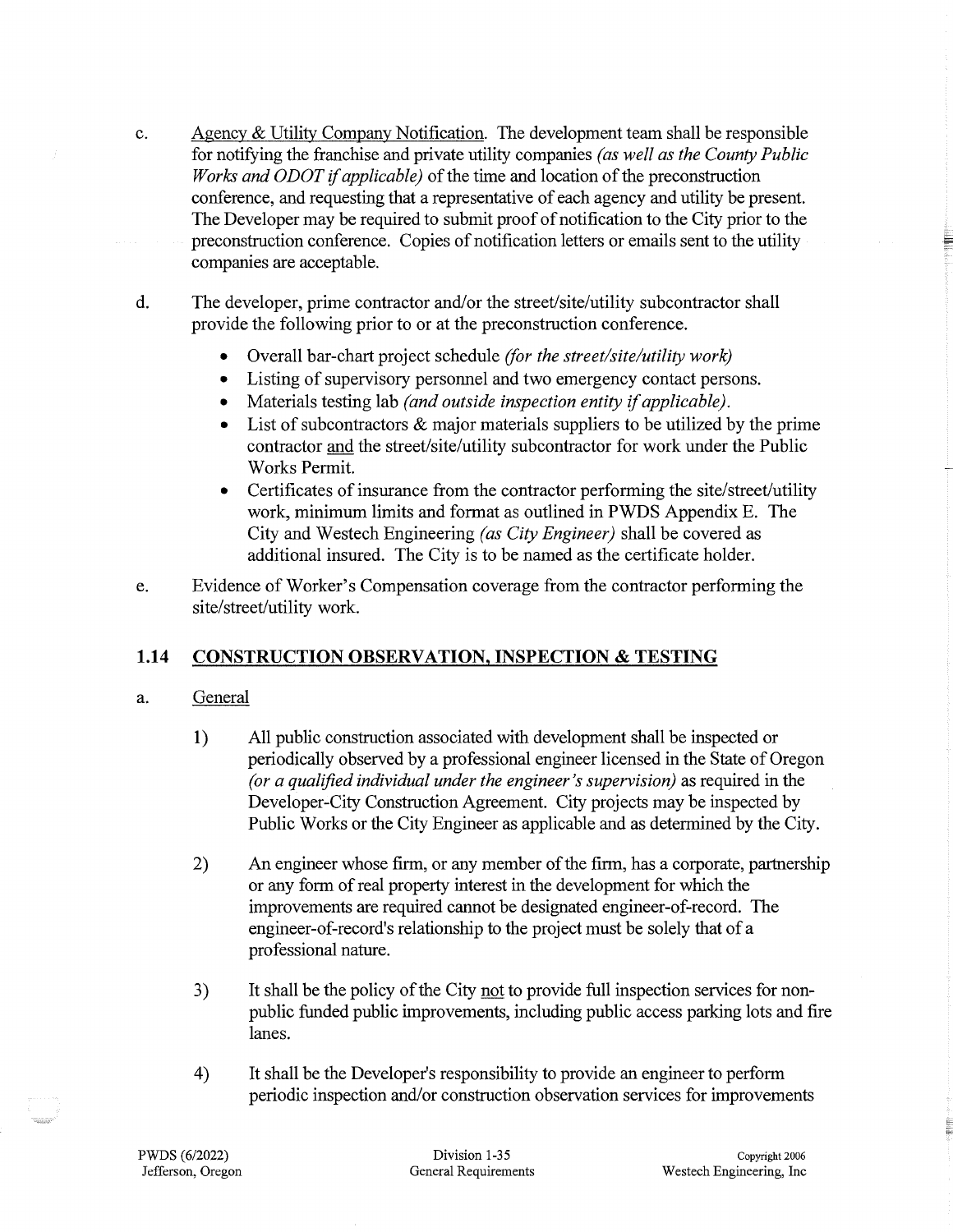which are designed and permitted under these PWDS, at the developer's expense.

5) These inspection and construction observation requirements are not applicable to individual sidewalk, driveway or service lateral permits for single residences. If the project scale is such that the retention of an independent engineer-of-record is not warranted, the Developer may request that the City provide these services. If the City agrees to provide these services, the Developer shall be responsible to reimburse the City for any costs incurred for these inspection and/or construction observation services.

#### b. City Activities

- 1) Services provided by the City shall include:
	- a) Liaison between the engineer-of-record and the City;
	- b) Monitoring of work progress and performance testing as deemed desirable;
	- c) The performance of administrative and coordination activities as required to support the processing and completion of the project;
	- d) The issuance of stop work orders upon notifying the engineer-of-record and/or the Contractor of the City's intention to do so.
	- e) Operate all valves, including fire hydrants, on existing waterlines.
- 2) In addition, the City shall be notified a minimum of 48 business hours *(2 business days)* prior to the following tests and inspections so that a City representative may be present to witness the inspections or tests. Testing shall be started and completed during normal City business hours.
	- a) Streets *(public streets, private streets/fire lanes)* 
		- (1) Curb inspection;
		- (2) Subgrade testing or proof rolls;
		- (3) Base rock testing;
		- (4) AC pavement placement and testing;
	- b) Sanitary Sewers
		- (1) Mandrel testing of mainlines;
		- (2) Air testing of mainlines;
		- (3) Vacuum testing of manholes;
		- ( 4) Video inspection of mainlines;
	- c) Storm Drains
		- (1) Mandrel testing of flexible pipe storm drains;

PWDS (6/2022) Jefferson, Oregon Ě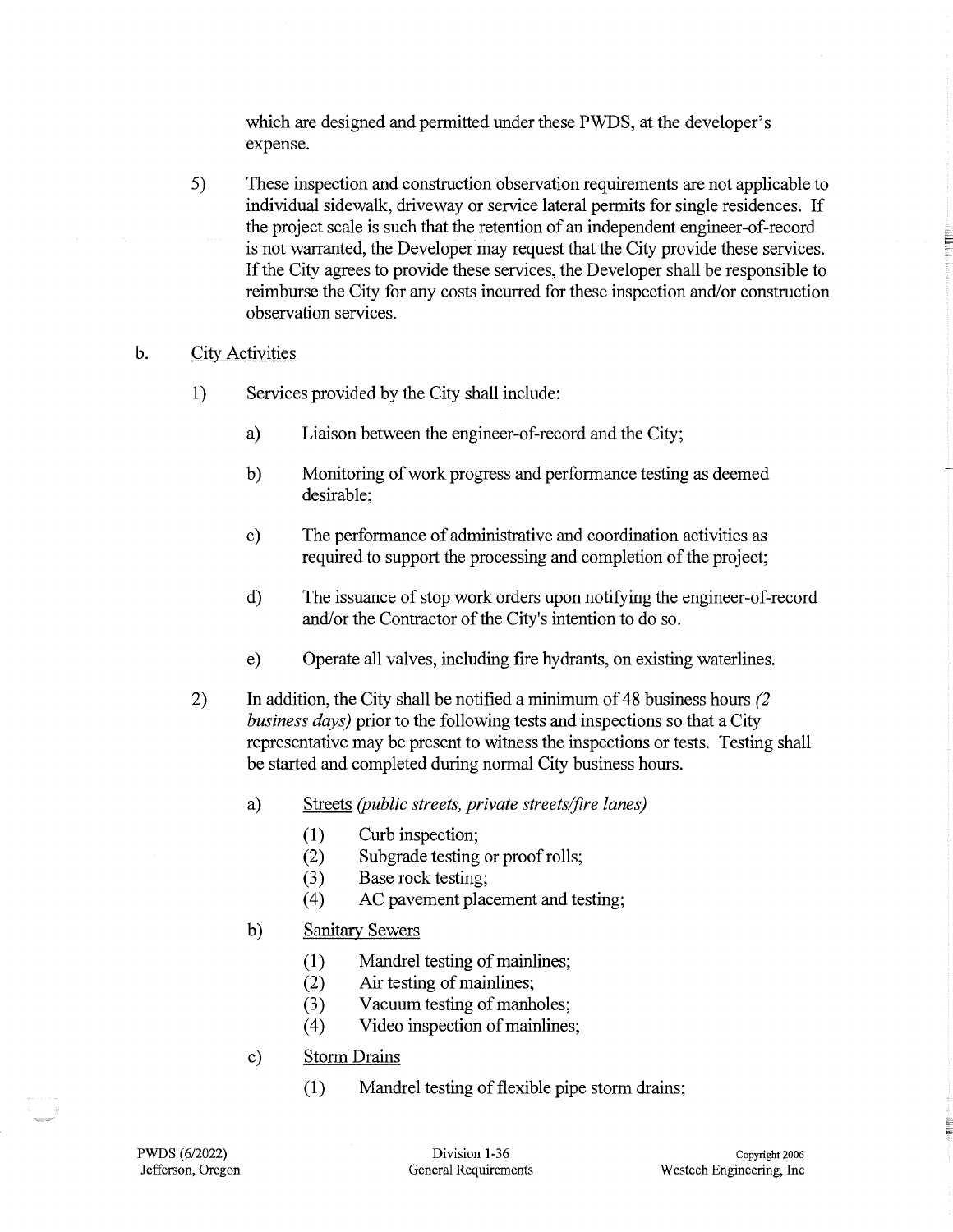#### d) Water Distribution System

- (1) Pressure tests;
- (2) Disinfection *(see App. B notes for procedures).*
- (3) Bacteriological Testing *(see App. B notes for procedures).*

#### c. Developer's Engineer-of-Record's Activities

- 1) The engineer-of-record must be registered to practice engineering in the State of Oregon. Material testing which is not performed by the engineer-of-record must be accomplished by a recognized testing firm or another registered engineer.
- 2) **\*The engineer-of-record must personally perform all activities marked by an** (\*) **and must supervise all individuals performing other delegated activities.**
- 3) The following minimum activities are required of the developer's engineer-ofrecord:
	- a) \*Execute a form accepting responsibility and verifying that he/she has been retained as engineer-of-record during the construction of the project *(ie. the Developer-City Construction Agreement):*
	- b) \*Attend preconstruction conference and ensure that approved construction drawings are distributed to contractor, subcontractors and franchise utility companies.
	- c) Obtain and use a copy of City-approved construction drawings and specifications during construction;
	- d) Coordinate to ensure that the City is notified 48 business hours *(2 business days)* before the start of construction or resumption of work after shutdowns, except for normal resumption of work following Sundays or holidays.
	- e) Call to the City's attention within two (2) working days all drawing changes, material changes, stop work orders or errors or omissions in the approved drawings or specifications.
	- f) Maintain records which contain at least the following information and submit copies to the City on a weekly basis:
		- (1) Any Site Visits during the previous week
			- (a) Date and time of site visits
			- (b) Weather conditions, including temperature
			- ( c) A description of construction activities
		- (2) Statement of directions to change drawings, specifications, stop work, reject materials or other work quality actions;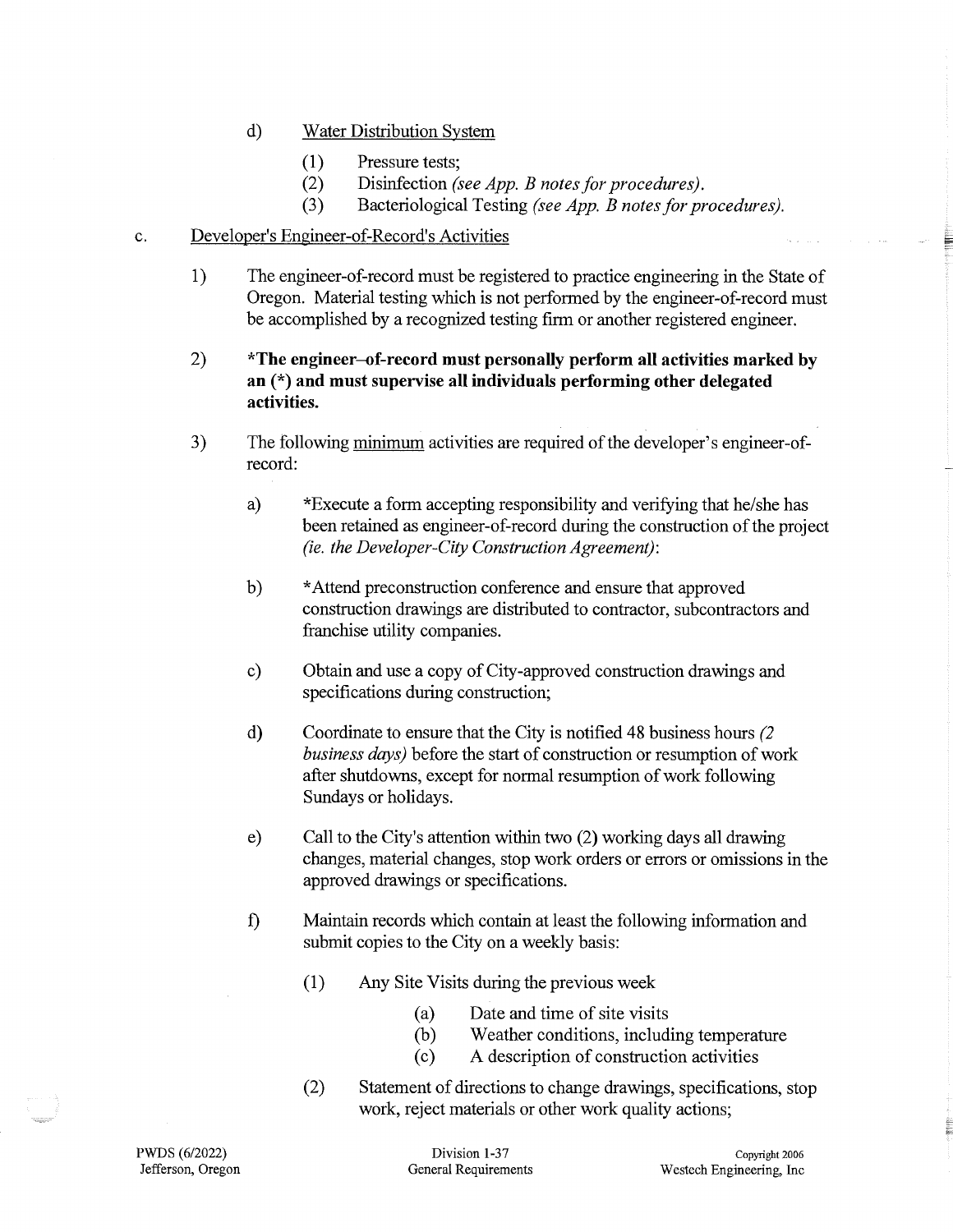- (3) Public agency contacts which result in drawing changes or other significant actions;
- (4) Perceived problems and action taken;
- (5) Final and staged inspections *(notify* & *coordinate with City to allow City representative to attend during regular business hours);*
- ( 6) Records of all material, soil and compaction tests.
- g) The engineer of record shall either (1) provide all surveying services necessary to stake the project prior to and during construction and as necessary to prepare as-built drawings when the project is complete, or (2) confirm that these surveying services are being provided separately *(by the developer or by the contractor),* all in conformance with City Standards.
- h) Review and approve all pipe, aggregate, concrete, AC. and other materials submittals to ensure their compliance with City Standards, and provide any submittal review comments to the City Engineer and/or Public Works;
- i) \*Approve all drawing or specification changes in writing and obtain City approval prior to the performance of the work;
- j) Provide periodic construction observations of construction activities as required to ensure end products meet City specifications;
- k) \*Perform *(or verify that they are performed)* material, compaction and other tests required to ensure City specifications are met;
- 1) Periodically check that curb, storm drain work and pavement grades are in substantial conformance with approved drawings;
- m) For pavement construction, perform the following stage construction observations and record the date that each is verified:
	- (1) Curbs are built to line and grade;
	- (2) Subgrade meets grade and compaction specifications;
	- (3) Base rock meets grade and compaction specifications;
	- ( 4) Leveling course meets grade and compaction specifications;
	- (5) Wearing course meets grade and compaction specifications.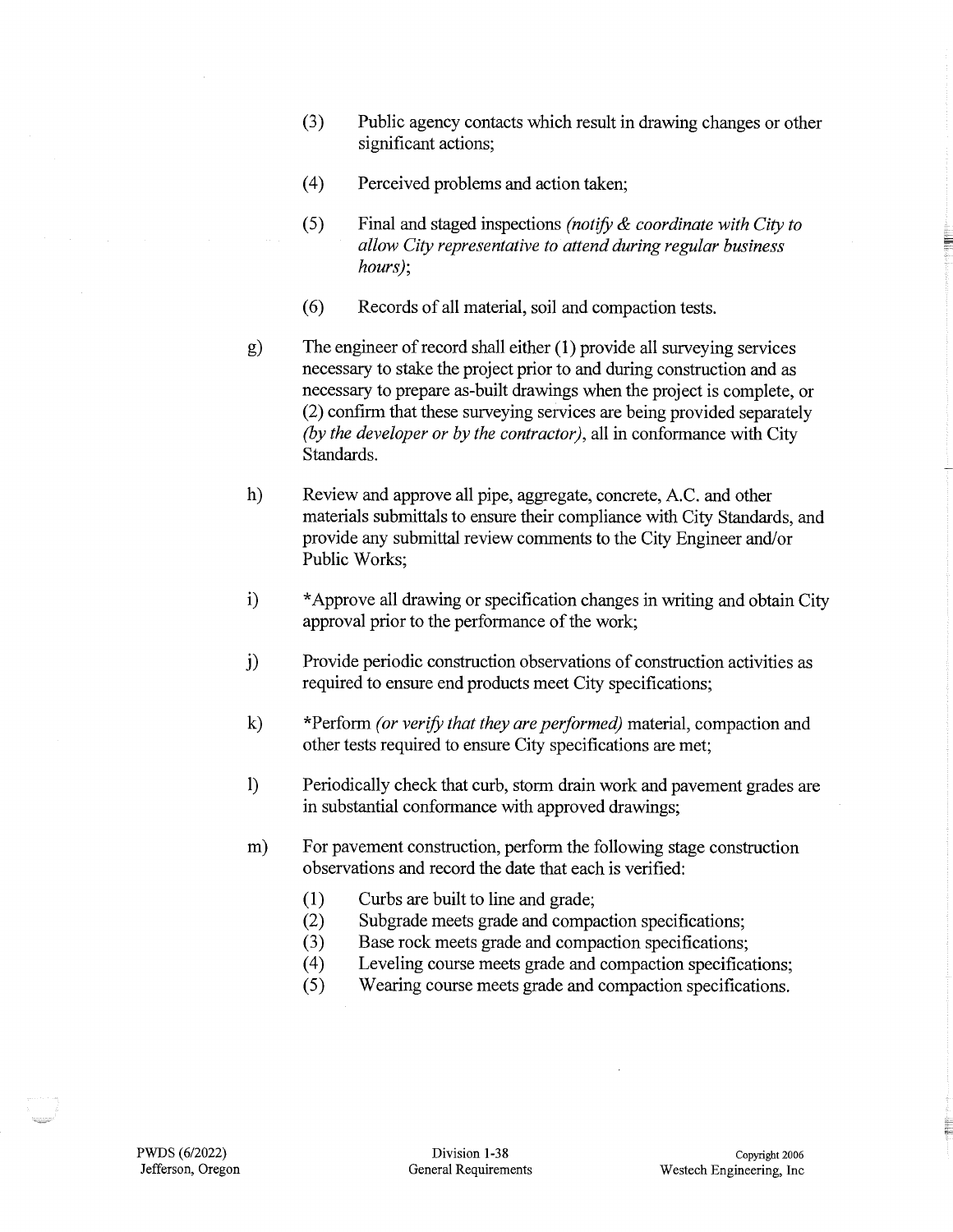- n) For sanitary and storm drain construction, perform the following stage construction observations and record the date that each is verified:
	- (1) Sewers are installed to proper line and grade;
	- (2) Trenches are properly backfilled and compacted;
	- (3) Construction staking is adequate to ensure that the sewer is properly installed with respect to easement, right-of-way and property lines;
	- ( 4) Air testing and video inspections are performed according to standard procedures.
- o) For grading, verify that the grading plan, as staked, will result in acceptable slopes along exterior property lines, proper onsite and offsite drainage, and erosion control.
- p) When the engineer-of-record believes that the project is complete *(based on his/her inspections with the Contractor),* the engineer-ofrecord shall notify the City that the project is ready for final inspection.
	- (1) In conjunction with this notification, the engineer-of-record shall also provide the City with a complete and detailed summary of any items which remain to be completed.
	- (2) Prior to requesting followup inspections, the engineer-ofrecord and contractor shall provide the City with verification that all items on any previous checklists/punchlists have been completed *(submittal of a hand annotated copy of the previous checklist/punchlist is acceptable).*
- q) File a completion report which contains:
	- (1) The original of the project completion certification verifying that the work under the Public Works permit was completed in substantial conformance with the approved construction drawings;
	- (2) A complete set of black-line as-built drawings for review by Public Works and/or the City Engineer;
	- (3) The results of storm, sewer and manhole tests, video inspections, waterline tests, material tests, compaction tests and soil analysis as applicable.
	- ( 4) Written verification that all installed ADA ramps, sidewalks

PWDS (6/2022) Jefferson, Oregon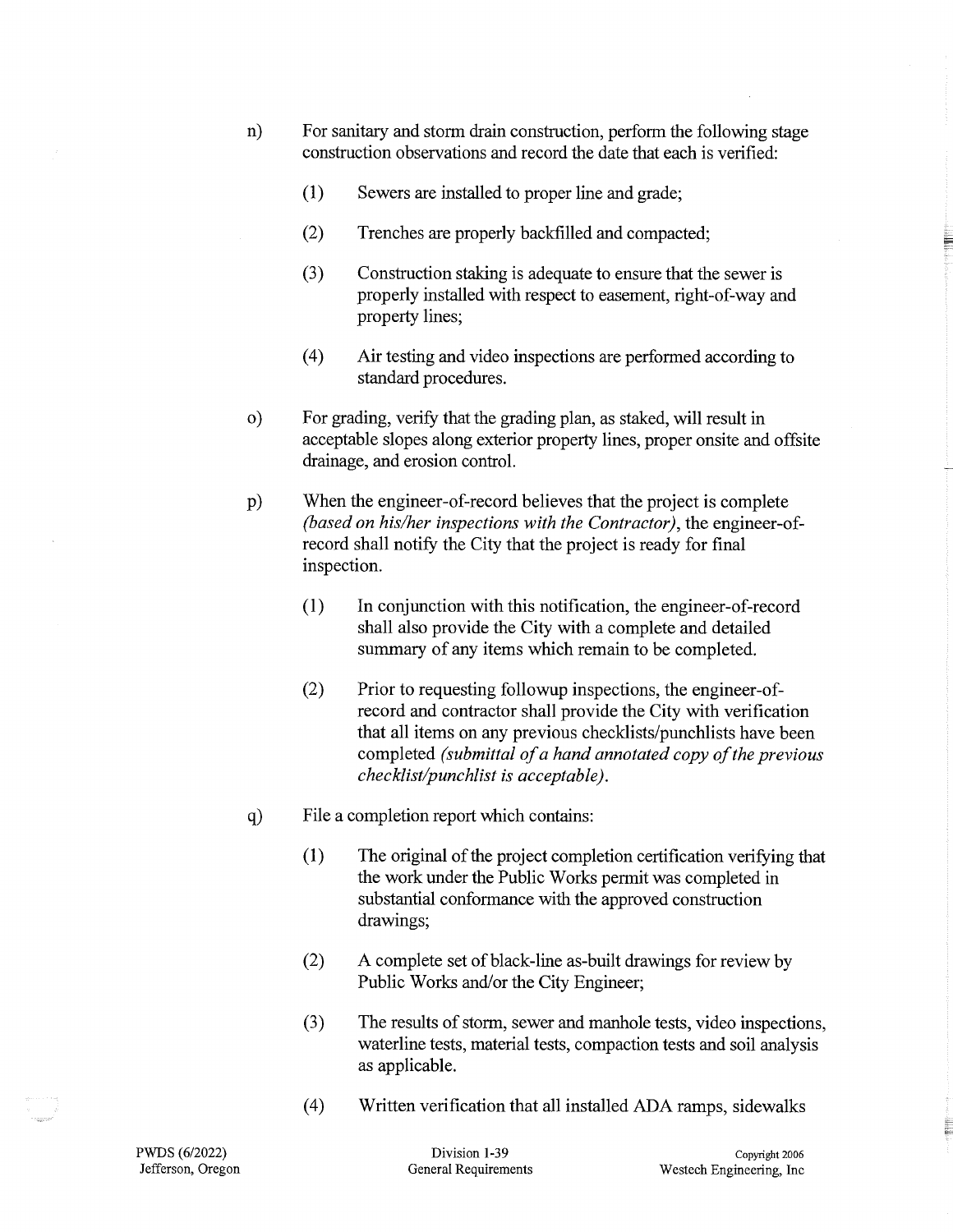and exterior pedestrian access routes *(those covered under the Public Works permit)* comply with current ADA and City standards.

- r) Submit final reproducible as-built drawings conforming to the requirements outlined herein.
- s) Provide information summarizing the cost of the improvements which must be covered under any required maintenance bonds *(see PWDS G.15 for bond amounts* & *bond periods).*

# **1.15 WARRANTY INSPECTIONS** :

- a. Warranty inspections will be performed by Public Works staff or the City Engineer near the end of the warranty period *(typically during the last month of the warranty period, unless circumstances dictate otherwise).*
- b. Re-inspection of the sanitary sewer and storm drainage systems by cleaning  $& TV$ inspection shall be performed within the last month of the warranty period. Based on the results of the TV inspections and/or the City's warranty inspections, additional warranty tests may include mandrel testing or low pressure air testing. The results of these test(s) will be used by Public Works to determine if final acceptance of the system is warranted and what corrective work is required prior to final acceptance. The cost of these re-inspections, retesting *(where required by the City)* and any corrective work shall be the responsibility of the Developer.
- c. The warranty period will not be considered to be complete, and maintenance bonds will not be released until after all warranty inspections are finished and any resulting corrective work is completed.

# **1.16 AS-BUILT DRAWINGS**

- a. As-built or record drawings prepared by the design engineer *(or engineer-of-record)* are required whenever the work results in new or modified public improvements *(as well as private improvements designed under the provisions of the PWDS)* and shall describe all revisions to the previously approved construction drawings.
- b. As-built or record drawing sets shall include all drawing sheets which were included in the original approved construction drawing set *(including copies of architectural site plans or other drawing sheets which were included as part of the approved construction drawing set),* plus any additional sheets required to illustrate and document approved changes.
- c. The engineer-of-record shall utilize information from the Contractor's field record drawings, the engineer's field inspections, and the as-built survey as applicable to ensure that the as-builts accurately reflect as-built conditions.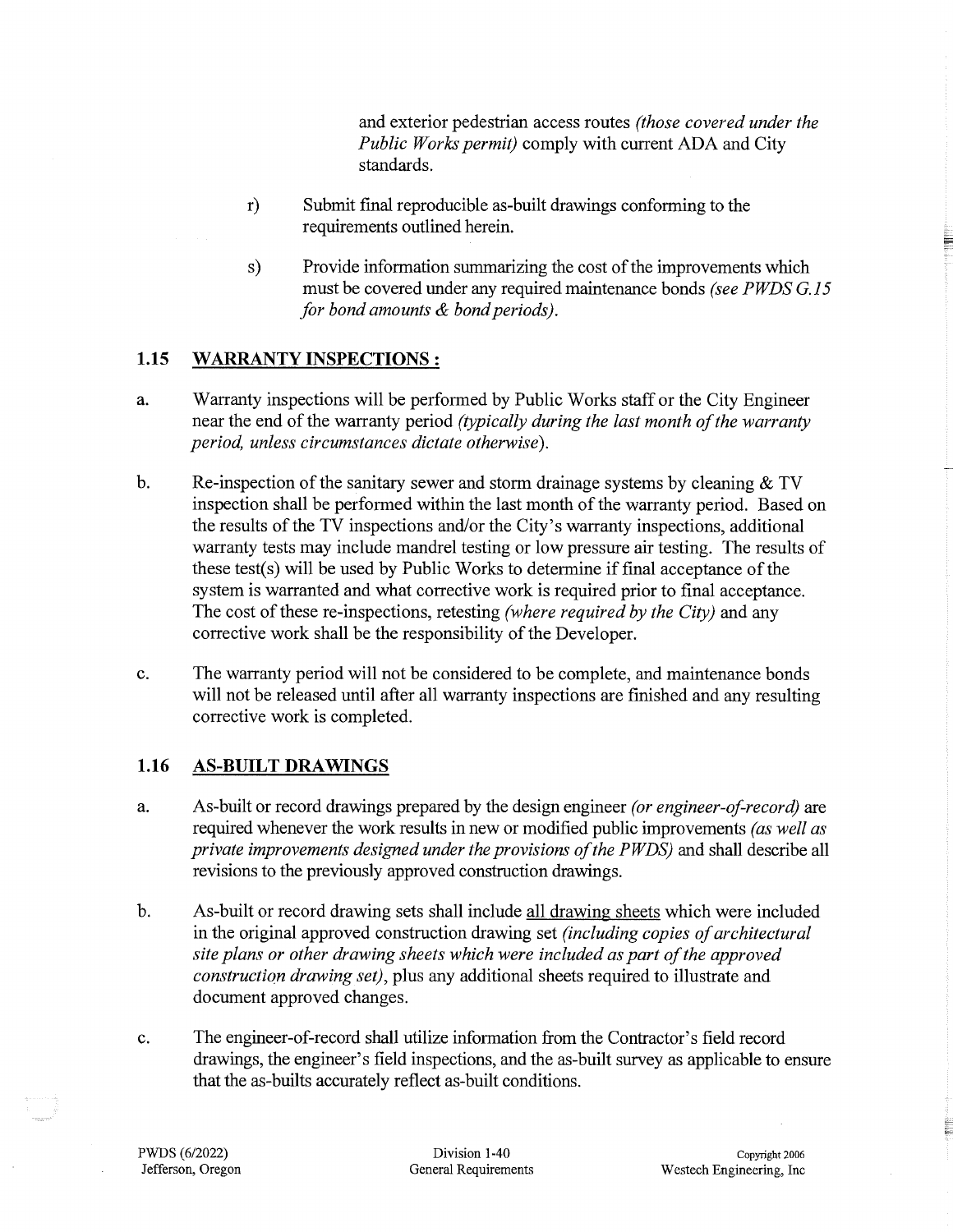- d. Unless otherwise approved by the City Engineer, as-built drawings for public sanitary sewer and public storm drains *(as well as pipes* & *channels relating to stormwater detention systems, outfalls and/or overflows)* shall be based off of an as-built survey *(rim, invert, slope, alignment, etc.)* conducted by a land surveyor registered to practice surveying in the State of Oregon.
- e. Show all below grade franchise or private utility vaults and street crossing, as well as all above grade transformers, pedestals, etc.
- f. Distance Ties to Sewer & Storm Cleanouts. The location of all cleanouts on service lines shall be shown on the as-builts *(sanitary sewer and storm drain)* based on distance ties from two permanent points. The tie points shall be immovable structures, such as property pins, street monuments or the center of manholes.
- g. City Numbers for Sewer Manholes, Cleanouts, etc.
	- 1) The new sanitary sewer manholes and/or mainline cleanouts will be assigned City numbers by the City at the as-built stage. City sewer manhole numbers shall be shown on the as-built drawings in parenthesis next to the design manhole designation.
	- 2) Street Names & MH numbers. If street names are changed, the new street name shall be shown on the as-built drawings in parenthesis next to the original design street names. Since the inspection reports, TV inspection reports, etc., will reference the design street names and design sewer manhole numbers, the as-builts need to retain the design information *(in addition to showing the new City sewer manhole numbers and as-built street names)* to allow reference to the construction report documents.
- h. The recording references for the easement documents for all existing or required public and private easements shall be included on the as-built drawings *(as well as listing the beneficiary of each easement),* as well as recording references for construction deferral agreements, maintenance agreements, etc.
- 1. Legible black-line copies of the as-built drawings shall be submitted to the City prior to the final walkthrough inspection and for review prior to submittal of the final as-builts.
- j. Final As-Builts.
	- 1) Following the final walkthrough and review of preliminary as-builts by the City, submit approved full size as-built drawings on mylar or vellum to the Public Works Director, as well as full-size as-builts in electronic format (pdf) to the Public Works Director and the City Engineer. Additionally, two paper sets of final as-builts shall be submitted to Public Works and one set to the City Engineer.
	- 2) Subject to approval in writing by the Public Works Director *(case-by-case basis),* as-built or record drawing sets for private improvements only *(ie. those*

PWDS (6/2022) Jefferson, Oregon